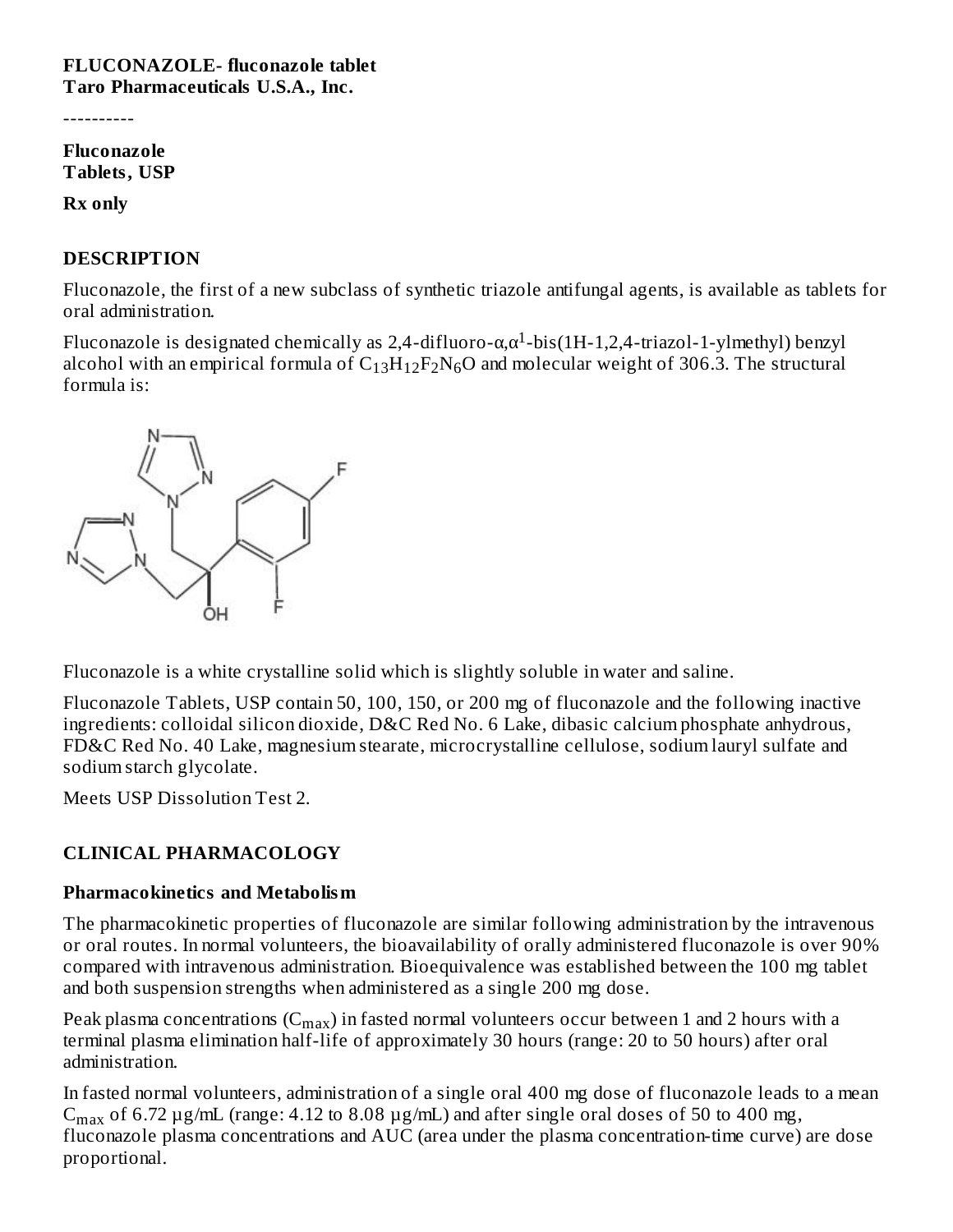The  $\rm{C_{max}}$  and AUC data from a food-effect study involving administration of fluconazole tablets, USP to healthy volunteers under fasting conditions and with a high-fat meal indicated that exposure to the drug is not affected by food. Therefore, fluconazole tablets, USP may be taken without regard to meals. (see **DOSAGE AND ADMINISTRATION**.)

Administration of a single oral 150 mg tablet of fluconazole to ten lactating women resulted in a mean  $C_{\text{max}}$  of 2.61  $\mu$ g/mL (range: 1.57 to 3.65  $\mu$ g/mL).

Steady-state concentrations are reached within 5 to 10 days following oral doses of 50 to 400 mg given once daily. Administration of a loading dose (on day 1) of twice the usual daily dose results in plasma concentrations close to steady-state by the second day. The apparent volume of distribution of fluconazole approximates that of total body water. Plasma protein binding is low (11 to 12%). Following either single- or multiple oral doses for up to 14 days, fluconazole penetrates into all body fluids studied (see table below). In normal volunteers, saliva concentrations of fluconazole were equal to or slightly greater than plasma concentrations regardless of dose, route, or duration of dosing. In patients with bronchiectasis, sputum concentrations of fluconazole following a single 150 mg oral dose were equal to plasma concentrations at both 4 and 24 hours post dose. In patients with fungal meningitis, fluconazole concentrations in the CSF are approximately 80% of the corresponding plasma concentrations.

A single oral 150 mg dose of fluconazole administered to 27 patients penetrated into vaginal tissue, resulting in tissue:plasma ratios ranging from 0.94 to 1.14 over the first 48 hours following dosing.

A single oral 150 mg dose of fluconazole administered to 14 patients penetrated into vaginal fluid, resulting in fluid:plasma ratios ranging from 0.36 to 0.71 over the first 72 hours following dosing.

| <b>Tissue or Fluid</b>           | <b>Ratio of Fluconazole Tissue</b><br>(Fluid)/Plasma Concentration <sup>*</sup> |
|----------------------------------|---------------------------------------------------------------------------------|
| Cerebrospinal fluid <sup>†</sup> | $0.5 - 0.9$                                                                     |
| Saliva                           |                                                                                 |
| Sputum                           |                                                                                 |
| <b>Blister</b> fluid             |                                                                                 |
| Urine                            | 10                                                                              |
| Normal skin                      | 10                                                                              |
| <b>Nails</b>                     |                                                                                 |
| Blister skin                     | 2                                                                               |
| Vaginal tissue                   |                                                                                 |
| Vaginal fluid                    | $0.4 - 0.7$                                                                     |

\* Relative to concurrent concentrations in plasma in subjects with normal renal function.

† Independent of degree of meningeal inflammation.

In normal volunteers, fluconazole is cleared primarily by renal excretion, with approximately 80% of the administered dose appearing in the urine as unchanged drug. About 11% of the dose is excreted in the urine as metabolites.

The pharmacokinetics of fluconazole are markedly affected by reduction in renal function. There is an inverse relationship between the elimination half-life and creatinine clearance. The dose of fluconazole may need to be reduced in patients with impaired renal function. (See **DOSAGE AND ADMINISTRATION**.) A 3-hour hemodialysis session decreases plasma concentrations by approximately 50%.

In normal volunteers, fluconazole administration (doses ranging from 200 mg to 400 mg once daily for up to 14 days) was associated with small and inconsistent effects on testosterone concentrations,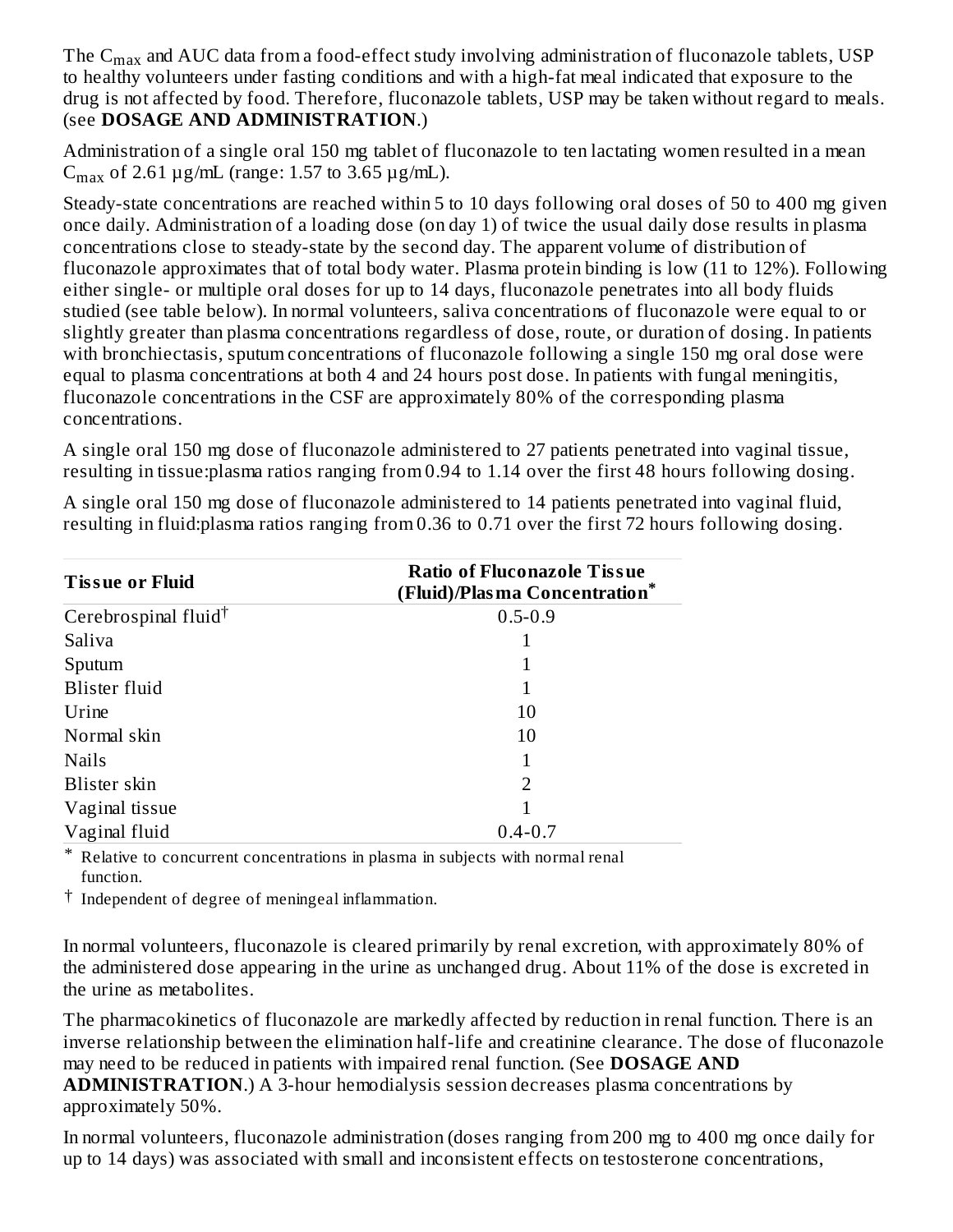endogenous corticosteroid concentrations, and the ACTH-stimulated cortisol response.

| <b>Age Studied</b>   | <b>Dose</b><br>(mg/kg)           | <b>Clearance</b><br>(mL/min/kg) | <b>Half-life</b><br>(Hours) | $C_{\text{max}}$<br>$(\mu g/mL)$ | <b>Vdss</b><br>(L/kg)   |
|----------------------|----------------------------------|---------------------------------|-----------------------------|----------------------------------|-------------------------|
| 9 Months-13<br>years | Single-Oral<br>$2 \text{ mg/kg}$ | 0.40(38%)<br>$N=14$             | 25.0                        | 2.9(22%)<br>$N=16$               |                         |
| 9 Months-13<br>years | Single-Oral<br>$8 \text{ mg/kg}$ | $0.51(60\%)$<br>$N=15$          | 19.5                        | 9.8(20%)<br>$N=15$               |                         |
| 5-15 years           | Multiple IV<br>$2 \text{ mg/kg}$ | $0.49(40\%)$<br>$N=4$           | 17.4                        | 5.5(25%)<br>$N=5$                | 0.722<br>(36%)<br>$N=4$ |
| 5-15 years           | Multiple IV<br>$4 \text{ mg/kg}$ | 0.59(64%)<br>$N=5$              | 15.2                        | 11.4 (44%)<br>$N=6$              | 0.729<br>(33%)<br>$N=5$ |
| 5-15 years           | Multiple IV<br>$8 \text{ mg/kg}$ | 0.66(31%)<br>$N=7$              | 17.6                        | 14.1 (22%)<br>$N=8$              | 1.069<br>(37%)<br>$N=7$ |

**Pharmacokinetics in Children**

In children, the following pharmacokinetic data {Mean (%cv)} have been reported:

Clearance corrected for body weight was not affected by age in these studies. Mean body clearance in adults is reported to be 0.23 (17%) mL/min/kg.

In premature newborns (gestational age 26 to 29 weeks), the mean (%cv) clearance within 36 hours of birth was 0.180 (35%,  $N=7$ ) mL/min/kg, which increased with time to a mean of 0.218 (31%,  $N=9$ ) mL/min/kg six days later and 0.333 (56%, N=4) mL/min/kg 12 days later. Similarly, the half-life was 73.6 hours, which decreased with time to a mean of 53.2 hours six days later and 46.6 hours 12 days later.

#### **Pharmacokinetics in Elderly**

A pharmacokinetic study was conducted in 22 subjects, 65 years of age or older receiving a single 50 mg oral dose of fluconazole. Ten of these patients were concomitantly receiving diuretics. The  $\mathsf{C}_{\max}$ was 1.54 mcg/mL and occurred at 1.3 hours post dose. The mean AUC was  $76.4 \pm 20.3$  mcg·h/mL, and the mean terminal half-life was 46.2 hours. These pharmacokinetic parameter values are higher than analogous values reported for normal young male volunteers. Coadministration of diuretics did not significantly alter AUC or  $\mathsf{C}_{\max}$ . In addition, creatinine clearance (74 mL/min), the percent of drug recovered unchanged in urine (0 to 24 hr, 22%), and the fluconazole renal clearance estimates (0.124 mL/min/kg) for the elderly were generally lower than those of younger volunteers. Thus, the alteration of fluconazole disposition in the elderly appears to be related to reduced renal function characteristic of this group. A plot of each subject's terminal elimination half-life versus creatinine clearance compared with the predicted half-life – creatinine clearance curve derived from normal subjects and subjects with varying degrees of renal insufficiency indicated that 21 of 22 subjects fell within the 95% confidence limit of the predicted half-life – creatinine clearance curves. These results are consistent with the hypothesis that higher values for the pharmacokinetic parameters observed in the elderly subjects compared with normal young male volunteers are due to the decreased kidney function that is expected in the elderly.

#### **Drug Interaction Studies**

#### Oral contraceptives

Oral contraceptives were administered as a single dose both before and after the oral administration of fluconazole 50 mg once daily for 10 days in 10 healthy women. There was no significant difference in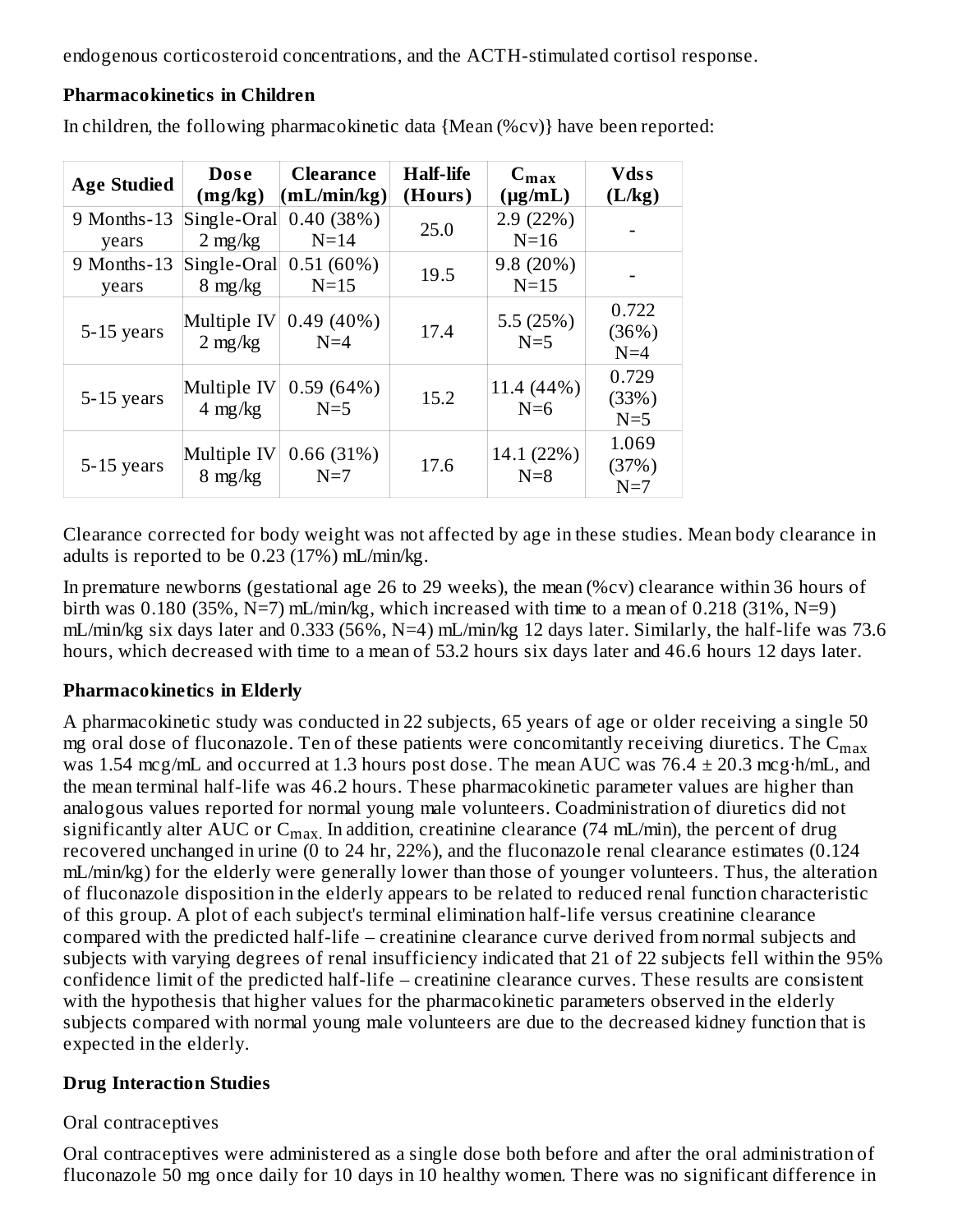ethinyl estradiol or levonorgestrel AUC after the administration of 50 mg of fluconazole. The mean increase in ethinyl estradiol AUC was 6% (range: -47 to 108%) and levonorgestrel AUC increased 17% (range: -33 to 141%).

In a second study, twenty-five normal females received daily doses of both 200 mg fluconazole tablets, USP or placebo for two, ten-day periods. The treatment cycles were one month apart with all subjects receiving fluconazole during one cycle and placebo during the other. The order of study treatment was random. Single doses of an oral contraceptive tablet containing levonorgestrel and ethinyl estradiol were administered on the final treatment day (day 10) of both cycles. Following administration of 200 mg of fluconazole, the mean percentage increase of AUC for levonorgestrel compared to placebo was 25% (range: -12 to 82%) and the mean percentage increase for ethinyl estradiol compared to placebo was 38% (range: -11 to 101%). Both of these increases were statistically significantly different from placebo.

A third study evaluated the potential interaction of once weekly dosing of fluconazole 300 mg to 21 normal females taking an oral contraceptive containing ethinyl estradiol and norethindrone. In this placebo-controlled, double-blind, randomized, two-way crossover study carried out over three cycles of oral contraceptive treatment, fluconazole dosing resulted in small increases in the mean AUCs of ethinyl estradiol and norethindrone compared to similar placebo dosing. The mean AUCs of ethinyl estradiol and norethindrone increased by 24% (95% C.I. range: 18 to 31%) and 13% (95% C.I. range: 8 to 18%), respectively, relative to placebo. Fluconazole treatment did not cause a decrease in the ethinyl estradiol AUC of any individual subject in this study compared to placebo dosing. The individual AUC values of norethindrone decreased very slightly (<5%) in 3 of the 21 subjects after fluconazole treatment.

# **Cimetidine**

Fluconazole 100 mg was administered as a single oral dose alone and two hours after a single dose of cimetidine 400 mg to six healthy male volunteers. After the administration of cimetidine, there was a significant decrease in fluconazole  $\mathop{\rm AUC}\nolimits$  and  $\mathop{\rm C_{max}}\nolimits.$  There was a mean  $\pm$  SD decrease in fluconazole AUC of 13%  $\pm$  11% (range: -3.4 to -31%) and C<sub>max</sub> decreased 19%  $\pm$  14% (range: -5 to -40%). However, the administration of cimetidine 600 mg to 900 mg intravenously over a four-hour period (from one hour before to 3 hours after a single oral dose of fluconazole 200 mg) did not affect the bioavailability or pharmacokinetics of fluconazole in 24 healthy male volunteers.

#### Antacid

Administration of Maalox $^{\circledR 1}$  (20 mL) to 14 normal male volunteers immediately prior to a single dose of fluconazole 100 mg had no effect on the absorption or elimination of fluconazole.

 $1$  The brands listed are registered trademarks of their respective owners and are not trademarks of Taro Pharmaceuticals U.S.A., or its affiliates.

# Hydrochlorothiazide

Concomitant oral administration of 100 mg fluconazole and 50 mg hydrochlorothiazide for 10 days in 13 normal volunteers resulted in a significant increase in fluconazole  $\rm AUC$  and  $\rm C_{max}$  compared to fluconazole given alone. There was a mean  $\pm$  SD increase in fluconazole AUC and  $\rm{C_{max}}$  of 45%  $\pm$  31% (range: 19 to 114%) and 43% ± 31% (range: 19 to 122%), respectively. These changes are attributed to a mean  $\pm$  SD reduction in renal clearance of 30%  $\pm$  12% (range: -10 to -50%).

# Rifampin

Administration of a single oral 200 mg dose of fluconazole after 15 days of rifampin administered as 600 mg daily in eight healthy male volunteers resulted in a significant decrease in fluconazole AUC and a significant increase in apparent oral clearance of fluconazole. There was a mean  $\pm$  SD reduction in fluconazole AUC of 23%  $\pm$  9% (range: -13 to -42%). Apparent oral clearance of fluconazole increased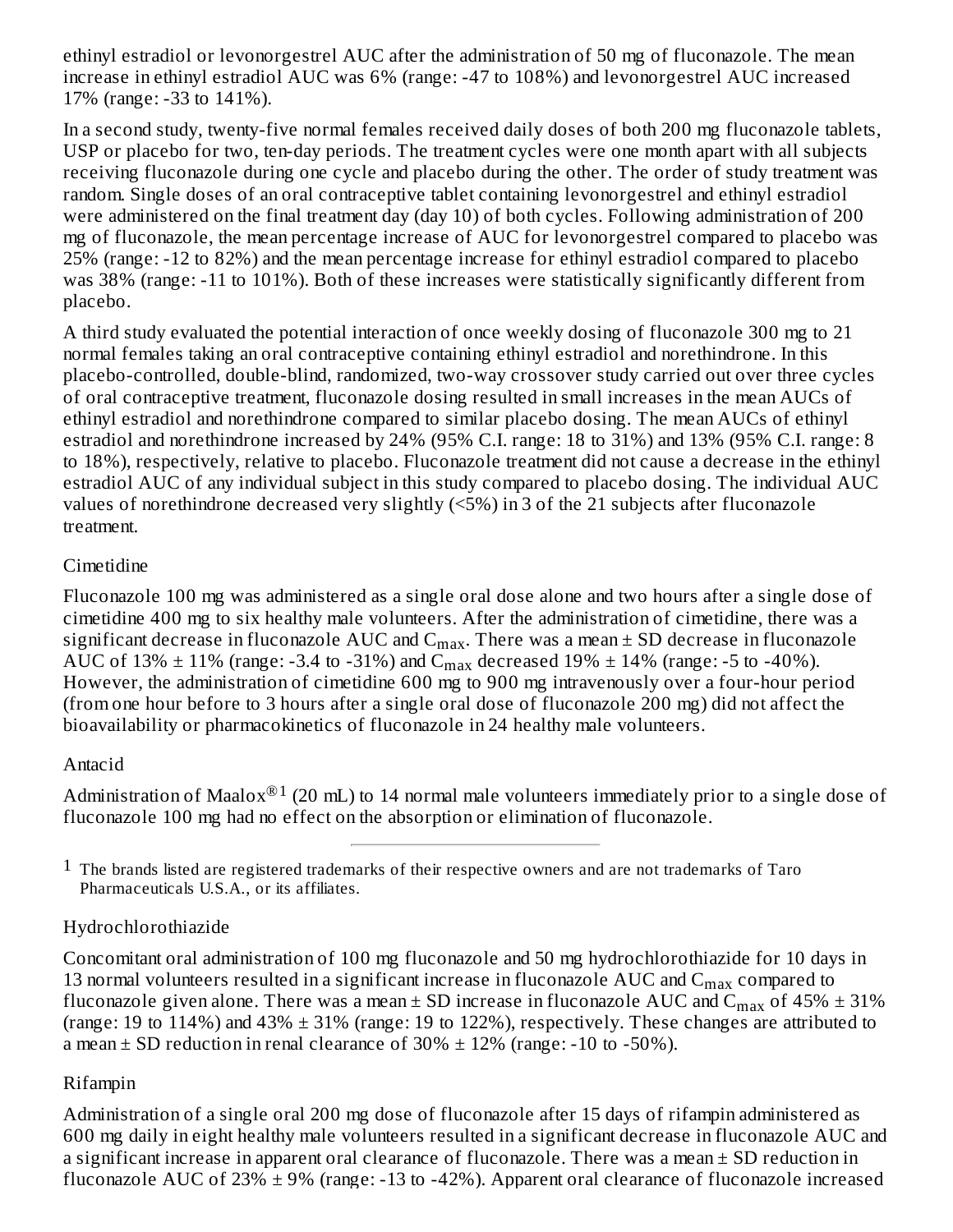fluctona $\mathcal{L}$  to  $\mathcal{L}$  to  $\mathcal{L}$  to  $\mathcal{L}$  to  $\mathcal{L}$  to  $\mathcal{L}$  and  $\mathcal{L}$  increased increased increased increased increased increased increased increased increased increased in  $\mathcal{L}$ 32%  $\pm$  17% (range: 16 to 72%). Fluconazole half-life decreased from 33.4  $\pm$  4.4 hours to 26.8  $\pm$  3.9 hours. (See **PRECAUTIONS**.)

### Warfarin

There was a significant increase in prothrombin time response (area under the prothrombin time-time curve) following a single dose of warfarin (15 mg) administered to 13 normal male volunteers following oral fluconazole 200 mg administered daily for 14 days as compared to the administration of warfarin alone. There was a mean  $\pm$  SD increase in the prothrombin time response (area under the prothrombin time-time curve) of 7% ± 4% (range: -2 to 13%). (See **PRECAUTIONS**.) Mean is based on data from 12 subjects as one of 13 subjects experienced a 2-fold increase in his prothrombin time response.

# Phenytoin

Phenytoin AUC was determined after 4 days of phenytoin dosing (200 mg daily, orally for 3 days followed by 250 mg intravenously for one dose) both with and without the administration of fluconazole (oral fluconazole tablets USP, 200 mg daily for 16 days) in 10 normal male volunteers. There was a significant increase in phenytoin AUC. The mean  $\pm$  SD increase in phenytoin AUC was 88%  $\pm$  68% (range: 16 to 247%). The absolute magnitude of this interaction is unknown because of the intrinsically nonlinear disposition of phenytoin. (See **PRECAUTIONS**.)

### Cyclosporine

Cyclosporine AUC and  $\mathsf{C}_{\max}$  were determined before and after the administration of fluconazole 200 mg daily for 14 days in eight renal transplant patients who had been on cyclosporine therapy for at least 6 months and on a stable cyclosporine dose for at least 6 weeks. There was a significant increase in cyclosporine AUC,  $\rm{C_{max}, C_{min}}$  (24-hour concentration), and a significant reduction in apparent oral clearance following the administration of fluconazole. The mean  $\pm$  SD increase in AUC was 92%  $\pm$ 43% (range: 18 to 147%). The  $\rm{C_{max}}$  increased 60%  $\pm$  48% (range: -5 to 133%). The  $\rm{C_{min}}$  increased 157%  $\pm$  96% (range: 33 to 360%). The apparent oral clearance decreased 45%  $\pm$  15% (range: -15 to -60%). (See **PRECAUTIONS**.)

# Zidovudine

Plasma zidovudine concentrations were determined on two occasions (before and following fluconazole 200 mg daily for 15 days) in 13 volunteers with AIDS or ARC who were on a stable zidovudine dose for at least two weeks. There was a significant increase in zidovudine AUC following the administration of fluconazole. The mean  $\pm$  SD increase in AUC was 20%  $\pm$  32% (range: -27 to 104%). The metabolite, GZDV, to parent drug ratio significantly decreased after the administration of fluconazole, from  $7.6 \pm 3.6$  to  $5.7 \pm 2.2$ .

# Theophylline

The pharmacokinetics of theophylline were determined from a single intravenous dose of aminophylline (6 mg/kg) before and after the oral administration of fluconazole 200 mg daily for 14 days in 16 normal male volunteers. There were significant increases in theophylline  $\mathrm{AUC}, \mathrm{C_{max}}$ , and half-life with a corresponding decrease in clearance. The mean  $\pm$  SD theophylline AUC increased 21%  $\pm$  16% (range: -5 to 48%). The  $\rm{C_{max}}$  increased 13%  $\pm$  17% (range: -13 to 40%). Theophylline clearance decreased 16%  $\pm$  11% (range: -32 to 5%). The half-life of theophylline increased from 6.6  $\pm$  1.7 hours to 7.9  $\pm$  1.5 hours. (See **PRECAUTIONS**.)

#### Terfenadine

Six healthy volunteers received terfenadine 60 mg BID for 15 days. Fluconazole 200 mg was administered daily from days 9 through 15. Fluconazole did not affect terfenadine plasma concentrations. Terfenadine acid metabolite AUC increased  $36\% \pm 36\%$  (range: 7 to 102%) from day 8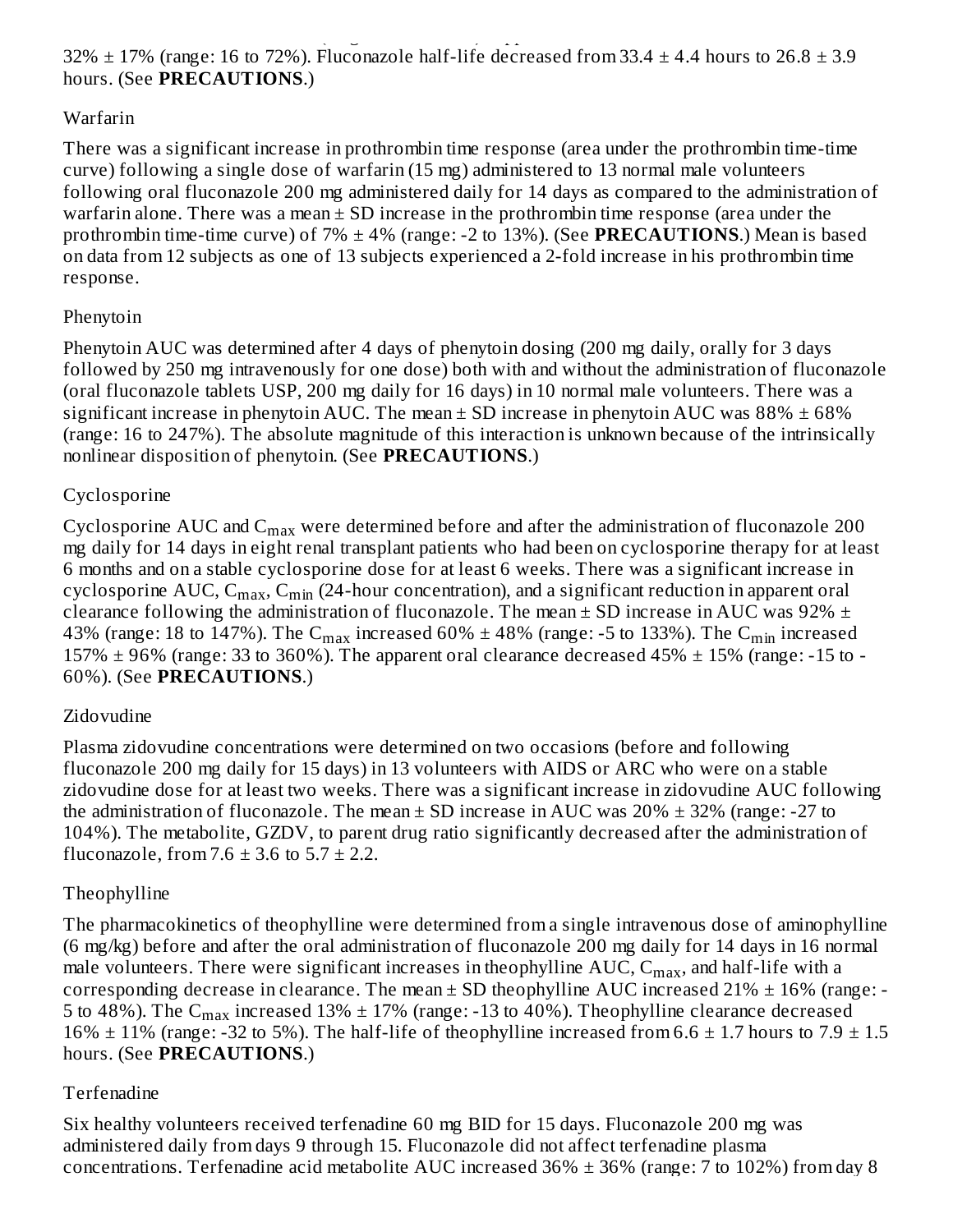to day 15 with the concomitant administration of fluconazole. There was no change in cardiac repolarization as measured by Holter QTc intervals. Another study at a 400 mg and 800 mg daily dose of fluconazole demonstrated that fluconazole taken in doses of 400 mg per day or greater significantly increases plasma levels of terfenadine when taken concomitantly. (See **CONTRAINDICATIONS** and **PRECAUTIONS**.)

### **Quinidine**

Although not studied *in vitro* or *in vivo*, concomitant administration of fluconazole with quinidine may result in inhibition of quinidine metabolism. Use of quinidine has been associated with QT prolongation and rare occurrences of torsades de pointes. Coadministration of fluconazole and quinidine is contraindicated. (See **CONTRAINDICATIONS** and **PRECAUTIONS**.)

### Oral hypoglycemics

The effects of fluconazole on the pharmacokinetics of the sulfonylurea oral hypoglycemic agents tolbutamide, glipizide, and glyburide were evaluated in three placebo-controlled studies in normal volunteers. All subjects received the sulfonylurea alone as a single dose and again as a single dose following the administration of fluconazole 100 mg daily for 7 days. In these three studies, 22/46 (47.8%) of fluconazole treated patients and 9/22 (40.1%) of placebo-treated patients experienced symptoms consistent with hypoglycemia. (See **PRECAUTIONS**.)

#### Tolbutamide

In 13 normal male volunteers, there was significant increase in tolbutamide (500 mg single dose) AUC and  $\rm{C_{max}}$  following the administration of fluconazole. There was a mean  $\pm$  SD increase in tolbutamide AUC of 26%  $\pm$  9% (range: 12 to 39%). Tolbutamide  $C_{max}$  increased 11%  $\pm$  9% (range: -6 to 27%). (See **PRECAUTIONS**.)

#### Glipizide

The AUC and  $\rm{C_{max}}$  of glipizide (2.5 mg single dose) were significantly increased following the administration of fluconazole in 13 normal male volunteers. There was a mean  $\pm$  SD increase in AUC of 49%  $\pm$  13% (range: 27 to 73%) and an increase in C $_{\rm max}$  of 19%  $\pm$  23% (range: -11 to 79%). (See **PRECAUTIONS**.)

#### Glyburide

The AUC and  $\rm{C_{max}}$  of glyburide (5 mg single dose) were significantly increased following the administration of fluconazole in 20 normal male volunteers. There was a mean  $\pm$  SD increase in AUC of 44%  $\pm$  29% (range: -13 to 115%) and C $_{\rm max}$  increased 19%  $\pm$  19% (range: -23 to 62%). Five subjects required oral glucose following the ingestion of glyburide after 7 days of fluconazole administration. (See **PRECAUTIONS**.)

#### Rifabutin

There have been published reports that an interaction exists when fluconazole is administered concomitantly with rifabutin, leading to increased serum levels of rifabutin. (See **PRECAUTIONS**.)

#### Tacrolimus

There have been published reports that an interaction exists when fluconazole is administered concomitantly with tacrolimus, leading to increased serum levels of tacrolimus. (See **PRECAUTIONS**.)

#### Cisapride

A placebo-controlled, randomized, multiple-dose study examined the potential interaction of fluconazole with cisapride. Two groups of 10 normal subjects were administered fluconazole 200 mg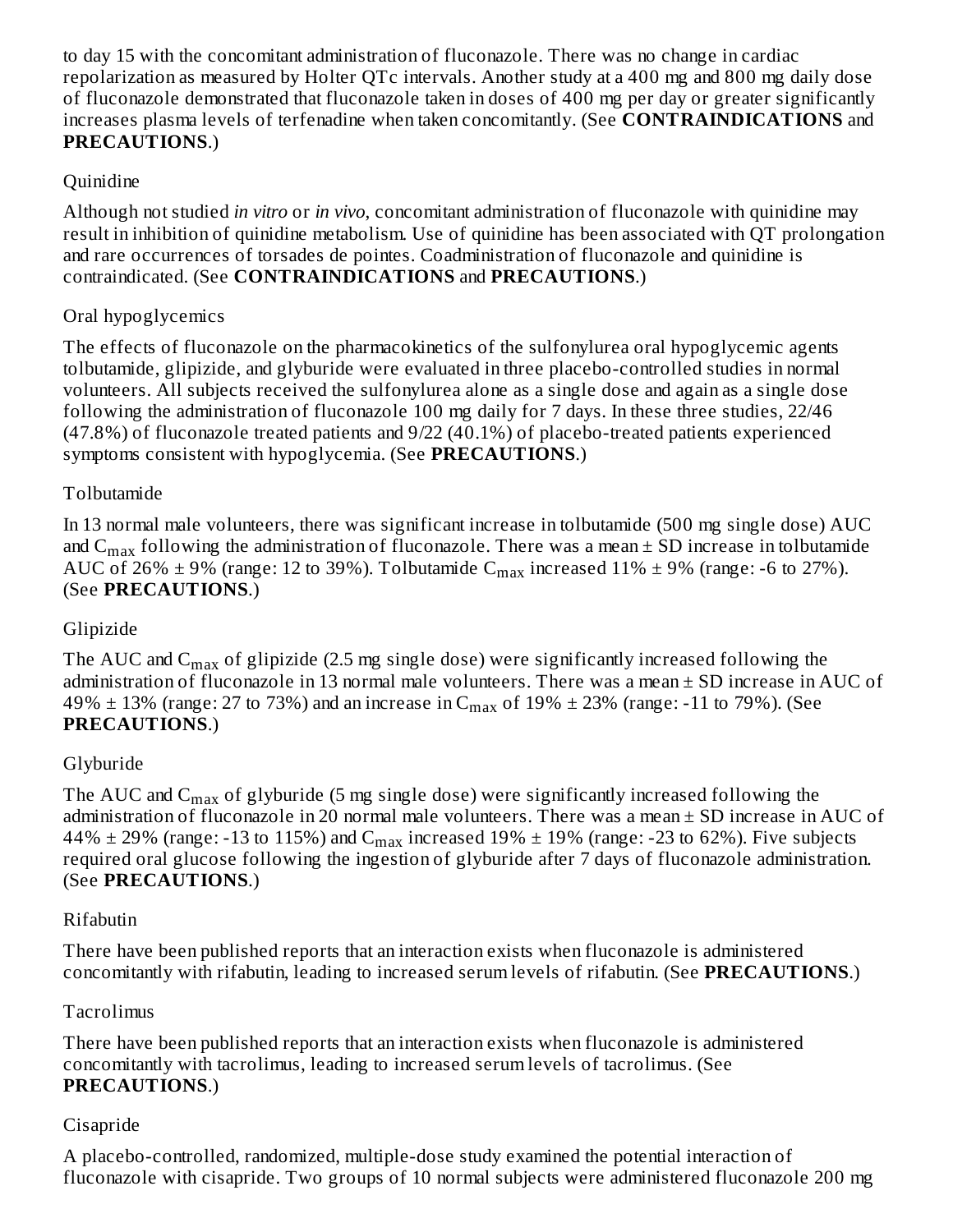daily or placebo. Cisapride 20 mg four times daily was started after 7 days of fluconazole or placebo dosing. Following a single dose of fluconazole, there was a 101% increase in the cisapride AUC and a 91% increase in the cisapride  $\rm C_{max}.$  Following multiple doses of fluconazole, there was a 192% increase in the cisapride  $\rm AUC$  and a 154% increase in the cisapride  $\rm C_{max}.$  Fluconazole significantly increased the QTc interval in subjects receiving cisapride 20 mg four times daily for 5 days. (See **CONTRAINDICATIONS** and **PRECAUTIONS**.)

# Midazolam

The effect of fluconazole on the pharmacokinetics and pharmacodynamics of midazolam was examined in a randomized, cross-over study in 12 volunteers. In the study, subjects ingested placebo or 400 mg fluconazole on Day 1 followed by 200 mg daily from Day 2 to Day 6. In addition, a 7.5 mg dose of midazolam was orally ingested on the first day, 0.05 mg/kg was administered intravenously on the fourth day, and 7.5 mg orally on the sixth day. Fluconazole reduced the clearance of IV midazolam by 51%. On the first day of dosing, fluconazole increased the midazolam  $\rm AUC$  and  $\rm C_{max}$  by 259% and 150%, respectively. On the sixth day of dosing, fluconazole increased the midazolam AUC and  $\rm C_{max}$  by 259% and 74%, respectively. The psychomotor effects of midazolam were significantly increased after oral administration of midazolam but not significantly affected following intravenous midazolam.

A second randomized, double-dummy, placebo-controlled, cross over study in three phases was performed to determine the effect of route of administration of fluconazole on the interaction between fluconazole and midazolam. In each phase the subjects were given oral fluconazole 400 mg and intravenous saline; oral placebo and intravenous fluconazole 400 mg; and oral placebo and IV saline. An oral dose of 7.5 mg of midazolam was ingested after fluconazole/placebo. The AUC and  $\mathsf{C}_{\max}$  of midazolam were significantly higher after oral than IV administration of fluconazole. Oral fluconazole increased the midazolam AUC and  $\rm C_{max}$  by 272% and 129%, respectively. IV fluconazole increased the midazolam AUC and  $\rm{C_{max}}$  by 244% and 79%, respectively. Both oral and IV fluconazole increased the pharmacodynamic effects of midazolam. (See **PRECAUTIONS**).

# Azithromycin

An open-label, randomized, three-way crossover study in 18 healthy subjects assessed the effect of a single 800 mg oral dose of fluconazole on the pharmacokinetics of a single 1200 mg oral dose of azithromycin as well as the effects of azithromycin on the pharmacokinetics of fluconazole. There was no significant pharmacokinetic interaction between fluconazole and azithromycin.

# Voriconazole

Voriconazole is a substrate for both CYP2C9 and CYP3A4 isoenzymes. Concurrent administration of oral Voriconazole (400 mg Q12h for 1 day, then 200 mg Q12h for 2.5 days) and oral fluconazole (400 mg on day 1, then 200 mg Q24h for 4 days) to 6 healthy male subjects resulted in an increase in  $\mathsf{C}_{\max}$ and AUCτ of voriconazole by an average of 57% (90% CI: 20%, 107%) and 79% (90% CI: 40%, 128%), respectively. In a follow-on clinical study involving 8 healthy male subjects, reduced dosing and/or frequency of voriconazole and fluconazole did not eliminate or diminish this effect. Concomitant administration of voriconazole and fluconazole at any dose is not recommended. Close monitoring for adverse events related to voriconazole is recommended if voriconazole is used sequentially after fluconazole, especially within 24 h of the last dose of fluconazole. (See **PRECAUTIONS**).

# Tofacitinib

Co-administration of fluconazole (400 mg on Day 1 and 200 mg once daily for 6 days [Days 2 to 7]) and tofacitinib (30 mg single dose on Day 5) in healthy subjects resulted in increased mean tofacitinib AUC and C<sub>max</sub> values of approximately 79% (90% CI: 64% to 96%) and 27% (90% CI: 12% to 44%), respectively, compared to administration of tofacitinib alone. (See **PRECAUTIONS**).

# **Microbiology**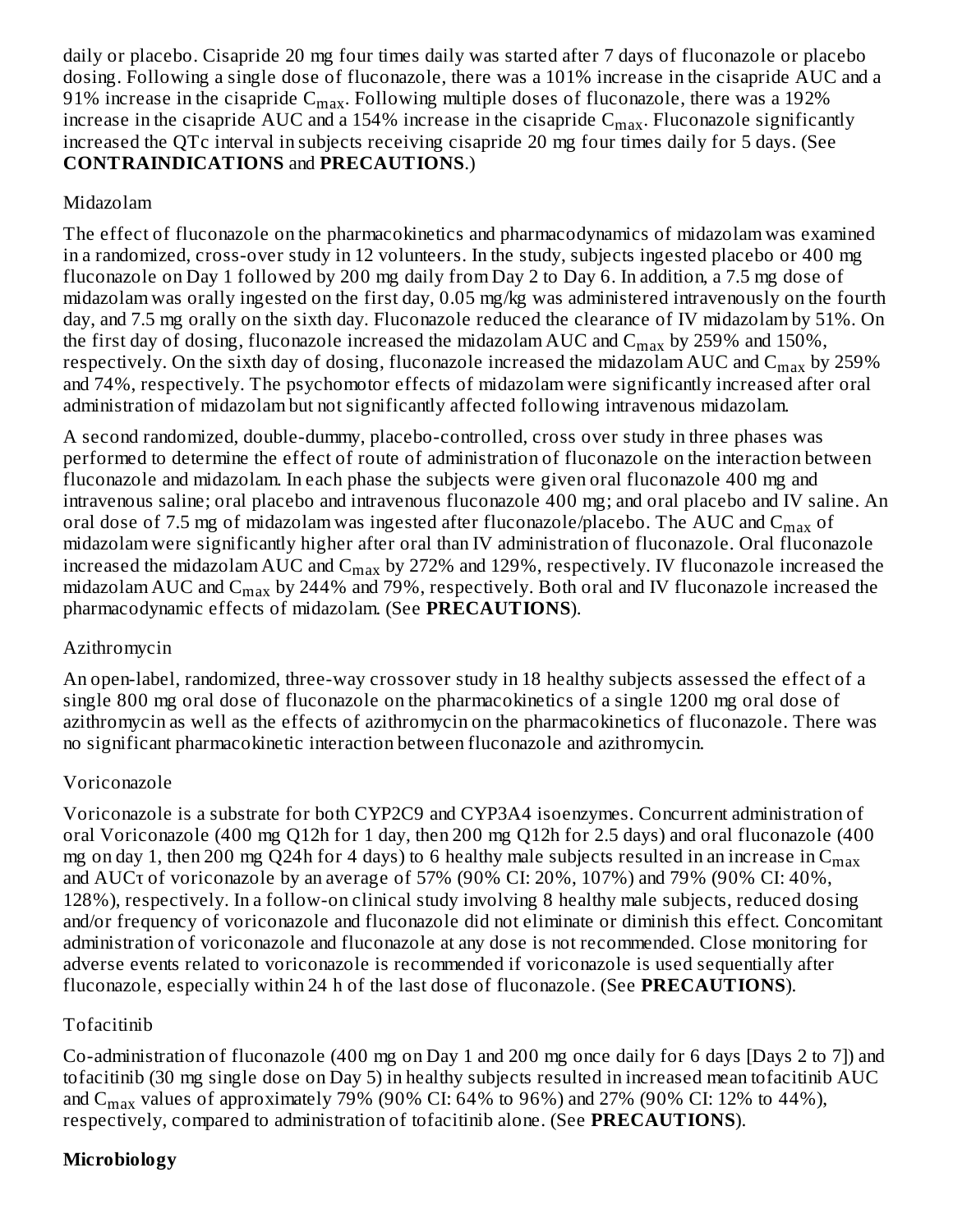#### Mechanism of Action

Fluconazole is a highly selective inhibitor of fungal cytochrome P450 dependent enzyme lanosterol 14 α-demethylase. This enzyme functions to convert lanosterol to ergosterol. The subsequent loss of normal sterols correlates with the accumulation of 14-α-methyl sterols in fungi and may be responsible for the fungistatic activity of fluconazole. Mammalian cell demethylation is much less sensitive to fluconazole inhibition.

#### Drug Resistance

Fluconazole resistance may arise from a modification in the quality or quantity of the target enzyme (lanosterol 14-α-demethylase), reduced access to the drug target, or some combination of these mechanisms.

Point mutations in the gene (ERG11) encoding for the target enzyme lead to an altered target with decreased affinity for azoles. Overexpression of ERG11 results in the production of high concentrations of the target enzyme, creating the need for higher intracellular drug concentrations to inhibit all of the enzyme molecules in the cell.

The second major mechanism of drug resistance involves active efflux of fluconazole out of the cell through the activation of two types of multidrug efflux transporters; the major facilitators (encoded by MDR genes) and those of the ATP-binding cassette superfamily (encoded by CDR genes). Upregulation of the MDR gene leads to fluconazole resistance, whereas, upregulation of CDR genes may lead to resistance to multiple azoles.

Resistance in *Candida glabrata* usually includes upregulation of CDR genes resulting in resistance to multiple azoles. For an isolate where the MIC is categorized as Intermediate (16 to 32 µg/mL), the highest fluconazole dose is recommended.

*Candida krusei* should be considered to be resistant to fluconazole. Resistance in C. krusei appears to be mediated by reduced sensitivity of the target enzyme to inhibition by the agent.

There have been reports of cases of superinfection with *Candida* species other than *C. albicans*, which are often inherently not susceptible to fluconazole (e.g., *Candida krusei*). Such cases may require alternative antifungal therapy.

Activity *In Vitro* and In Clinical Infections

Fluconazole has been shown to be active against most strains of the following microorganisms **both** *in vitro* **and in clinical infections.**

*Candida albicans Candida glabrata* (Many strains are intermediately susceptible) 2*Candida parapsilosis Candida tropicalis Cryptococcus neoformans*

The following *in vitro* data are available, **but their clinical significance is unknown.**

Fluconazole exhibits *in vitro* minimum inhibitory concentrations (MIC values) of 8 µg/mL or less against most (≥90%) strains of the following microorganisms, however, the safety and effectiveness of fluconazole in treating clinical infections due to these microorganisms have not been established in adequate and well-controlled trials.

*Candida dubliniensis Candida guilliermondii Candida kefyr Candida lusitaniae*

*Candida krusei* should be considered to be resistant to fluconazole. Resistance in *C. krusei* appears to be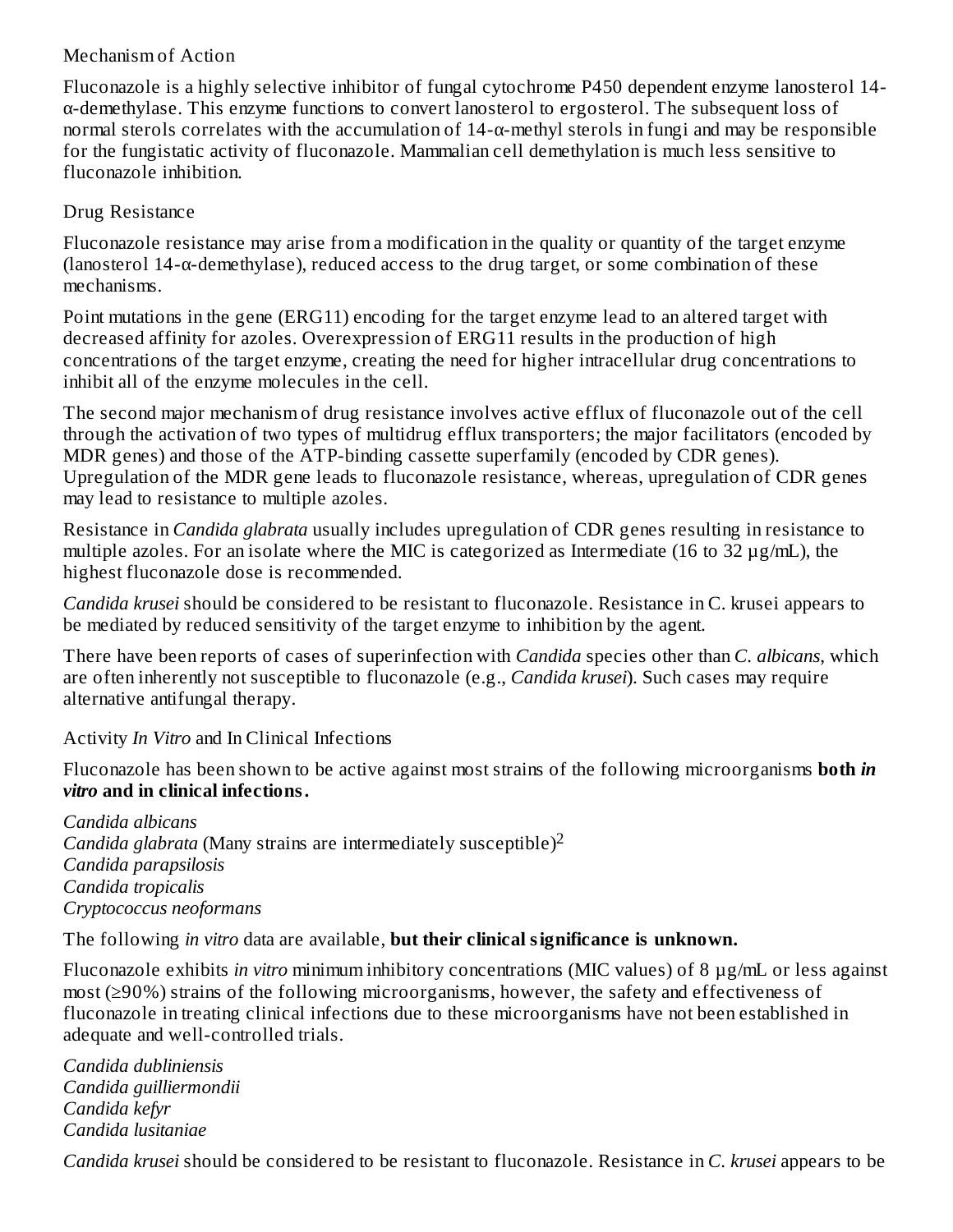mediated by reduced sensitivity of the target enzyme to inhibition by the agent.

There have been reports of cases of superinfection with *Candida* species other than *C. albicans,* which are often inherently not susceptible to fluconazole (e.g., *Candida krusei*). Such cases may require alternative antifungal therapy.

 $^2$  In a majority of the studies, fluconazole MIC<sub>90</sub> values against C. glabrata were above the susceptible breakpoint (≥16 µq/mL). Resistance in Candida glabrata usually includes upregulation of CDR genes resulting in resistance to multiple azoles. For an isolate where the MIC is categorized as intermediate (16 to 32 µg/mL, see Table 1), the highest dose is *recommended (see DOSAGE AND ADMINISTRATION). For resistant isolates, alternative therapy is recommended.*

#### Susceptibility Testing Methods

#### *Cryptococcus neoformans and filamentous fungi*

No interpretive criteria have been established for *Cryptococcus neoformans* and filamentous fungi*.*

#### *Candida species*

#### **Broth Dilution Techniques**

Quantitative methods are used to determine antifungal minimum inhibitory concentrations (MICs). These MICs provide estimates of the susceptibility of *Candida* spp. to antifungal agents. MICs should be determined using a standardized procedure. Standardized procedures are based on a dilution method (broth)<sup>1</sup> with standardized inoculum concentrations of fluconazole powder. The MIC values should be interpreted according to the criteria provided in Table 1.

#### **Diffusion Techniques**

Qualitative methods that require measurement of zone diameters also provide reproducible estimates of the susceptibility of *Candida* spp. to an antifungal agent. One such standardized procedure<sup>2</sup> requires the use of standardized inoculum concentrations. This procedure uses paper disks impregnated with 25 µg of fluconazole to test the susceptibility of yeasts to fluconazole. Disk diffusion interpretive criteria are also provided in Table 1.

|                          | <b>Broth Dilution at 48 hours</b> |                  | Disk Diffusion at 24 hours |     |                                                                                  |      |
|--------------------------|-----------------------------------|------------------|----------------------------|-----|----------------------------------------------------------------------------------|------|
|                          | (MIC in $\mu$ g/mL)               |                  | (Zone Diameters in mm)     |     |                                                                                  |      |
|                          |                                   |                  |                            |     | Antifungal Susceptible Intermediate Resistant Susceptible Intermediate Resistant |      |
| agent                    | 'S)                               | $\mathbf{(I)^*}$ | (R)                        | (S) |                                                                                  | (R)  |
| Fluconazole <sup>†</sup> | $\leq 8.0$                        | $16 - 32$        | >64                        | >19 | 15-18                                                                            | < 14 |

#### **Table 1: Sus ceptibility Interpretive Criteria for Fluconazole**

\* The intermediate category is sometimes called Susceptible-Dose Dependent (SDD) and both categories are equivalent for fluconazole.

† Isolates of *C. krusei* are assumed to be intrinsically resistant to fluconazole and their MICs and/or zone diameters should not be interpreted using this scale.

The susceptible category implies that isolates are inhibited by the usually achievable concentrations of antifungal agent tested when the recommended dosage is used. The intermediate category implies that an infection due to the isolate may be appropriately treated in body sites where the drugs are physiologically concentrated or when a high dosage of drug is used. The resistant category implies that isolates are not inhibited by the usually achievable concentrations of the agent with normal dosage schedules and clinical efficacy of the agent against the isolate has not been reliably shown in treatment studies.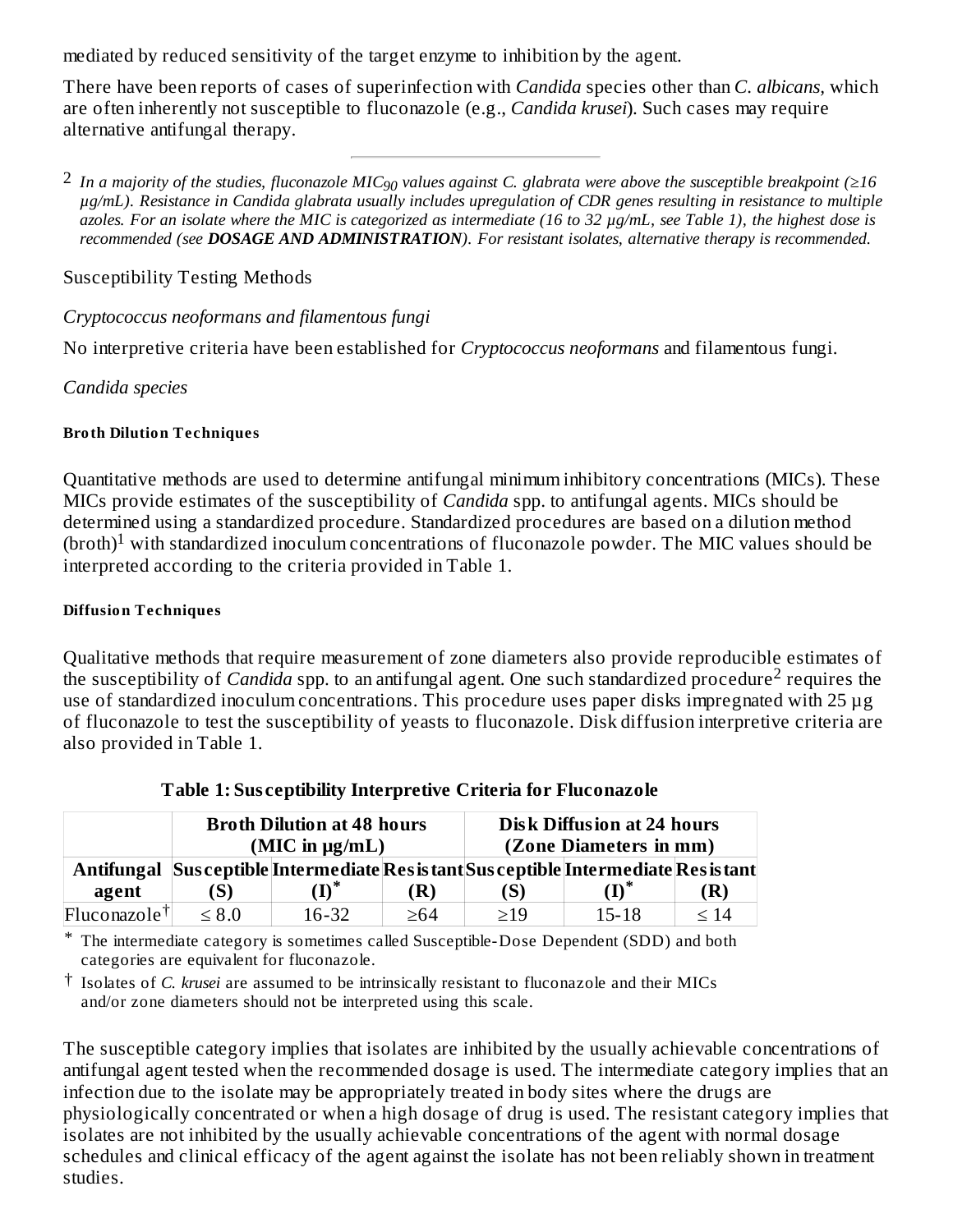### Quality Control

Standardized susceptibility test procedures require the use of quality control organisms to control the technical aspects of the test procedures. Standardized fluconazole powder and 25 µg disks should provide the following range of values noted in Table 2. NOTE: Quality control microorganisms are specific strains of organisms with intrinsic biological properties relating to resistance mechanisms and their genetic expression within fungi; the specific strains used for microbiological control are not clinically significant.

| <b>QC Strain</b>                             | Macrodilution<br>(MIC in $\mu$ g/mL)<br>$@$ 48 hours | Microdilution<br>$(MIC$ in $\mu g/mL)$<br>@ 48 hours | <b>Disk Diffusion</b><br>(Zone Diameter<br>in mm)<br>@ 24 hours |
|----------------------------------------------|------------------------------------------------------|------------------------------------------------------|-----------------------------------------------------------------|
| Candida<br>parapsilosis<br><b>ATCC 22019</b> | $2 - 8$                                              | $1 - 4$                                              | 22-33                                                           |
| Candida krusei<br><b>ATCC 6258</b>           | 16-64                                                | 16-128                                               |                                                                 |
| Candida albicans<br><b>ATCC 90028</b>        |                                                      |                                                      | 28-39                                                           |
| Candida tropicalis<br><b>ATCC 750</b>        |                                                      |                                                      | $26 - 37$                                                       |

#### **Table 2: Acceptable Quality Control Ranges for Fluconazole to be Us ed in Validation of Sus ceptibility Test Results**

\* Quality control ranges have not been established for this strain/antifungal agent combination due to their extensive interlaboratory variation during initial quality control studies.

# **INDICATIONS AND USAGE**

Fluconazole Tablet, USP is indicated for the treatment of:

- 1. Vaginal candidiasis (vaginal yeast infections due to Candida).
- 2. Oropharyngeal and esophageal candidiasis. In open noncomparative studies of relatively small numbers of patients, fluconazole was also effective for the treatment of *Candida* urinary tract infections, peritonitis, and systemic *Candida* infections including candidemia, disseminated candidiasis, and pneumonia.
- 3. Cryptococcal meningitis. Before prescribing fluconazole for AIDS patients with cryptococcal meningitis, please see **CLINICAL STUDIES** section. Studies comparing fluconazole to amphotericin B in non-HIV infected patients have not been conducted.

Prophylaxis. Fluconazole is also indicated to decrease the incidence of candidiasis in patients undergoing bone marrow transplantation who receive cytotoxic chemotherapy and/or radiation therapy.

Specimens for fungal culture and other relevant laboratory studies (serology, histopathology) should be obtained prior to therapy to isolate and identify causative organisms. Therapy may be instituted before the results of the cultures and other laboratory studies are known; however, once these results become available, anti-infective therapy should be adjusted accordingly.

# **CLINICAL STUDIES**

#### **Cryptococcal meningitis**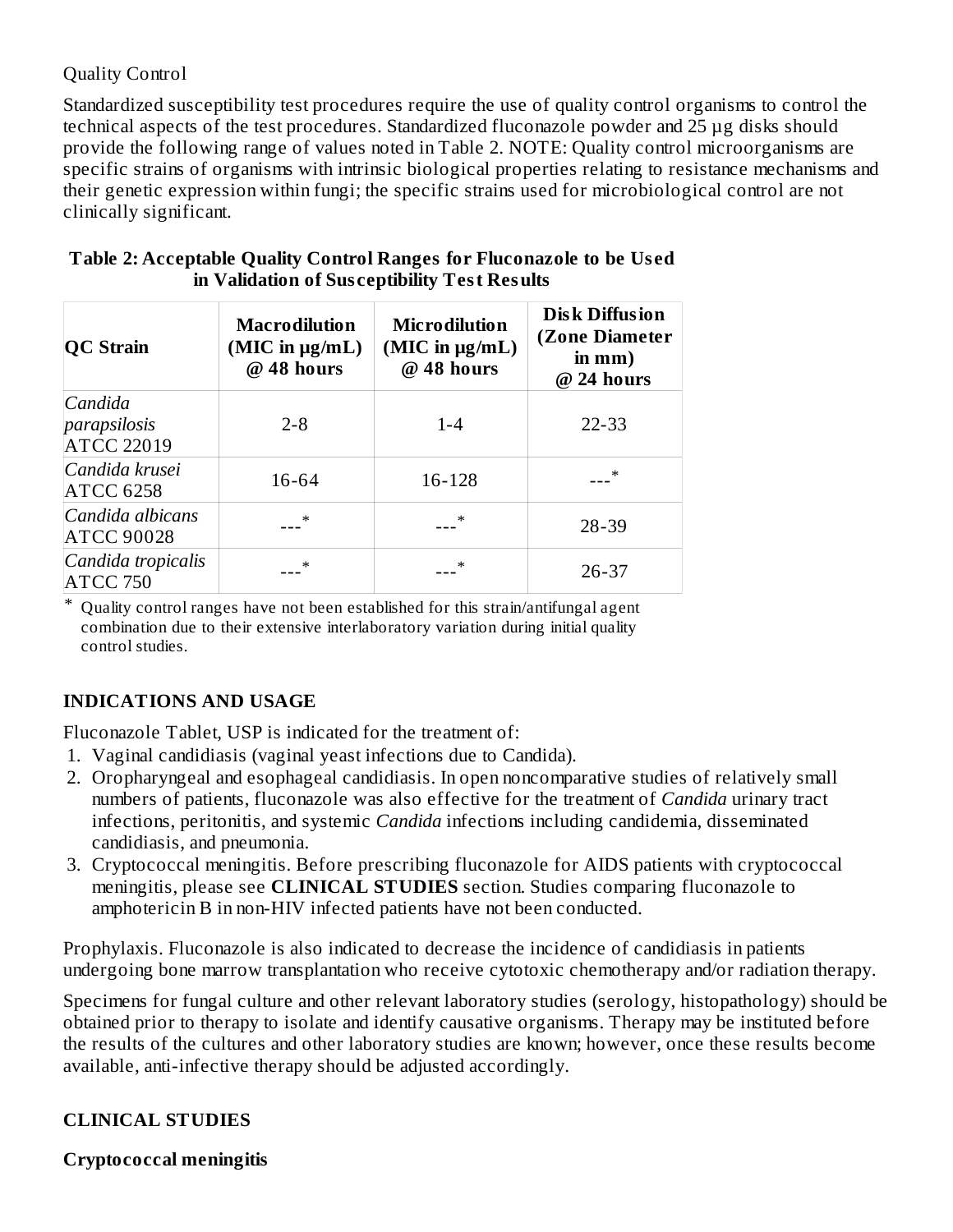In a multicenter study comparing fluconazole (200 mg/day) to amphotericin B (0.3 mg/kg/day) for treatment of cryptococcal meningitis in patients with AIDS, a multivariate analysis revealed three pretreatment factors that predicted death during the course of therapy: abnormal mental status, cerebrospinal fluid cryptococcal antigen titer greater than 1:1024, and cerebrospinal fluid white blood cell count of less than 20 cells/mm<sup>3</sup>. Mortality among high risk patients was 33% and 40% for amphotericin B and fluconazole patients, respectively (p=0.58), with overall deaths 14% (9 of 63 subjects) and 18% (24 of 131 subjects) for the 2 arms of the study (p=0.48). Optimal doses and regimens for patients with acute cryptococcal meningitis and at high risk for treatment failure remain to be determined. (Saag, *et al.* N Engl J Med 1992; 326:83-9.)

### **Vaginal candidiasis**

Two adequate and well-controlled studies were conducted in the U.S. using the 150 mg tablet. In both, the results of the fluconazole regimen were comparable to the control regimen (clotrimazole or miconazole intravaginally for 7 days) both clinically and statistically at the one month post-treatment evaluation.

The therapeutic cure rate, defined as a complete resolution of signs and symptoms of vaginal candidiasis (clinical cure), along with a negative KOH examination and negative culture for *Candida* (microbiologic eradication), was 55% in both the fluconazole group and the vaginal products group.

|                                | <b>Fluconazole PO</b><br>150 mg tablet | <b>Vaginal Product</b><br>qhs $\times$ 7 days |
|--------------------------------|----------------------------------------|-----------------------------------------------|
| Enrolled                       | 448                                    | 422                                           |
| Evaluable at Late<br>Follow-up | 347 (77%)                              | 327 (77%)                                     |
| Clinical cure                  | 239/347 (69%)                          | 235/327 (72%)                                 |
| Mycologic eradication          | 213/347 (61%)                          | 196/327 (60%)                                 |
| Therapeutic cure               | 190/347 (55%)                          | 179/327 (55%)                                 |

Approximately three-fourths of the enrolled patients had acute vaginitis (<4 episodes/12 months) and achieved 80% clinical cure, 67% mycologic eradication, and 59% therapeutic cure when treated with a 150 mg fluconazole tablet administered orally. These rates were comparable to control products. The remaining one-fourth of enrolled patients had recurrent vaginitis (≥4 episodes/12 months) and achieved 57% clinical cure, 47% mycologic eradication, and 40% therapeutic cure. The numbers are too small to make meaningful clinical or statistical comparisons with vaginal products in the treatment of patients with recurrent vaginitis.

Substantially more gastrointestinal events were reported in the fluconazole group compared to the vaginal product group. Most of the events were mild to moderate. Because fluconazole was given as a single dose, no discontinuations occurred.

| <b>Parameter</b>        | <b>Fluconazole PO</b> | <b>Vaginal Products</b> |
|-------------------------|-----------------------|-------------------------|
| Evaluable patients      | 448                   | 422                     |
| With any adverse event  | 141 (31%)             | 112 (27%)               |
| Nervous System          | 90 (20%)              | 69 (16%)                |
| Gastrointestinal        | 73 (16%)              | 18 (4%)                 |
| With drug-related event | 117 (26%)             | 67 (16%)                |
| Nervous System          | 61 (14%)              | 29 (7%)                 |
| Headache                | 58 (13%)              | 28 (7%)                 |
| Gastrointestinal        | 68 (15%)              | 13 (3%)                 |
| Abdominal pain          | 25(6%)                | 7(2%)                   |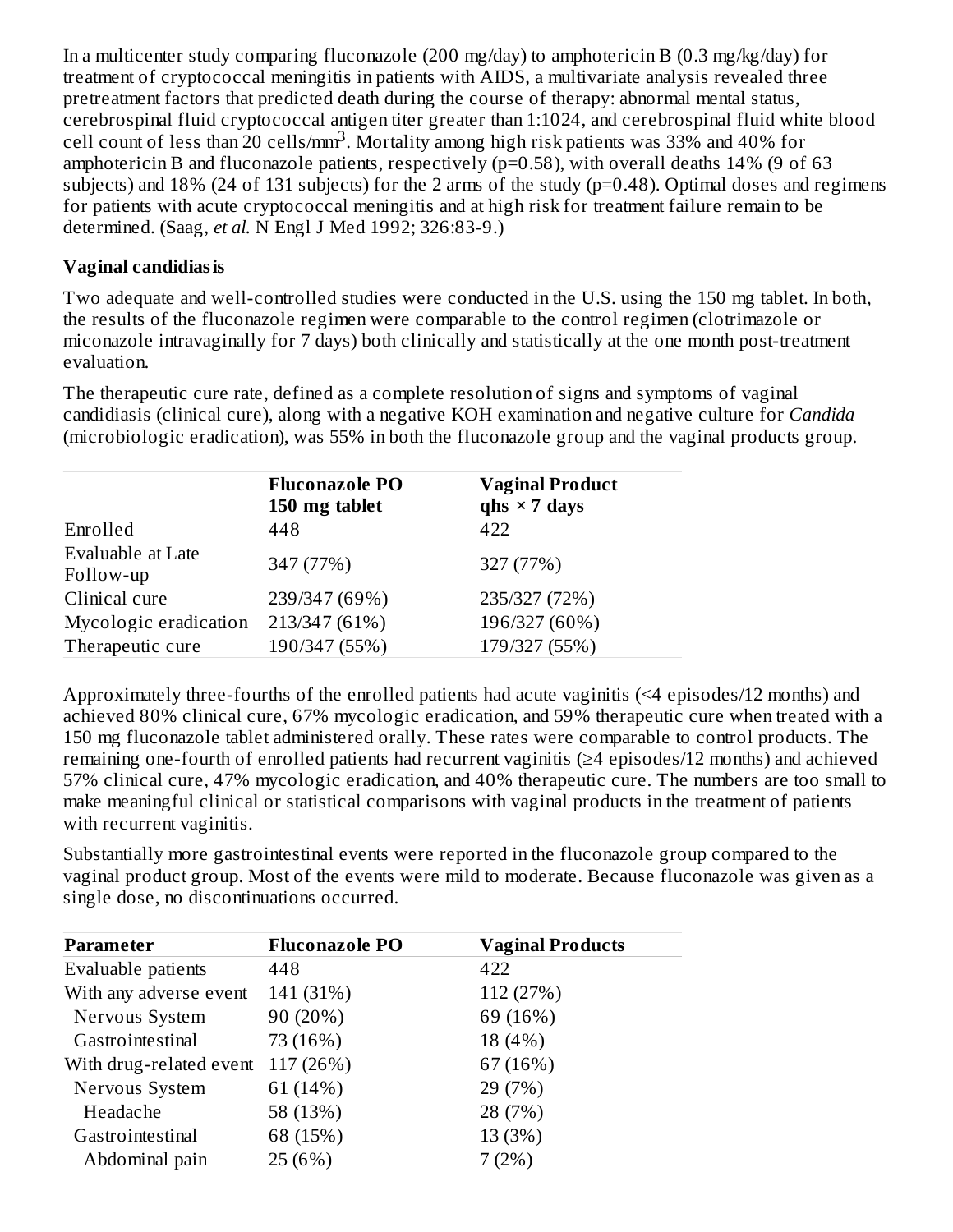| Nausea                          | 30(7%)   | 3(1%)    |
|---------------------------------|----------|----------|
| Diarrhea                        | 12(3%)   | $2(1\%)$ |
| Application site event $0(0\%)$ |          | 19 (5%)  |
| Taste Perversion                | 6 $(1%)$ | $0(0\%)$ |

### **Pediatric Studies**

Oropharyngeal candidiasis

An open-label, comparative study of the efficacy and safety of fluconazole (2 to 3 mg/kg/day) and oral nystatin (400,000 I.U. 4 times daily) in immunocompromised children with oropharyngeal candidiasis was conducted. Clinical and mycological response rates were higher in the children treated with fluconazole.

Clinical cure at the end of treatment was reported for 86% of fluconazole treated patients compared to 46% of nystatin treated patients. Mycologically, 76% of fluconazole treated patients had the infecting organism eradicated compared to 11% for nystatin treated patients.

|                             | Fluconazole | <b>Nystatin</b> |
|-----------------------------|-------------|-----------------|
| Enrolled                    | 96          | 90              |
| Clinical Cure               | 76/88 (86%) | 36/78 (46%)     |
| Mycological<br>eradication* | 55/72 (76%) | 6/54(11%)       |

\* Subjects without follow-up cultures for any reason were considered nonevaluable for mycological response.

The proportion of patients with clinical relapse 2 weeks after the end of treatment was 14% for subjects receiving fluconazole and 16% for subjects receiving nystatin. At 4 weeks after the end of treatment, the percentages of patients with clinical relapse were 22% for fluconazole and 23% for nystatin.

# **CONTRAINDICATIONS**

Fluconazole is contraindicated in patients who have shown hypersensitivity to fluconazole or to any of its excipients. There is no information regarding cross-hypersensitivity between fluconazole and other azole antifungal agents. Caution should be used in prescribing fluconazole to patients with hypersensitivity to other azoles. Coadministration of terfenadine is contraindicated in patients receiving fluconazole at multiple doses of 400 mg or higher based upon results of a multiple dose interaction study. Coadministration of other drugs known to prolong the QT interval and which are metabolized via the enzyme CYP3A4 such as cisapride, astemizole, erythromycin, pimozide, and quinidine are contraindicated in patients receiving fluconazole. (See **CLINICAL PHARMACOLOGY: Drug Interaction Studies** and **PRECAUTIONS**.)

#### **WARNINGS**

# **(1) Hepatic injury**

**Fluconazole should be administered with caution to patients with liver dysfunction. Fluconazole has been associated with rare cas es of s erious hepatic toxicity, including fatalities primarily in patients with s erious underlying medical conditions. In cas es of fluconazole-associated** hepatotoxicity, no obvious relationship to total daily dose, duration of therapy, sex, or age of the **patient has been obs erved. Fluconazole hepatotoxicity has usually, but not always, been reversible on dis continuation of therapy. Patients who develop abnormal liver function tests during fluconazole therapy should be monitored for the development of more s evere hepatic**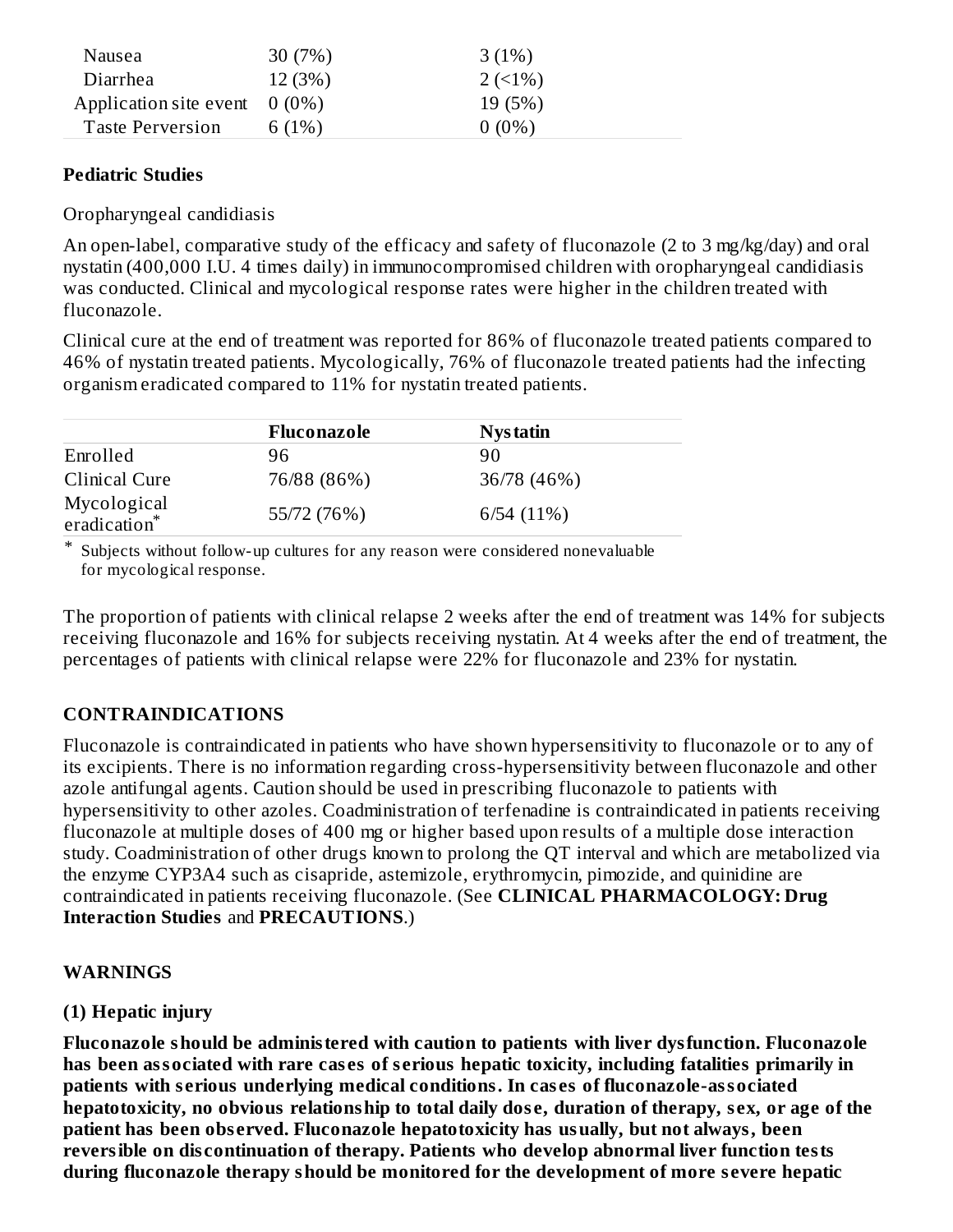**injury. Fluconazole should be dis continued if clinical signs and symptoms consistent with liver dis eas e develop that may be attributable to fluconazole.**

### **(2) Anaphylaxis**

In rare cases, anaphylaxis has been reported.

### **(3) Dermatologic**

Exfoliative skin disorders during treatment with fluconazole have been reported. Fatal outcomes have been reported in patients with serious underlying diseases. Patients with deep seated fungal infections who develop rashes during treatment with fluconazole should be monitored closely and the drug discontinued if lesions progress. Fluconazole should be discontinued in patients treated for superficial fungal infection who develop a rash that may be attributed to fluconazole.

### **(4) Us e in Pregnancy**

There are no adequate and well-controlled studies of fluconazole in pregnant women. Available human data do not suggest an increased risk of congenital anomalies following a single maternal dose of 150 mg. A few published case reports describe a rare pattern of distinct congenital anomalies in infants exposed *in utero* to high dose maternal fluconazole (400 to 800 mg/day) during most or all of the first trimester. These reported anomalies are similar to those seen in animal studies. If this drug is used during pregnancy or if the patient becomes pregnant while taking the drug, the patient should be informed of the potential hazard to the fetus (See **PRECAUTIONS, Pregnancy**.)

### **PRECAUTIONS**

#### **General**

Some azoles, including fluconazole, have been associated with prolongation of the QT interval on the electrocardiogram. During post-marketing surveillance, there have been rare cases of QT prolongation and torsade de pointes in patients taking fluconazole. Most of these reports involved seriously ill patients with multiple confounding risk factors, such as structural heart disease, electrolyte abnormalities, and concomitant medications that may have been contributory.

Fluconazole should be administered with caution to patients with these potentially proarrhythmic conditions.

Concomitant use of fluconazole and erythromycin has the potential to increase the risk of cardiotoxicity (prolonged QT interval, torsade de pointes) and consequently sudden heart death. This combination should be avoided.

Fluconazole should be administered with caution to patients with renal dysfunction.

Fluconazole is a potent CYP2C9 inhibitor and a moderate CYP3A4 inhibitor. Fluconazole treated patients who are concomitantly treated with drugs with a narrow therapeutic window metabolized through CYP2C9 and CYP3A4 should be monitored.

When driving vehicles or operating machines, it should be taken into account that occasionally dizziness or seizures may occur.

# **Single Dos e**

The convenience and efficacy of the single dose oral tablet of fluconazole regimen for the treatment of vaginal yeast infections should be weighed against the acceptability of a higher incidence of drug related adverse events with fluconazole (26%) versus intravaginal agents (16%) in U.S. comparative clinical studies. (See **ADVERSE REACTIONS** and **CLINICAL STUDIES.**)

#### **Drug Interactions**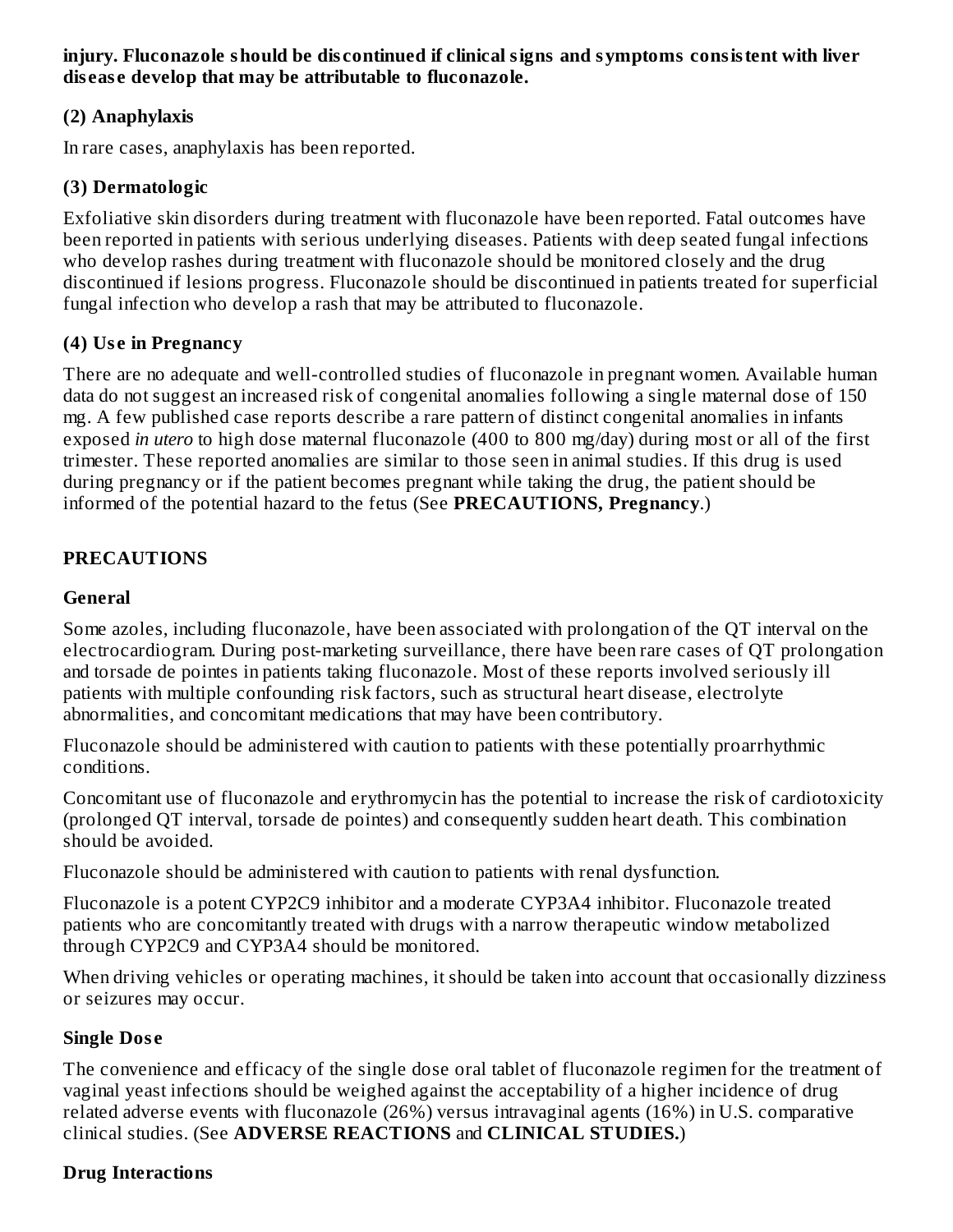#### (See **CLINICAL PHARMACOLOGY: Drug Interaction Studies** and **CONTRAINDICATIONS**.)

Fluconazole is a potent inhibitor of cytochrome P450 (CYP) isoenzyme 2C9 and a moderate inhibitor of CYP3A4. In addition to the observed /documented interactions mentioned below, there is a risk of increased plasma concentration of other compounds metabolized by CYP2C9 and CYP3A4 coadministered with fluconazole. Therefore, caution should be exercised when using these combinations and the patients should be carefully monitored. The enzyme inhibiting effect of fluconazole persists 4 to 5 days after discontinuation of fluconazole treatment due to the long half-life of fluconazole. Clinically or potentially significant drug interactions between fluconazole and the following agents/classes have been observed. These are described in greater detail below:

Oral hypoglycemics Coumarin-type anticoagulants Phenytoin Cyclosporine Rifampin Theophylline Terfenadine Cisapride Astemizole Rifabutin Voriconazole Tacrolimus Short-acting benzodiazepines Tofacitinib Triazolam Oral Contraceptives Pimozide Quinidine Hydrochlorothiazide Alfentanil Amitriptyline, nortriptyline Amphotericin B Azithromycin Carbamazepine Calcium Channel Blockers Celecoxib Cyclophosphamide Fentanyl Halofantrine HMG-CoA reductase inhibitors Losartan Methadone Non-steroidal anti-inflammatory drugs Prednisone Saquinavir **Sirolimus** Vinca Alkaloids Vitamin A Zidovudine

Oral hypoglycemics

Clinically significant hypoglycemia may be precipitated by the use of fluconazole with oral hypoglycemic agents; one fatality has been reported from hypoglycemia in association with combined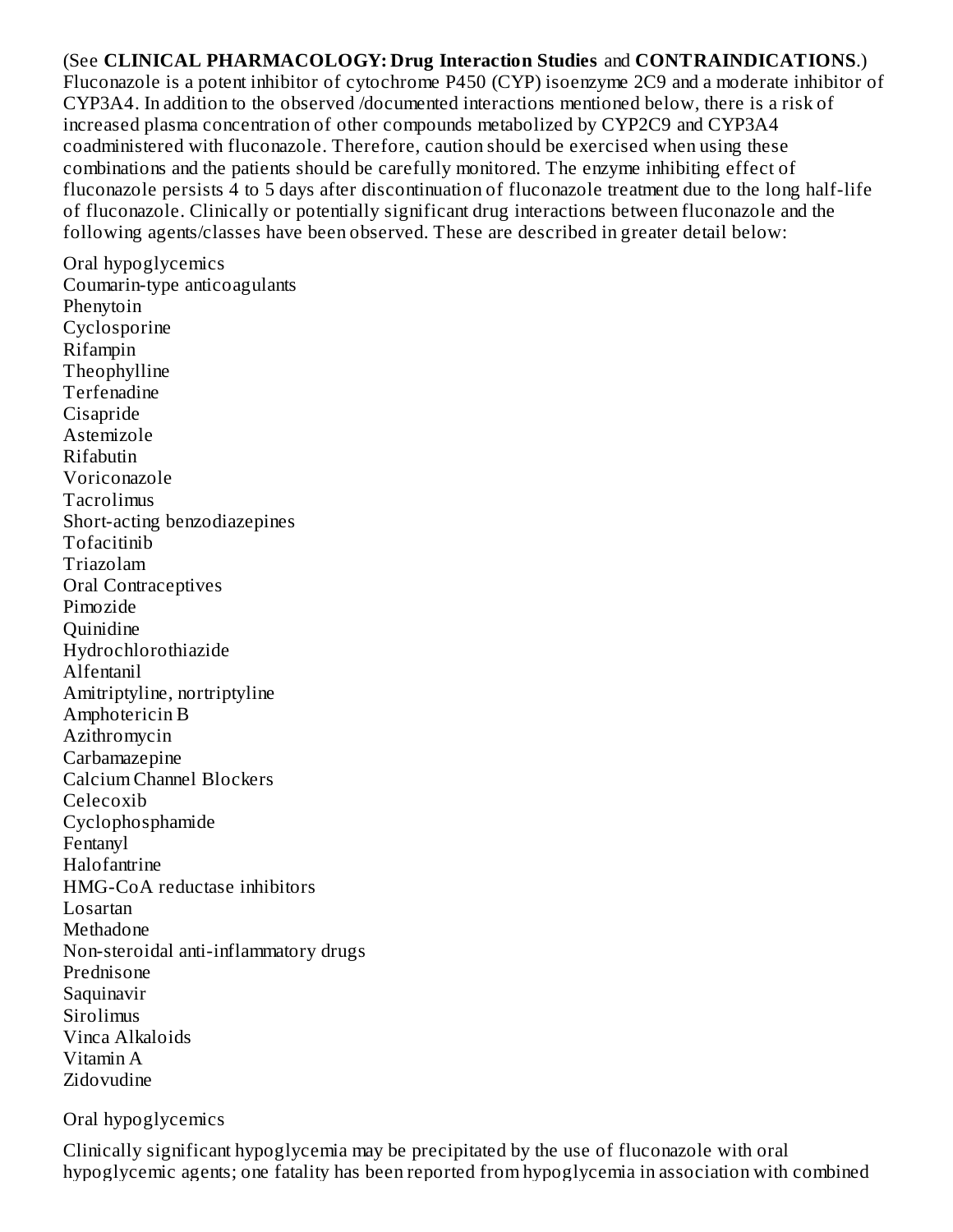fluconazole and glyburide use. Fluconazole reduces the metabolism of tolbutamide, glyburide, and glipizide and increases the plasma concentration of these agents. When fluconazole is used concomitantly with these or other sulfonylurea oral hypoglycemic agents, blood glucose concentrations should be carefully monitored and the dose of the sulfonylurea should be adjusted as necessary. (See **CLINICAL PHARMACOLOGY: Drug Interaction Studies**.)

### Coumarin-type anticoagulants

Prothrombin time may be increased in patients receiving concomitant fluconazole and coumarin-type anticoagulants. In post-marketing experience, as with other azole antifungals, bleeding events (bruising, epistaxis, gastrointestinal bleeding, hematuria, and melena) have been reported in association with increases in prothrombin time in patients receiving fluconazole concurrently with warfarin. Careful monitoring of prothrombin time in patients receiving fluconazole and coumarin-type anticoagulants is recommended. Dose adjustment of warfarin may be necessary. (See **CLINICAL PHARMACOLOGY: Drug Interaction Studies**.)

### Phenytoin

Fluconazole increases the plasma concentrations of phenytoin. Careful monitoring of phenytoin concentrations in patients receiving fluconazole and phenytoin is recommended. (See **CLINICAL PHARMACOLOGY: Drug Interaction Studies**.)

### Cyclosporine

Fluconazole significantly increases cyclosporine levels in renal transplant patients with or without renal impairment. Careful monitoring of cyclosporine concentrations and serum creatinine is recommended in patients receiving fluconazole and cyclosporine. (See **CLINICAL PHARMACOLOGY: Drug Interaction Studies**). This combination may be used by reducing the dosage of cyclosporine depending on cyclosporine concentration.

#### Rifampin

Rifampin enhances the metabolism of concurrently administered fluconazole. Depending on clinical circumstances, consideration should be given to increasing the dose of fluconazole when it is administered with rifampin. (See **CLINICAL PHARMACOLOGY: Drug Interaction Studies**.)

# Theophylline

Fluconazole increases the serum concentrations of theophylline. Careful monitoring of serum theophylline concentrations in patients receiving fluconazole and theophylline is recommended. (See **CLINICAL PHARMACOLOGY: Drug Interaction Studies**.)

# Terfenadine

Because of the occurrence of serious cardiac dysrhythmias secondary to prolongation of the QTc interval in patients receiving azole antifungals in conjunction with terfenadine, interaction studies have been performed. One study at a 200 mg daily dose of fluconazole failed to demonstrate a prolongation in QTc interval. Another study at a 400 mg and 800 mg daily dose of fluconazole demonstrated that fluconazole taken in doses of 400 mg per day or greater significantly increases plasma levels of terfenadine when taken concomitantly. The combined use of fluconazole at doses of 400 mg or greater with terfenadine is contraindicated. (See **CONTRAINDICATIONS** and **CLINICAL PHARMACOLOGY: Drug Interaction Studies**.) The coadministration of fluconazole at doses lower than 400 mg/day with terfenadine should be carefully monitored.

# Cisapride

There have been reports of cardiac events, including torsade de pointes, in patients to whom fluconazole and cisapride were coadministered. A controlled study found that concomitant fluconazole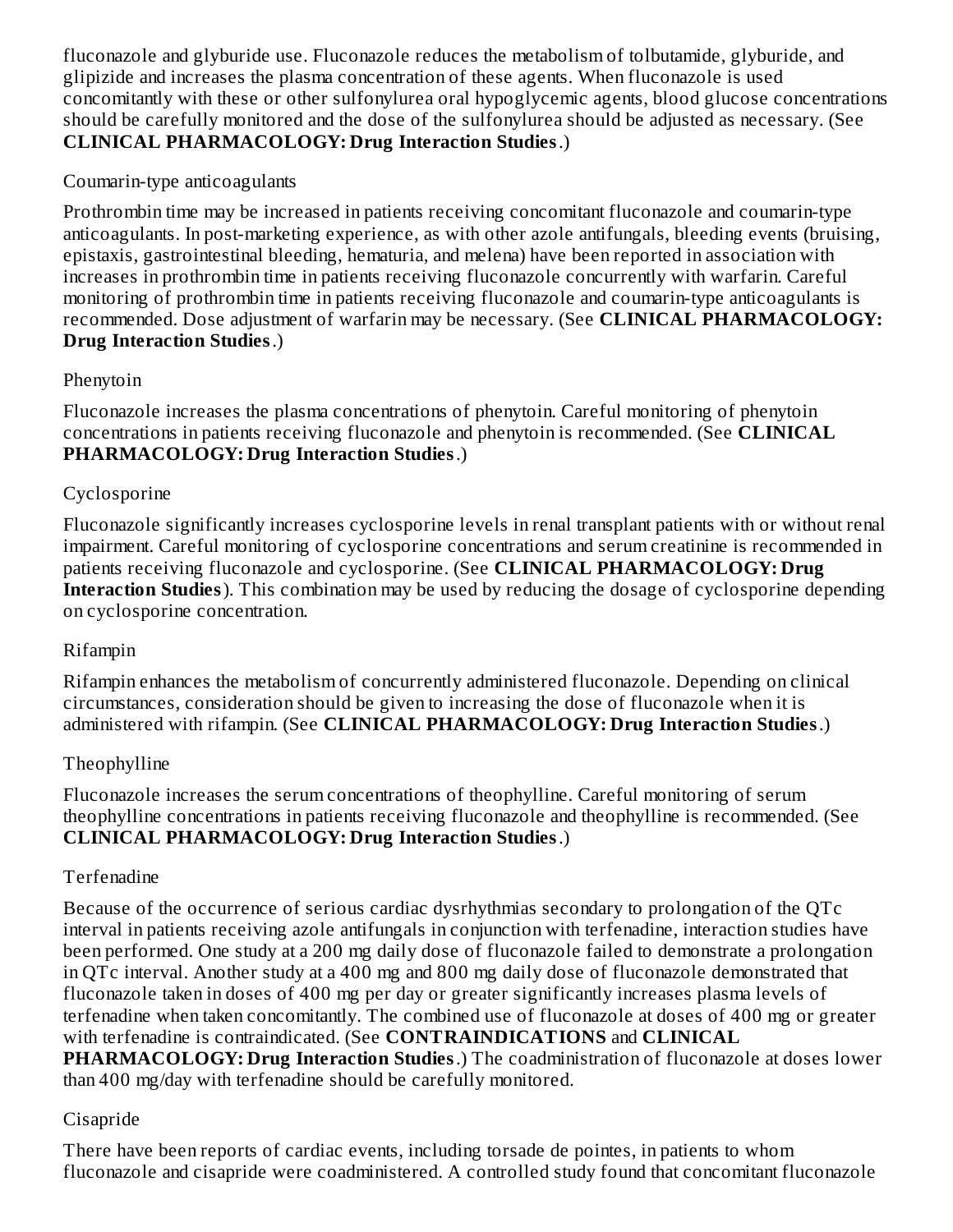200 mg once daily and cisapride 20 mg four times a day yielded a significant increase in cisapride plasma levels and prolongation of QTc interval. The combined use of fluconazole with cisapride is contraindicated. (See **CONTRAINDICATIONS** and **CLINICAL PHARMACOLOGY: Drug Interaction Studies**.)

### Astemizole

Concomitant administration of fluconazole with astemizole may decrease the clearance of astemizole. Resulting increased plasma concentrations of astemizole can lead to QT prolongation and rare occurrences of torsade de pointes. Coadministration of fluconazole and astemizole is contraindicated.

### Rifabutin

There have been reports that an interaction exists when fluconazole is administered concomitantly with rifabutin, leading to increased serum levels of rifabutin up to 80%. There have been reports of uveitis in patients to whom fluconazole and rifabutin were coadministered. Patients receiving rifabutin and fluconazole concomitantly should be carefully monitored. (See **CLINICAL PHARMACOLOGY: Drug Interaction Studies**.)

### Voriconazole

Avoid concomitant administration of voriconazole and fluconazole. Monitoring for adverse events and toxicity related to voriconazole is recommended; especially, if voriconazole is started within 24 h after the last dose of fluconazole. (See **CLINICAL PHARMACOLOGY: Drug Interaction Studies**.)

# Tacrolimus

Fluconazole may increase the serum concentrations of orally administered tacrolimus up to 5 times due to inhibition of tacrolimus metabolism through CYP3A4 in the intestines. No significant pharmacokinetic changes have been observed when tacrolimus is given intravenously. Increased tacrolimus levels have been associated with nephrotoxicity. Dosage of orally administered tacrolimus should be decreased depending on tacrolimus concentration. (See **CLINICAL PHARMACOLOGY: Drug Interaction Studies**.)

#### Short-acting Benzodiazepines

Following oral administration of midazolam, fluconazole resulted in substantial increases in midazolam concentrations and psychomotor effects. This effect on midazolam appears to be more pronounced following oral administration of fluconazole than with fluconazole administered intravenously. If shortacting benzodiazepines, which are metabolized by the cytochrome P450 system, are concomitantly administered with fluconazole, consideration should be given to decreasing the benzodiazepine dosage, and the patients should be appropriately monitored. (See **CLINICAL PHARMACOLOGY: Drug Interaction Studies.**)

#### Tofacitinib

Systemic exposure to tofacitinib is increased when tofacitinib is coadministered with fluconazole, a combined moderate CYP3A4 and potent CYP2C19 inhibitor. Reduce the dose of tofacitinib when given concomitantly with fluconazole (i.e., from 5 mg twice daily to 5 mg once daily as instructed in the  $XELJANZ<sup>®</sup>$  [tofacitinib] label). (See **CLINICAL PHARMACOLOGY: Drug Interaction Studies.)** 

# Triazolam

Fluconazole increases the AUC of triazolam (single dose) by approximately 50%,  $\rm{C_{max}}$  by 20 to 32%, and increases  $t_{1/2}$  by 25 to 50% due to the inhibition of metabolism of triazolam. Dosage adjustments of triazolam may be necessary.

#### Oral Contraceptives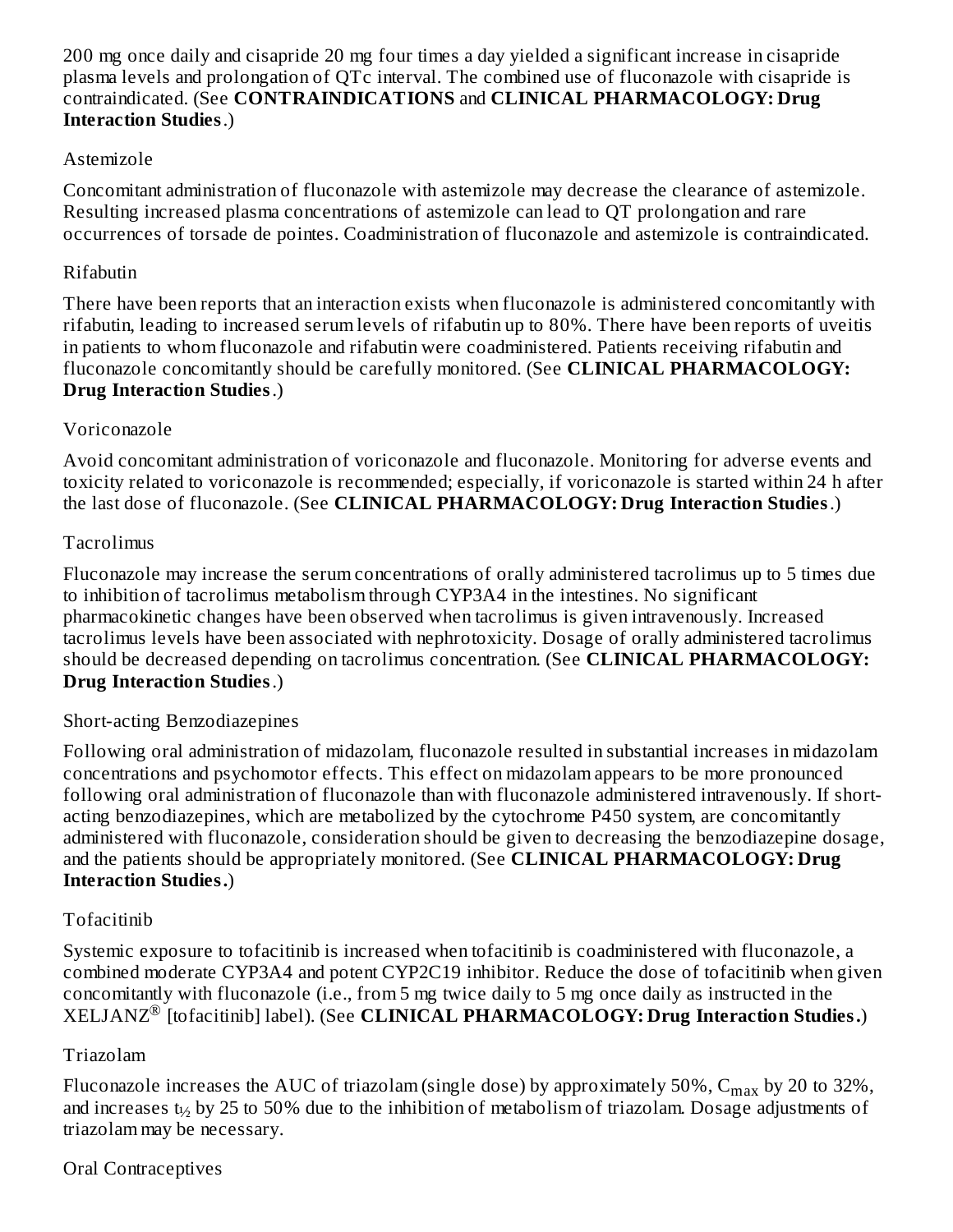Two pharmacokinetic studies with a combined oral contraceptive have been performed using multiple doses of fluconazole. There were no relevant effects on hormone level in the 50 mg fluconazole study, while at 200 mg daily, the AUCs of ethinyl estradiol and levonorgestrel were increased 40% and 24%, respectively. Thus, multiple dose use of fluconazole at these doses is unlikely to have an effect on the efficacy of the combined oral contraceptive.

### Pimozide

Although not studied *in vitro* or *in vivo*, concomitant administration of fluconazole with pimozide may result in inhibition of pimozide metabolism. Increased pimozide plasma concentrations can lead to QT prolongation and rare occurrences of torsade de pointes. Coadministration of fluconazole and pimozide is contraindicated.

# **Ouinidine**

Although not studied *in vitro* or *in vivo*, concomitant administration of fluconazole with quinidine may result in inhibition of quinidine metabolism. Use of quinidine has been associated with QT prolongation and rare occurrences of torsades de pointes. Coadministration of fluconazole and quinidine is contraindicated. (See **CONTRAINDICATIONS**.)

# Hydrochlorothiazide

In a pharmacokinetic interaction study, coadministration of multiple dose hydrochlorothiazide to healthy volunteers receiving fluconazole increased plasma concentrations of fluconazole by 40%. An effect of this magnitude should not necessitate a change in the fluconazole dose regimen in subjects receiving concomitant diuretics.

# Alfentanil

A study observed a reduction in clearance and distribution volume as well as prolongation of  $\rm T_{\gamma_2}$  of alfentanil following concomitant treatment with fluconazole. A possible mechanism of action is fluconazole's inhibition of CYP3A4. Dosage adjustment of alfentanil may be necessary.

# Amitriptyline, nortriptyline

Fluconazole increases the effect of amitriptyline and nortriptyline. 5-nortriptyline and/or S-amitriptyline may be measured at initiation of the combination therapy and after one week. Dosage of amitriptyline/nortriptyline should be adjusted, if necessary.

# Amphotericin B

Concurrent administration of fluconazole and amphotericin B in infected normal and immunosuppressed mice showed the following results: a small additive antifungal effect in systemic infection with *C. albicans*, no interaction in intracranial infection with *Cryptococcus neoformans*, and antagonism of the two drugs in systemic infection with *A. fumigatus*. The clinical significance of results obtained in these studies is unknown.

# Azithromycin

An open-label, randomized, three-way crossover study in 18 healthy subjects assessed the effect of a single 1200 mg oral dose of azithromycin on the pharmacokinetics of a single 800 mg oral dose of fluconazole as well as the effects of fluconazole on the pharmacokinetics of azithromycin. There was no significant pharmacokinetic interaction between fluconazole and azithromycin.

# Carbamazepine

Fluconazole inhibits the metabolism of carbamazepine and an increase in serum carbamazepine of 30% has been observed. There is a risk of developing carbamazepine toxicity. Dosage adjustment of carbamazepine may be necessary depending on concentration measurements/effect.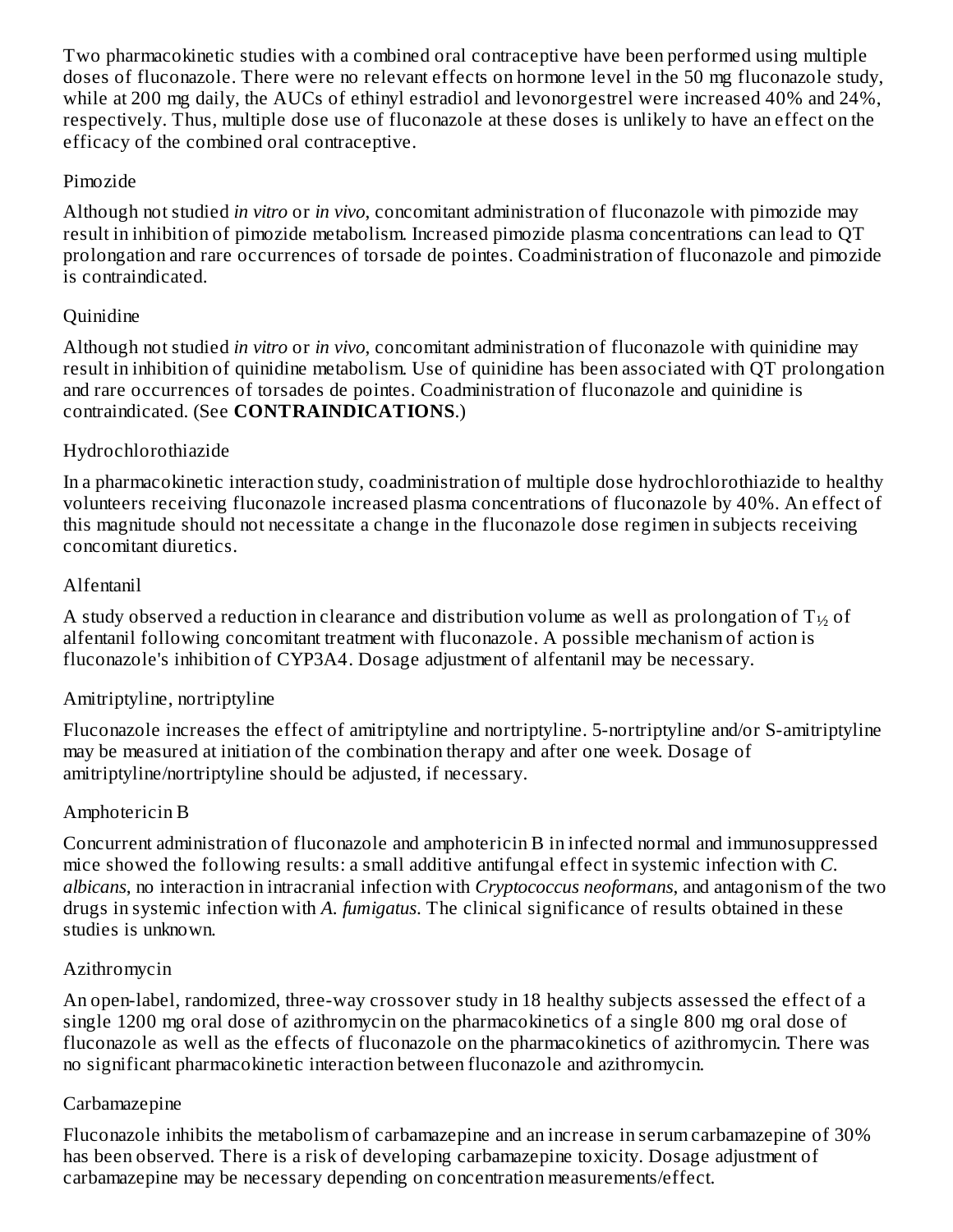# Calcium Channel Blockers

Certain dihydropyridine calcium channel antagonists (nifedipine, isradipine, amlodipine, and felodipine) are metabolized by CYP3A4. Fluconazole has the potential to increase the systemic exposure of the calcium channel antagonists. Frequent monitoring for adverse events is recommended.

# Celecoxib

During concomitant treatment with fluconazole (200 mg daily) and celecoxib (200 mg), the celecoxib  $\rm{C_{max}}$  and AUC increased by 68% and 134%, respectively. Half of the celecoxib dose may be necessary when combined with fluconazole.

### Cyclophosphamide

Combination therapy with cyclophosphamide and fluconazole results in an increase in serum bilirubin and serum creatinine. The combination may be used while taking increased consideration to the risk of increased serum bilirubin and serum creatinine.

#### Fentanyl

One fatal case of possible fentanyl fluconazole interaction was reported. The author judged that the patient died from fentanyl intoxication. Furthermore, in a randomized crossover study with 12 healthy volunteers it was shown that fluconazole delayed the elimination of fentanyl significantly. Elevated fentanyl concentration may lead to respiratory depression.

#### Halofantrine

Fluconazole can increase halofantrine plasma concentration due to an inhibitory effect on CYP3A4.

### HMG-CoA reductase inhibitors

The risk of myopathy and rhabdomyolysis increases when fluconazole is coadministered with HMG-CoA reductase inhibitors metabolized through CYP3A4, such as atorvastatin and simvastatin, or through CYP2C9, such as fluvastatin. If concomitant therapy is necessary, the patient should be observed for symptoms of myopathy and rhabdomyolysis and creatinine kinase should be monitored. HMG-CoA reductase inhibitors should be discontinued if a marked increase in creatinine kinase is observed or myopathy/rhabdomyolysis is diagnosed or suspected.

#### Losartan

Fluconazole inhibits the metabolism of losartan to its active metabolite (E-31 74) which is responsible for most of the angiotensin II-receptor antagonism which occurs during treatment with losartan. Patients should have their blood pressure monitored continuously.

#### Methadone

Fluconazole may enhance the serum concentration of methadone. Dosage adjustment of methadone may be necessary.

# Non-steroidal anti-inflammatory drugs

The  $\rm{C_{max}}$  and AUC of flurbiprofen were increased by 23% and 81%, respectively, when coadministered with fluconazole compared to administration of flurbiprofen alone. Similarly, the  $\mathsf{C}_{\max}$ and AUC of the pharmacologically active isomer [S-(+)-ibuprofen] were increased by 15% and 82%, respectively, when fluconazole was coadministered with racemic ibuprofen (400 mg) compared to administration of racemic ibuprofen alone.

Although not specifically studied, fluconazole has the potential to increase the systemic exposure of other NSAIDs that are metabolized by CYP2C9 (e.g., naproxen, lornoxicam, meloxicam, diclofenac).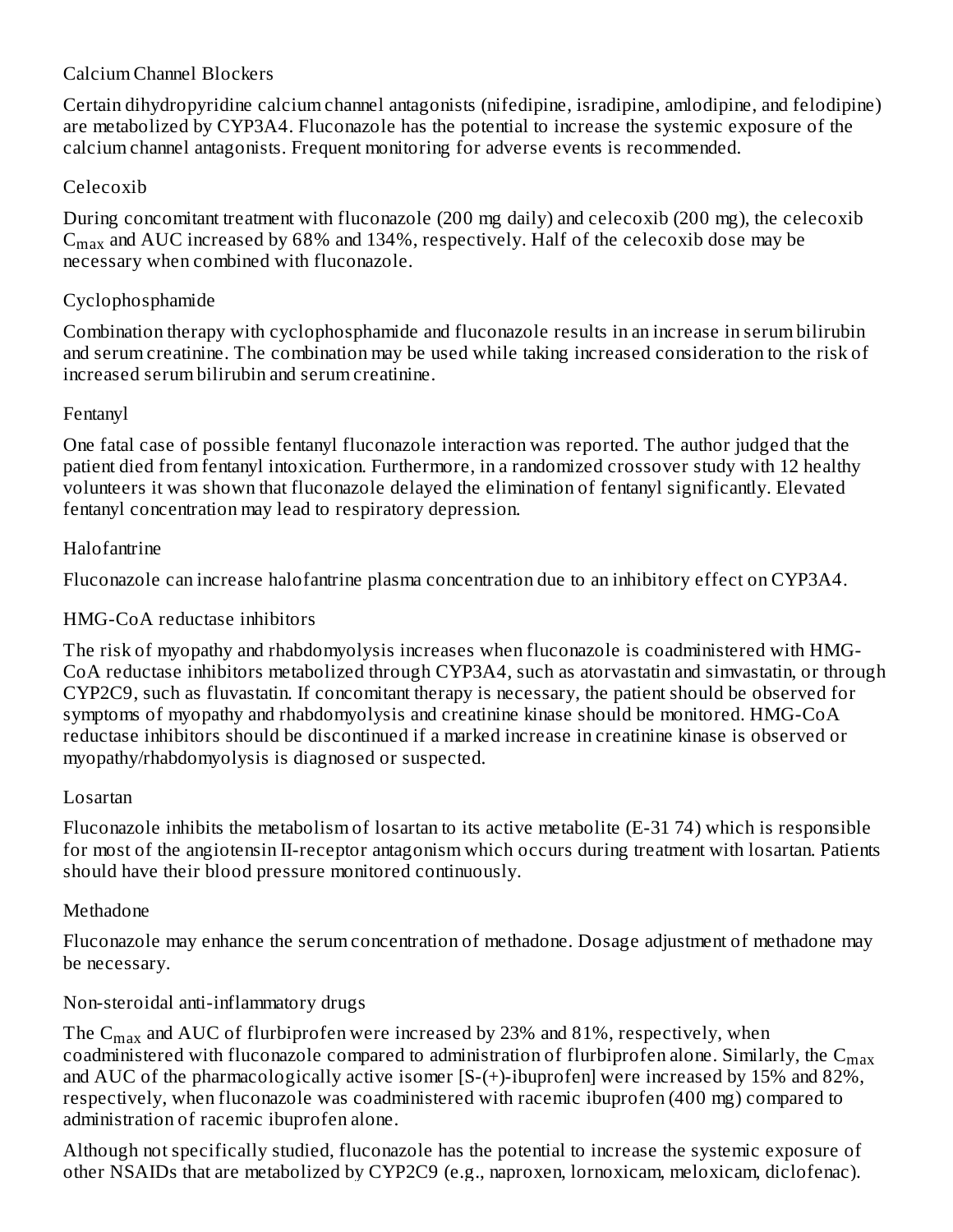Frequent monitoring for adverse events and toxicity related to NSAIDs is recommended. Adjustment of dosage of NSAIDs may be needed.

# Prednisone

There was a case report that a liver-transplanted patient treated with prednisone developed acute adrenal cortex insufficiency when a three month therapy with fluconazole was discontinued. The discontinuation of fluconazole presumably caused an enhanced CYP3A4 activity which led to increased metabolism of prednisone. Patients on long-term treatment with fluconazole and prednisone should be carefully monitored for adrenal cortex insufficiency when fluconazole is discontinued.

### Saquinavir

Fluconazole increases the AUC of saquinavir by approximately 50%,  $\rm{C_{max}}$  by approximately 55%, and decreases clearance of saquinavir by approximately 50% due to inhibition of saquinavir's hepatic metabolism by CYP3A4 and inhibition of P-glycoprotein. Dosage adjustment of saquinavir may be necessary.

### **Sirolimus**

Fluconazole increases plasma concentrations of sirolimus presumably by inhibiting the metabolism of sirolimus via CYP3A4 and P-glycoprotein. This combination may be used with a dosage adjustment of sirolimus depending on the effect/concentration measurements.

# Vinca Alkaloids

Although not studied, fluconazole may increase the plasma levels of the vinca alkaloids (e.g., vincristine and vinblastine) and lead to neurotoxicity, which is possibly due to an inhibitory effect on CYP3A4.

# Vitamin A

Based on a case report in one patient receiving combination therapy with all-transretinoid acid (an acid form of vitamin A) and fluconazole, CNS related undesirable effects have developed in the form of pseudotumour cerebri, which disappeared after discontinuation of fluconazole treatment. This combination may be used but the incidence of CNS related undesirable effects should be borne in mind.

# Zidovudine

Fluconazole increases  $\rm{C_{max}}$  and AUC of zidovudine by 84% and 74%, respectively, due to an approximately 45% decrease in oral zidovudine clearance. The half-life of zidovudine was likewise prolonged by approximately 128% following combination therapy with fluconazole. Patients receiving this combination should be monitored for the development of zidovudine-related adverse reactions. Dosage reduction of zidovudine may be considered.

Physicians should be aware that interaction studies with medications other than those listed in the **CLINICAL PHARMACOLOGY** section have not been conducted, but such interactions may occur.

# **Carcinogenesis, Mutagenesis, and Impairment of Fertility**

Fluconazole showed no evidence of carcinogenic potential in mice and rats treated orally for 24 months at doses of 2.5, 5, or 10 mg/kg/day (approximately 2 to 7 times the recommended human dose). Male rats treated with 5 and 10 mg/kg/day had an increased incidence of hepatocellular adenomas.

Fluconazole, with or without metabolic activation, was negative in tests for mutagenicity in 4 strains of *S. typhimurium*, and in the mouse lymphoma L5178Y system. Cytogenetic studies *in vivo* (murine bone marrow cells, following oral administration of fluconazole) and *in vitro* (human lymphocytes exposed to fluconazole at 1000 µg/mL) showed no evidence of chromosomal mutations.

Fluconazole did not affect the fertility of male or female rats treated orally with daily doses of 5, 10, or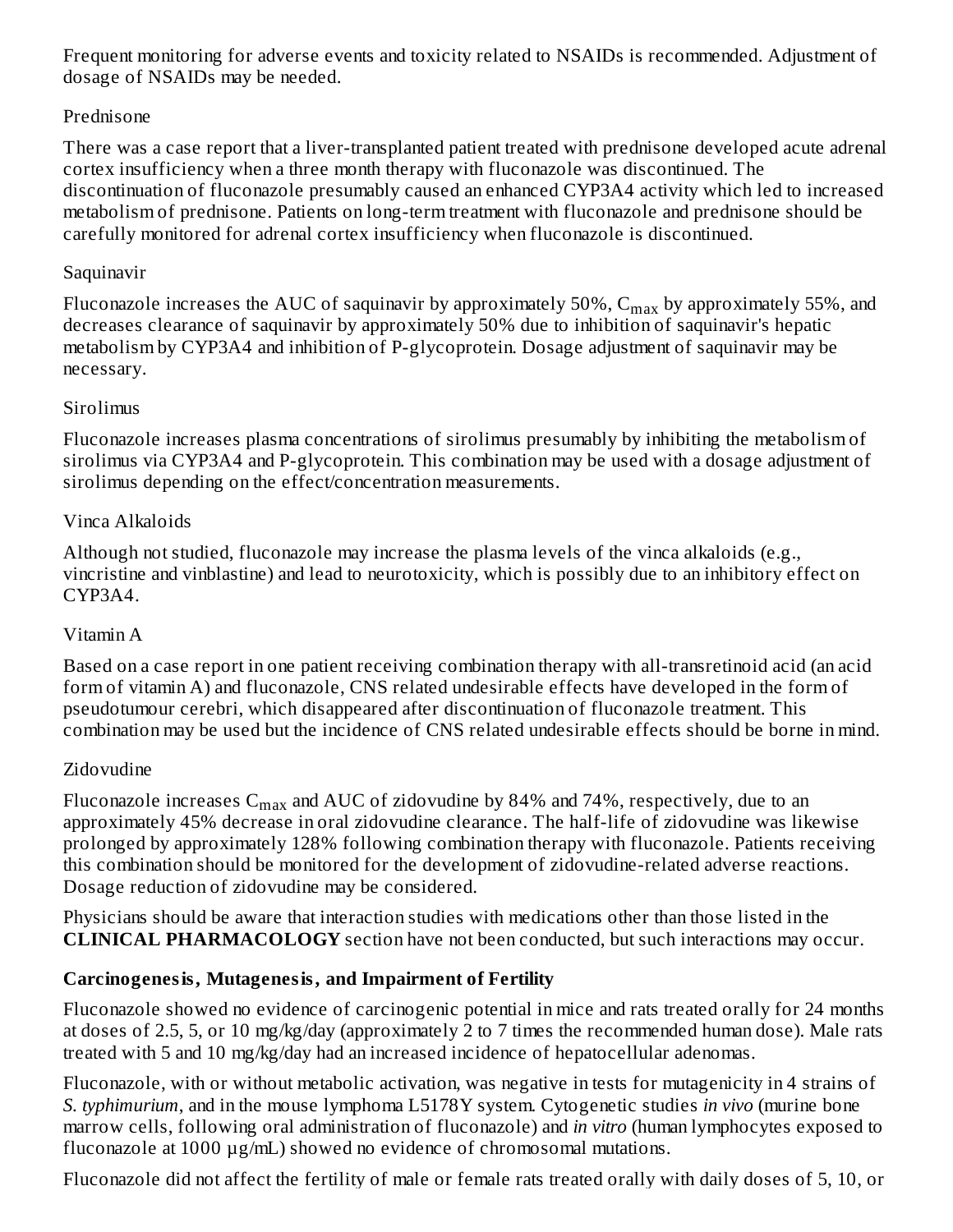Fluconazole did not affect the fertility of male or female rats treated orally with daily doses of 5, 10, or 20 mg/kg or with parenteral doses of 5, 25, or 75 mg/kg, although the onset of parturition was slightly delayed at 20 mg/kg PO. In an intravenous perinatal study in rats at 5, 20, and 40 mg/kg, dystocia and prolongation of parturition were observed in a few dams at 20 mg/kg (approximately 5 to 15 times the recommended human dose) and 40 mg/kg, but not at 5 mg/kg. The disturbances in parturition were reflected by a slight increase in the number of still-born pups and decrease of neonatal survival at these dose levels. The effects on parturition in rats are consistent with the species specific estrogenlowering property produced by high doses of fluconazole. Such a hormone change has not been observed in women treated with fluconazole. (See **CLINICAL PHARMACOLOGY**.)

### **Pregnancy**

Teratogenic Effects

*Pregnancy Category C*

#### **Single 150 mg tablet use for Vaginal Candidiasis**

There are no adequate and well-controlled studies of fluconazole in pregnant women. Available human data do not suggest an increased risk of congenital anomalies following a single maternal dose of 150 mg.

### *Pregnancy Category D*

#### **All other indications**

A few published case reports describe a rare pattern of distinct congenital anomalies in infants exposed *in utero* to high dose maternal fluconazole (400 to 800 mg/day) during most or all of the first trimester. These reported anomalies are similar to those seen in animal studies. If this drug is used during pregnancy, or if the patient becomes pregnant while taking the drug, the patient should be informed of the potential hazard to the fetus. (See **WARNINGS, Us e in Pregnancy**.)

#### **Huma n Da ta**

Several published epidemiologic studies do not suggest an increased risk of congenital anomalies associated with low dose exposure to fluconazole in pregnancy (most subjects received a single oral dose of 150 mg). A few published case reports describe a distinctive and rare pattern of birth defects among infants whose mothers received high-dose (400 to 800 mg/day) fluconazole during most or all of the first trimester of pregnancy. The features seen in these infants include: brachycephaly, abnormal facies, abnormal calvarial development, cleft palate, femoral bowing, thin ribs and long bones, arthrogryposis, and congenital heart disease. These effects are similar to those seen in animal studies.

#### **Anima l Da ta**

Fluconazole was administered orally to pregnant rabbits during organogenesis in two studies at doses of 5, 10, and 20 mg/kg and at 5, 25, and 75 mg/kg, respectively. Maternal weight gain was impaired at all dose levels (approximately 0.25 to 4 times the 400 mg clinical dose based on BSA), and abortions occurred at 75 mg/kg (approximately 4 times the 400 mg clinical dose based on BSA); no adverse fetal effects were observed.

In several studies in which pregnant rats received fluconazole orally during organogenesis, maternal weight gain was impaired and placental weights were increased at 25 mg/kg. There were no fetal effects at 5 or 10 mg/kg; increases in fetal anatomical variants (supernumerary ribs, renal pelvis dilation) and delays in ossification were observed at 25 and 50 mg/kg and higher doses. At doses ranging from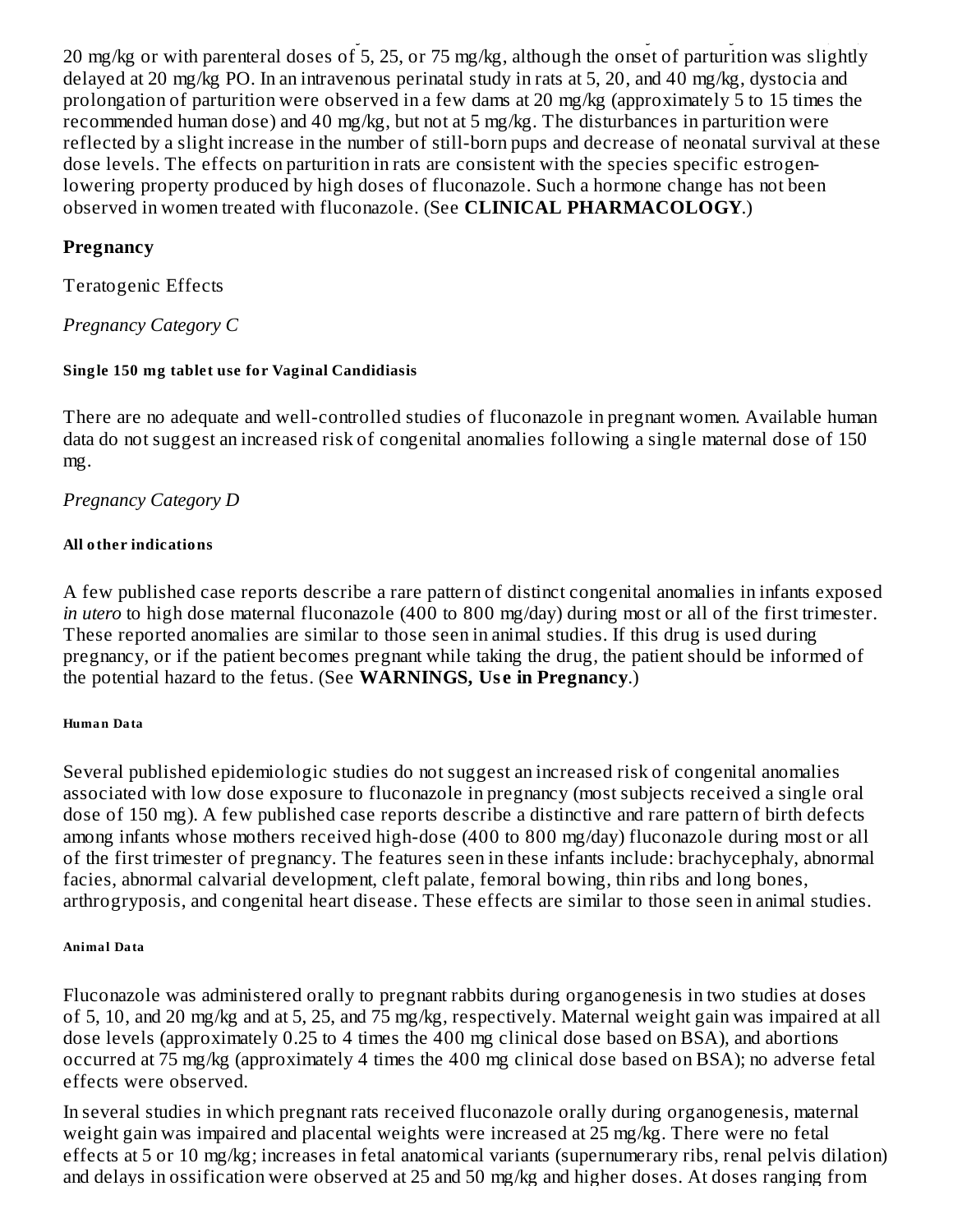80 to 320 mg/kg (approximately 2 to 8 times the 400 mg clinical dose based on BSA), embryolethality in rats was increased and fetal abnormalities included wavy ribs, cleft palate, and abnormal cranio-facial ossification. These effects are consistent with the inhibition of estrogen synthesis in rats and may be a result of known effects of lowered estrogen on pregnancy, organogenesis, and parturition.

# **Nursing Mothers**

Fluconazole is secreted in human milk at concentrations similar to maternal plasma concentrations. Caution should be exercised when fluconazole is administered to a nursing woman.

# **Pediatric Us e**

An open-label, randomized, controlled trial has shown fluconazole to be effective in the treatment of oropharyngeal candidiasis in children 6 months to 13 years of age. (See **CLINICAL STUDIES**.)

The use of fluconazole in children with cryptococcal meningitis, *Candida* esophagitis, or systemic *Candida* infections is supported by the efficacy shown for these indications in adults and by the results from several small noncomparative pediatric clinical studies. In addition, pharmacokinetic studies in children (see **CLINICAL PHARMACOLOGY**) have established a dose proportionality between children and adults. (See **DOSAGE AND ADMINISTRATION**.)

In a noncomparative study of children with serious systemic fungal infections, most of which were candidemia, the effectiveness of fluconazole was similar to that reported for the treatment of candidemia in adults. Of 17 subjects with culture-confirmed candidemia, 11 of 14 (79%) with baseline symptoms (3 were asymptomatic) had a clinical cure; 13/15 (87%) of evaluable patients had a mycologic cure at the end of treatment but two of these patients relapsed at 10 and 18 days, respectively, following cessation of therapy.

The efficacy of fluconazole for the suppression of cryptococcal meningitis was successful in 4 of 5 children treated in a compassionate-use study of fluconazole for the treatment of life-threatening or serious mycosis. There is no information regarding the efficacy of fluconazole for primary treatment of cryptococcal meningitis in children.

The safety profile of fluconazole in children has been studied in 577 children ages 1 day to 17 years who received doses ranging from 1 to 15 mg/kg/day for 1 to 1,616 days. (See **ADVERSE REACTIONS**.)

Efficacy of fluconazole has not been established in infants less than 6 months of age. (See **CLINICAL PHARMACOLOGY.**) A small number of patients (29) ranging in age from 1 day to 6 months have been treated safely with fluconazole.

# **Geriatric Us e**

In non-AIDS patients, side effects possibly related to fluconazole treatment were reported in fewer patients aged 65 and older (9%, n=339) than for younger patients (14%, n=2240). However, there was no consistent difference between the older and younger patients with respect to individual side effects. Of the most frequently reported  $(>1\%)$  side effects, rash, vomiting, and diarrhea occurred in greater proportions of older patients. Similar proportions of older patients (2.4%) and younger patients (1.5%) discontinued fluconazole therapy because of side effects. In post-marketing experience, spontaneous reports of anemia and acute renal failure were more frequent among patients 65 years of age or older than in those between 12 and 65 years of age. Because of the voluntary nature of the reports and the natural increase in the incidence of anemia and renal failure in the elderly, it is however not possible to establish a casual relationship to drug exposure.

Controlled clinical trials of fluconazole did not include sufficient numbers of patients aged 65 and older to evaluate whether they respond differently from younger patients in each indication. Other reported clinical experience has not identified differences in responses between the elderly and younger patients.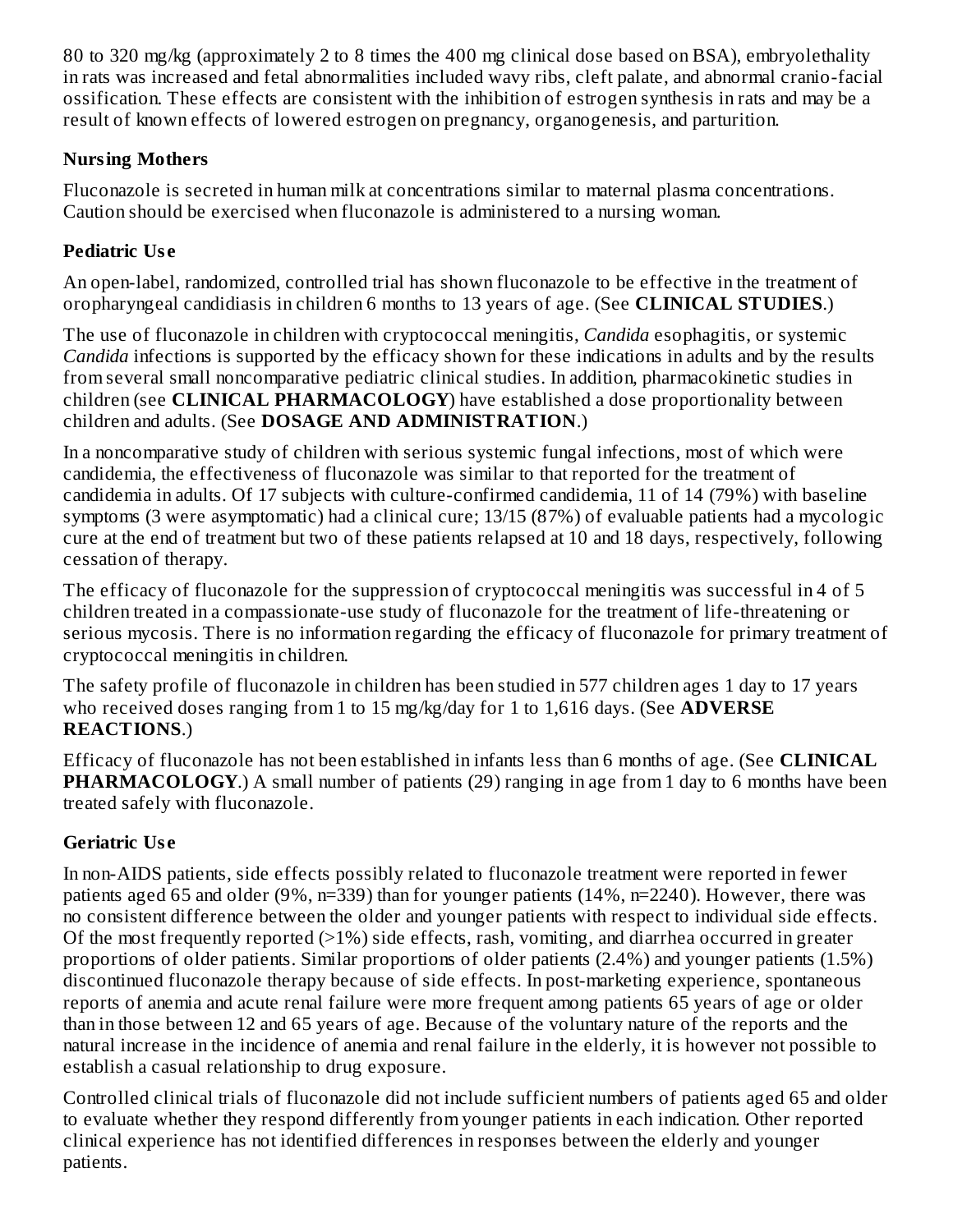Fluconazole is primarily cleared by renal excretion as unchanged drug. Because elderly patients are more likely to have decreased renal function, care should be taken to adjust dose based on creatinine clearance. It may be useful to monitor renal function. (See **CLINICAL PHARMACOLOGY** and **DOSAGE AND ADMINISTRATION.**)

### **ADVERSE REACTIONS**

Fluconazole is generally well tolerated.

In some patients, particularly those with serious underlying diseases such as AIDS and cancer, changes in renal and hematological function test results and hepatic abnormalities have been observed during treatment with fluconazole and comparative agents, but the clinical significance and relationship to treatment is uncertain.

# **In Patients Receiving a Single Dos e for Vaginal Candidiasis**

During comparative clinical studies conducted in the United States, 448 patients with vaginal candidiasis were treated with fluconazole, 150 mg single dose. The overall incidence of side effects possibly related to fluconazole was 26%. In 422 patients receiving active comparative agents, the incidence was 16%. The most common treatment-related adverse events reported in the patients who received 150 mg single dose fluconazole for vaginitis were headache (13%), nausea (7%), and abdominal pain (6%). Other side effects reported with an incidence equal to or greater than 1% included diarrhea (3%), dyspepsia (1%), dizziness (1%), and taste perversion (1%). Most of the reported side effects were mild to moderate in severity. Rarely, angioedema and anaphylactic reaction have been reported in marketing experience.

# **In Patients Receiving Multiple Dos es for Other Infections**

Sixteen percent of over 4000 patients treated with fluconazole in clinical trials of 7 days or more experienced adverse events. Treatment was discontinued in 1.5% of patients due to adverse clinical events and in 1.3% of patients due to laboratory test abnormalities.

Clinical adverse events were reported more frequently in HIV infected patients (21%) than in non-HIV infected patients (13%); however, the patterns in HIV infected and non-HIV infected patients were similar. The proportions of patients discontinuing therapy due to clinical adverse events were similar in the two groups (1.5%).

The following treatment-related clinical adverse events occurred at an incidence of 1% or greater in 4048 patients receiving fluconazole for 7 or more days in clinical trials: nausea 3.7%, headache 1.9%, skin rash 1.8%, vomiting 1.7%, abdominal pain 1.7%, and diarrhea 1.5%.

# Hepatobiliary

In combined clinical trials and marketing experience, there have been rare cases of serious hepatic reactions during treatment with fluconazole. (See **WARNINGS**.) The spectrum of these hepatic reactions has ranged from mild transient elevations in transaminases to clinical hepatitis, cholestasis and fulminant hepatic failure, including fatalities. Instances of fatal hepatic reactions were noted to occur primarily in patients with serious underlying medical conditions (predominantly AIDS or malignancy) and often while taking multiple concomitant medications. Transient hepatic reactions, including hepatitis and jaundice, have occurred among patients with no other identifiable risk factors. In each of these cases, liver function returned to baseline on discontinuation of fluconazole.

In two comparative trials evaluating the efficacy of fluconazole for the suppression of relapse of cryptococcal meningitis, a statistically significant increase was observed in median AST (SGOT) levels from a baseline value of 30 IU/L to 41 IU/L in one trial and 34 IU/L to 66 IU/L in the other. The overall rate of serum transaminase elevations of more than 8 times the upper limit of normal was approximately 1% in fluconazole-treated patients in clinical trials. These elevations occurred in patients with severe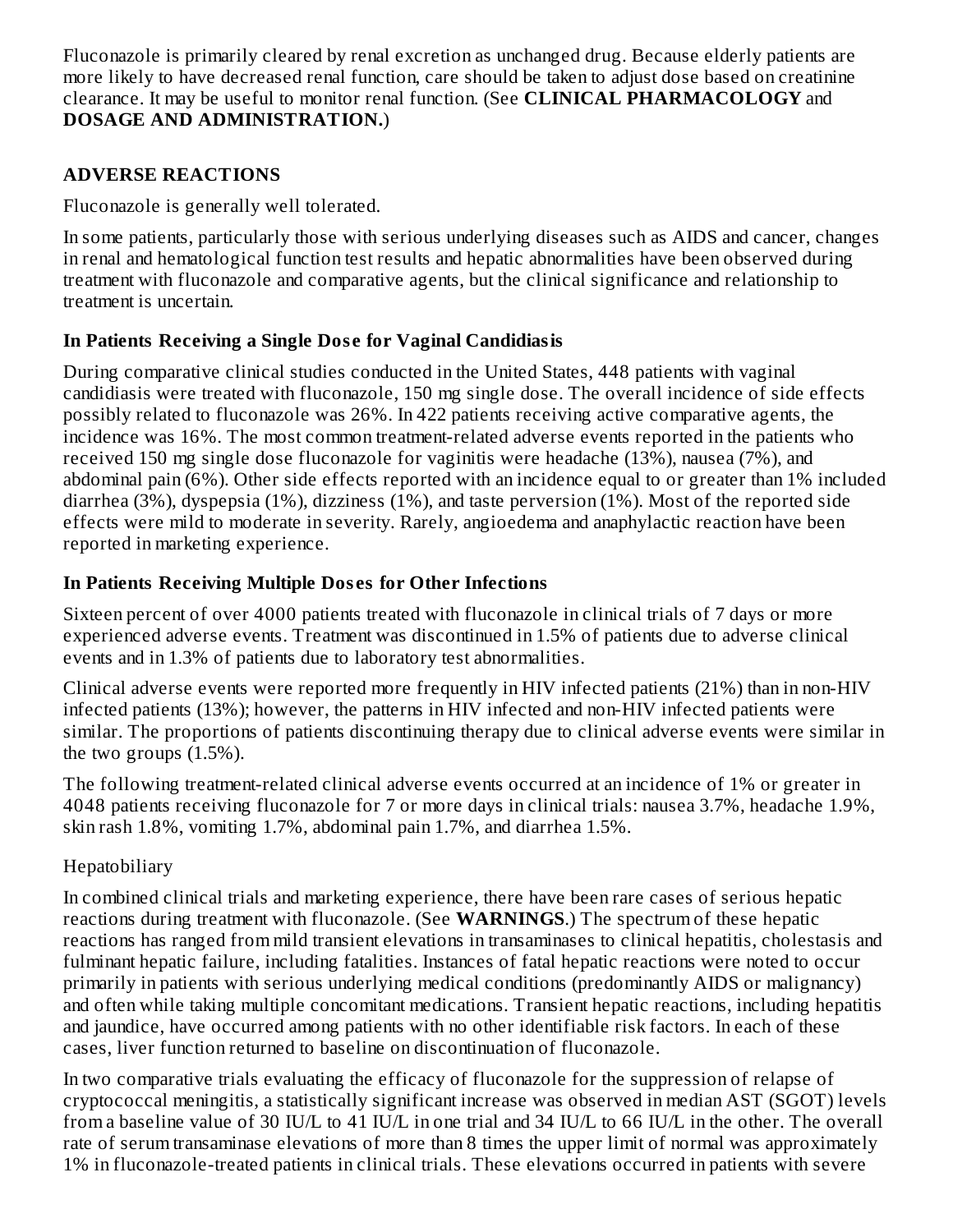underlying disease, predominantly AIDS or malignancies, most of whom were receiving multiple concomitant medications, including many known to be hepatotoxic. The incidence of abnormally elevated serum transaminases was greater in patients taking fluconazole concomitantly with one or more of the following medications: rifampin, phenytoin, isoniazid, valproic acid, or oral sulfonylurea hypoglycemic agents.

#### **Post-Marketing Experience**

In addition, the following adverse events have occurred during post-marketing experience.

*Immunologic:* In rare cases, anaphylaxis (including angioedema, face edema and pruritus) has been reported.

*Body as a Whole:* Asthenia, fatigue, fever, malaise.

*Cardiovascular:* QT prolongation, torsade de pointes. (See **PRECAUTIONS**.)

*Central Nervous System:* Seizures, dizziness.

*Hematopoietic and Lymphatic:* Leukopenia, including neutropenia and agranulocytosis, thrombocytopenia.

*Metabolic:* Hypercholesterolemia, hypertriglyceridemia, hypokalemia.

*Gastrointestinal:* Cholestasis, dry mouth, hepatocellular damage, dyspepsia, vomiting.

*Other Senses:* Taste perversion.

*Musculoskeletal System:* myalgia.

*Nervous System:* Insomnia, paresthesia, somnolence, tremor, vertigo.

*Skin and Appendages:* Acute generalized exanthematous-pustulosis, drug eruption, increased sweating, exfoliative skin disorders including Stevens-Johnson syndrome and toxic epidermal necrolysis (see **WARNINGS**), alopecia.

#### **Advers e Reactions in Children**

The pattern and incidence of adverse events and laboratory abnormalities recorded during pediatric clinical trials are comparable to those seen in adults.

In Phase II/III clinical trials conducted in the United States and in Europe, 577 pediatric patients, ages 1 day to 17 years were treated with fluconazole at doses up to 15 mg/kg/day for up to 1,616 days. Thirteen percent of children experienced treatment-related adverse events. The most commonly reported events were vomiting (5%), abdominal pain (3%), nausea (2%), and diarrhea (2%). Treatment was discontinued in 2.3% of patients due to adverse clinical events and in 1.4% of patients due to laboratory test abnormalities. The majority of treatment-related laboratory abnormalities were elevations of transaminases or alkaline phosphatase.

|                      | Fluconazole<br>$(N=577)$ | <b>Comparative Agents</b><br>$(N=451)$ |
|----------------------|--------------------------|----------------------------------------|
| With any side effect | 13.0                     | 9.3                                    |
| Vomiting             | 5.4                      | 5.1                                    |
| Abdominal pain       | 2.8                      | 1.6                                    |
| Nausea               | 2.3                      | 1.6                                    |
| Diarrhea             | 21                       | 2.2                                    |

#### **Percentage of Patients With Treatment-Related Side Effects**

#### **OVERDOSAGE**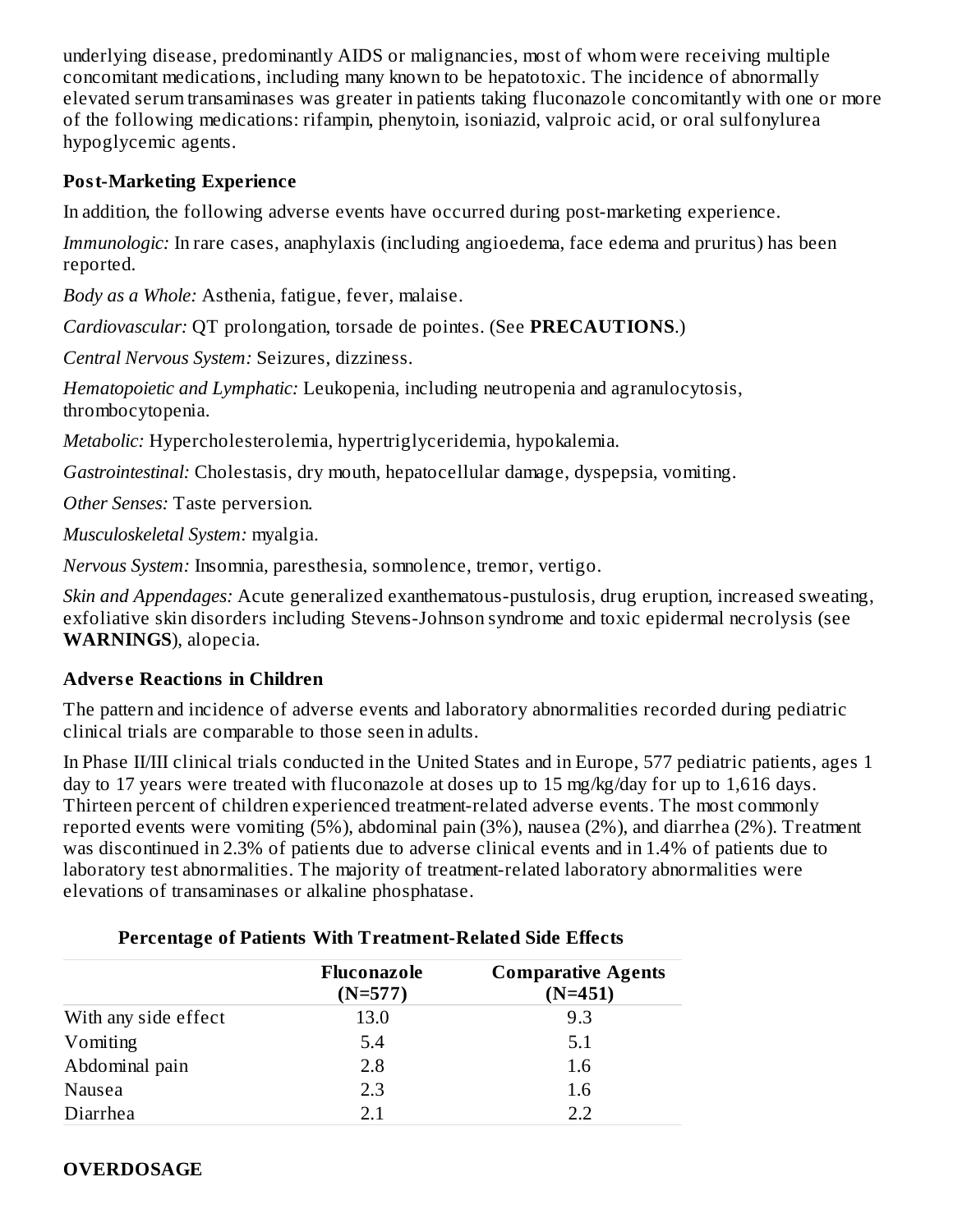There have been reports of overdose with fluconazole accompanied by hallucination and paranoid behavior.

In the event of overdose, symptomatic treatment (with supportive measures and gastric lavage if clinically indicated) should be instituted.

Fluconazole is largely excreted in urine. A three-hour hemodialysis session decreases plasma levels by approximately 50%.

In mice and rats receiving very high doses of fluconazole, clinical effects in both species included decreased motility and respiration, ptosis, lacrimation, salivation, urinary incontinence, loss of righting reflex, and cyanosis; death was sometimes preceded by clonic convulsions.

# **DOSAGE AND ADMINISTRATION**

#### **Dosage and Administration in Adults**

Single Dose

### *Vaginal candidiasis*

The recommended dosage of fluconazole for vaginal candidiasis is 150 mg as a single oral dose.

### Multiple Dose

SINCE ORAL ABSORPTION IS RAPID AND ALMOST COMPLETE, THE DAILY DOSE OF FLUCONAZOLE IS THE SAME FOR ORAL (TABLETS AND SUSPENSION) AND INTRAVENOUS ADMINISTRATION. In general, a loading dose of twice the daily dose is recommended on the first day of therapy to result in plasma concentrations close to steady-state by the second day of therapy.

The daily dose of fluconazole for the treatment of infections other than vaginal candidiasis should be based on the infecting organism and the patient's response to therapy. Treatment should be continued until clinical parameters or laboratory tests indicate that active fungal infection has subsided. An inadequate period of treatment may lead to recurrence of active infection. Patients with AIDS and cryptococcal meningitis or recurrent oropharyngeal candidiasis usually require maintenance therapy to prevent relapse.

#### *Oropharyngeal candidiasis*

The recommended dosage of fluconazole for oropharyngeal candidiasis is 200 mg on the first day, followed by 100 mg once daily. Clinical evidence of oropharyngeal candidiasis generally resolves within several days, but treatment should be continued for at least 2 weeks to decrease the likelihood of relapse.

# *Esophageal candidiasis*

The recommended dosage of fluconazole for esophageal candidiasis is 200 mg on the first day, followed by 100 mg once daily. Doses up to 400 mg/day may be used, based on medical judgment of the patient's response to therapy. Patients with esophageal candidiasis should be treated for a minimum of three weeks and for at least two weeks following resolution of symptoms.

# *Systemic Candida infections*

For systemic *Candida* infections including candidemia, disseminated candidiasis, and pneumonia, optimal therapeutic dosage and duration of therapy have not been established. In open, noncomparative studies of small numbers of patients, doses of up to 400 mg daily have been used.

#### *Urinary tract infections and peritonitis*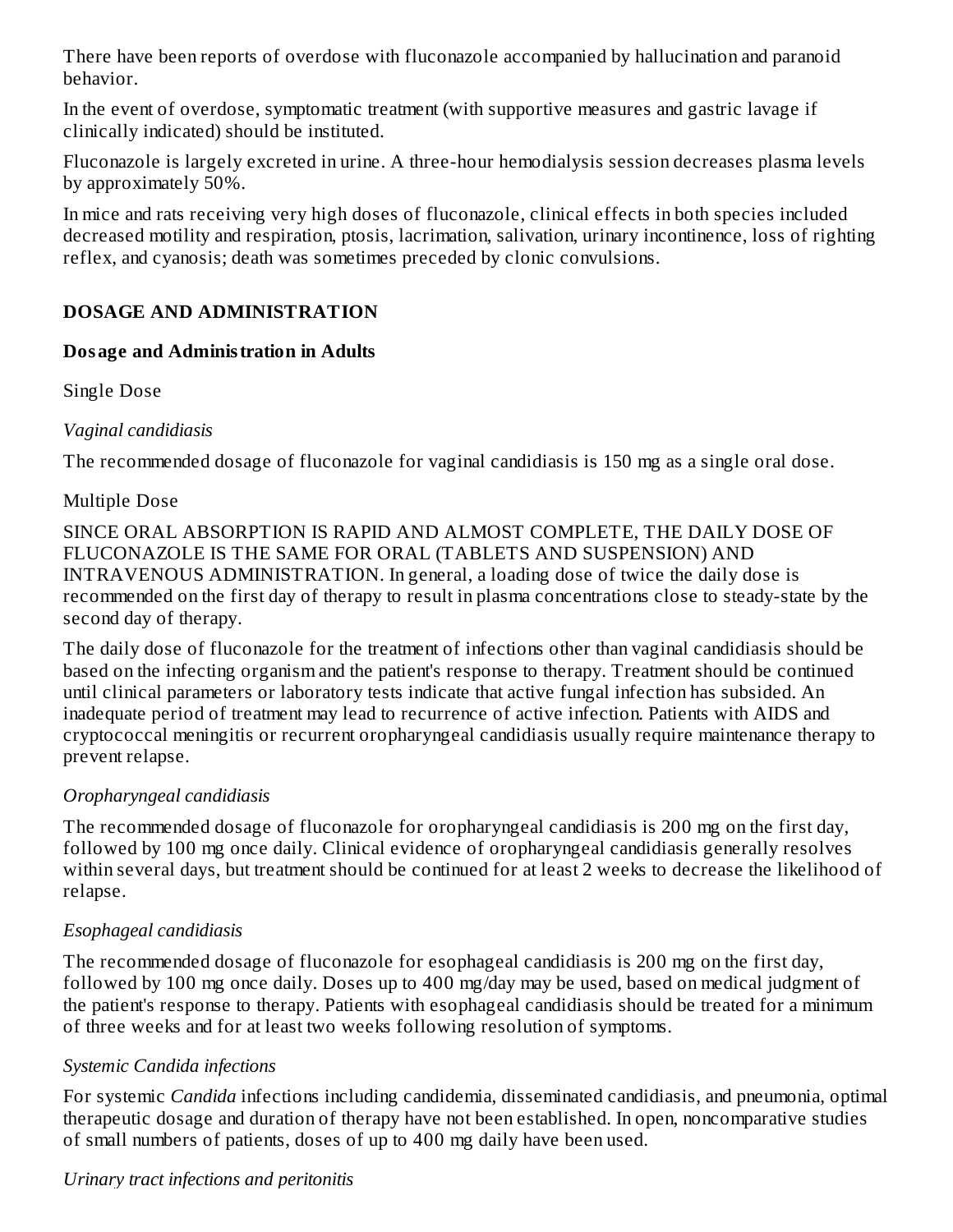For the treatment of *Candida* urinary tract infections and peritonitis, daily doses of 50 to 200 mg have been used in open, noncomparative studies of small numbers of patients.

### *Cryptococcal meningitis*

*Urinary tract infections and peritonitis*

The recommended dosage for treatment of acute cryptococcal meningitis is 400 mg on the first day, followed by 200 mg once daily. A dosage of 400 mg once daily may be used, based on medical judgment of the patient's response to therapy. The recommended duration of treatment for initial therapy of cryptococcal meningitis is 10 to 12 weeks after the cerebrospinal fluid becomes culture negative. The recommended dosage of fluconazole for suppression of relapse of cryptococcal meningitis in patients with AIDS is 200 mg once daily.

### *Prophylaxis in patients undergoing bone marrow transplantation*

The recommended fluconazole daily dosage for the prevention of candidiasis in patients undergoing bone marrow transplantation is 400 mg, once daily. Patients who are anticipated to have severe granulocytopenia (less than 500 neutrophils per cu mm) should start fluconazole prophylaxis several days before the anticipated onset of neutropenia, and continue for 7 days after the neutrophil count rises above 1000 cells per cu mm.

### **Dosage and Administration in Children**

The following dose equivalency scheme should generally provide equivalent exposure in pediatric and adult patients:

| <b>Pediatric Patients</b> | <b>Adults</b>    |
|---------------------------|------------------|
| $3 \text{ mg/kg}$         | $100 \text{ mg}$ |
| 6 mg/kg                   | $200 \text{ mg}$ |
| $12^*$ mg/kg              | $400$ mg         |

\* Some older children may have clearances similar to that of adults. Absolute doses exceeding 600 mg/day are not recommended.

Experience with fluconazole in neonates is limited to pharmacokinetic studies in premature newborns. (See **CLINICAL PHARMACOLOGY**.) Based on the prolonged half-life seen in premature newborns (gestational age 26 to 29 weeks), these children, in the first two weeks of life, should receive the same dosage (mg/kg) as in older children, but administered every 72 hours. After the first two weeks, these children should be dosed once daily. No information regarding fluconazole pharmacokinetics in fullterm newborns is available.

#### Oropharyngeal candidiasis

The recommended dosage of fluconazole for oropharyngeal candidiasis in children is 6 mg/kg on the first day, followed by 3 mg/kg once daily. Treatment should be administered for at least 2 weeks to decrease the likelihood of relapse.

#### Esophageal candidiasis

For the treatment of esophageal candidiasis, the recommended dosage of fluconazole in children is 6 mg/kg on the first day, followed by 3 mg/kg once daily. Doses up to 12 mg/kg/day may be used, based on medical judgment of the patient's response to therapy. Patients with esophageal candidiasis should be treated for a minimum of three weeks and for at least 2 weeks following the resolution of symptoms.

#### Systemic Candida infections

For the treatment of candidemia and disseminated *Candida* infections, daily doses of 6 to 12 mg/kg/day have been used in an open, noncomparative study of a small number of children.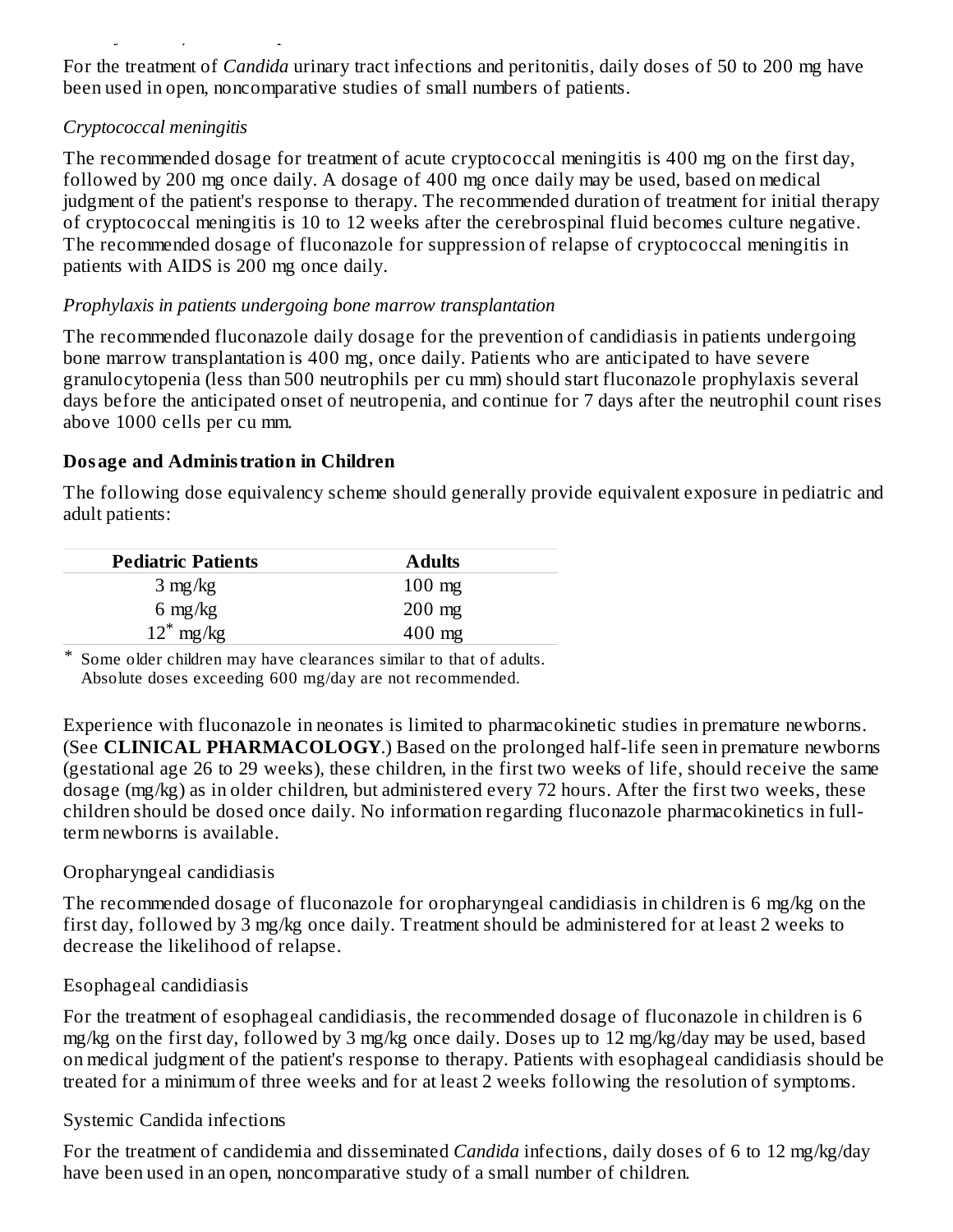### Cryptococcal meningitis

For the treatment of acute cryptococcal meningitis, the recommended dosage is 12 mg/kg on the first day, followed by 6 mg/kg once daily. A dosage of 12 mg/kg once daily may be used, based on medical judgment of the patient's response to therapy. The recommended duration of treatment for initial therapy of cryptococcal meningitis is 10 to 12 weeks after the cerebrospinal fluid becomes culture negative. For suppression of relapse of cryptococcal meningitis in children with AIDS, the recommended dose of fluconazole is 6 mg/kg once daily.

### **Dosage In Patients With Impaired Renal Function**

Fluconazole is cleared primarily by renal excretion as unchanged drug. There is no need to adjust single dose therapy for vaginal candidiasis because of impaired renal function. In patients with impaired renal function who will receive multiple doses of fluconazole, an initial loading dose of 50 to 400 mg should be given. After the loading dose, the daily dose (according to indication) should be based on the following table:

| <b>Creatinine Clearance</b> | <b>Percent of Recommended</b> |
|-----------------------------|-------------------------------|
| (mL/min)                    | <b>Dose</b>                   |
| >50                         | 100%                          |
| $\leq$ 50 (no dialysis)     | 50%                           |
| Regular dialysis            | 100% after each dialysis      |

These are suggested dose adjustments based on pharmacokinetics following administration of multiple doses. Further adjustment may be needed depending upon clinical condition.

When serum creatinine is the only measure of renal function available, the following formula (based on sex, weight, and age of the patient) should be used to estimate the creatinine clearance in adults:

$$
Males: \frac{Weight (kg) \times (140 - 9)}{72 \times 5}
$$
  
 
$$
T2 \times 5 = 72
$$
  
(mg/100 mL)

Females: 0.85 × above value

Although the pharmacokinetics of fluconazole has not been studied in children with renal insufficiency, dosage reduction in children with renal insufficiency should parallel that recommended for adults. The following formula may be used to estimate creatinine clearance in children:

 $K \times$ linear length or height (cm) serum creatinine (mg/100 mL)

(Where K=0.55 for children older than 1 year and 0.45 for infants.)

# **Administration**

Fluconazole may be administered either orally or by intravenous infusion. Fluconazole can be taken with or without food.

# **HOW SUPPLIED**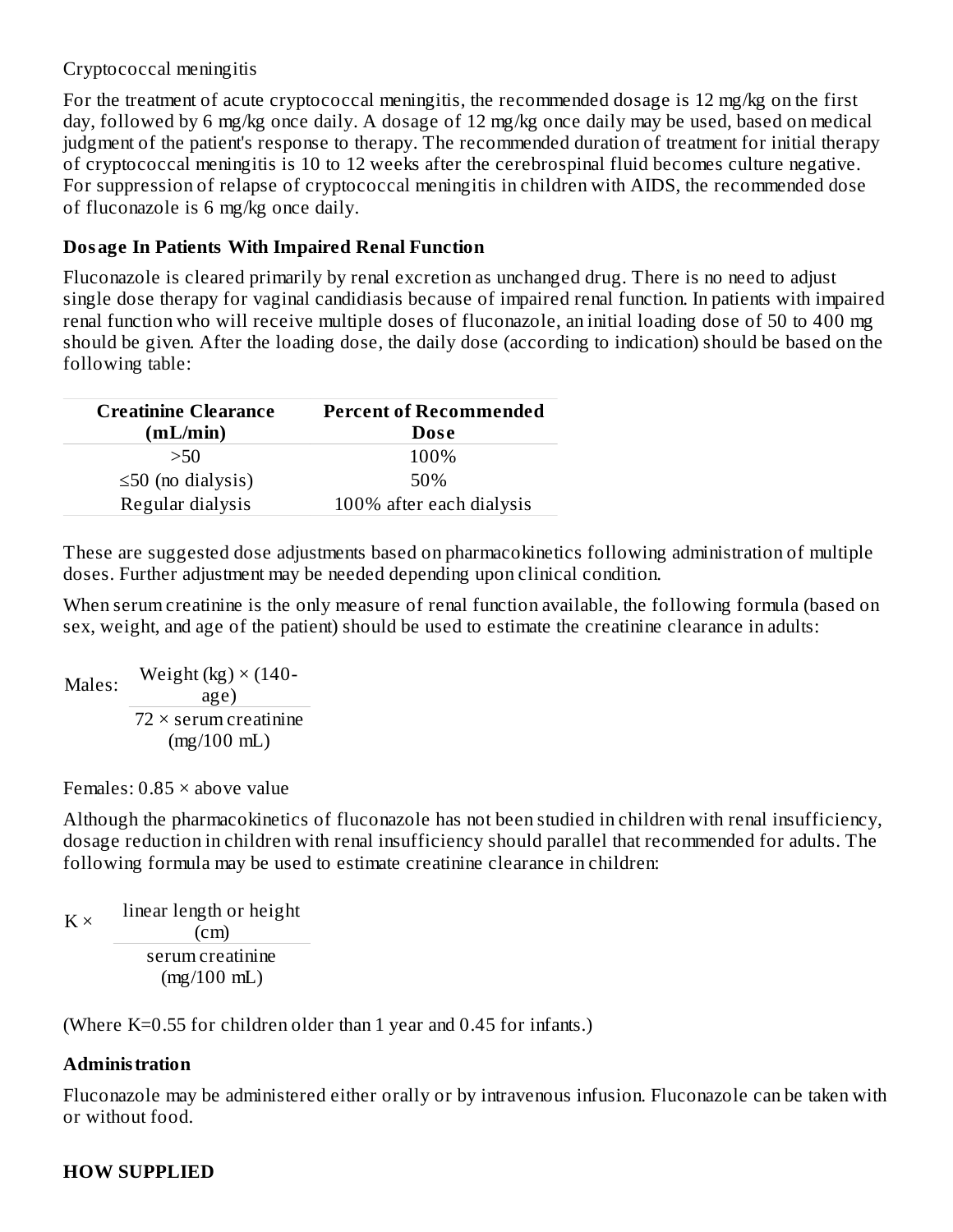#### **Fluconazole Tablets, USP**

Pink rectangular tablets with rounded edges containing 50, 100, 150 or 200 mg of fluconazole are packaged in bottles or unit dose blisters and are supplied as follows:

**Fluconazole Tablets USP, 50 mg:** Engraved with "FL50" on one side and "TARO" on the other side.

| NDC 51672-4064-6 | Bottles of 30               |
|------------------|-----------------------------|
| NDC 51672-4064-3 | Bottles of 1,000            |
| NDC 51672-4064-0 | Unit dose package of<br>100 |

**Fluconazole Tablets USP, 100 mg:** Engraved with "FL100" on one side and "TARO" on the other side.

| NDC 51672-4065-6 | Bottles of 30               |
|------------------|-----------------------------|
| NDC 51672-4065-3 | Bottles of 1,000            |
| NDC 51672-4065-0 | Unit dose package of<br>100 |

**Fluconazole Tablets USP, 150 mg:** Engraved with "FL150" on one side and "TARO" on the other side.

| NDC 51672-4066-7 | 12 Blister cards of 1 |  |  |
|------------------|-----------------------|--|--|
|                  | Unit-dose tablet      |  |  |

**Fluconazole Tablets USP, 200 mg:** Engraved with "FL200" on one side and "TARO" on the other side.

| NDC 51672-4067-6 | Bottles of 30               |
|------------------|-----------------------------|
| NDC 51672-4067-3 | Bottles of 1,000            |
| NDC 51672-4067-0 | Unit dose package of<br>100 |

**Store at 20°-25°C (68°-77°F)** [See USP Controlled Room Temperature].

#### **REFERENCES**

- 1. Clinical and Laboratory Standards Institute (CLSI). Reference Method for Broth Dilution Antifungal Susceptibility Testing of Yeasts; Approved Standard-Third Edition. CLSI Document M27-A3, Clinical and Laboratory Standards Institute, 940 West Valley Road, Suite 1400, Wayne, PA,19087- 1898 USA, 2008.
- 2. Clinical and Laboratory Standards Institute (CLSI). Methods for Antifungal Disk Diffusion Susceptibility Testing of Yeasts; Approved Guideline-Second Edition. CLSI Document M44-A2, Clinical and Laboratory Standards Institute, 940 West Valley Road, Suite 1400, Wayne, PA, 19087- 1898 USA, 2009
- 3. Pfaller, M. A., Messer, S. A., Boyken, L., Rice, C., Tendolkar, S., Hollis, R. J., and Diekemal, D. J. Use of Fluconazole as a Surrogate Marker To Predict Susceptibility and Resistance to Voriconazole Among 13,338 Clinical Isolates of *Candida spp.* Tested by Clinical and Laboratory Standard Institute-Recommended Broth Microdilution Methods. 2007. Journal of Clinical Microbiology. 45:70–75.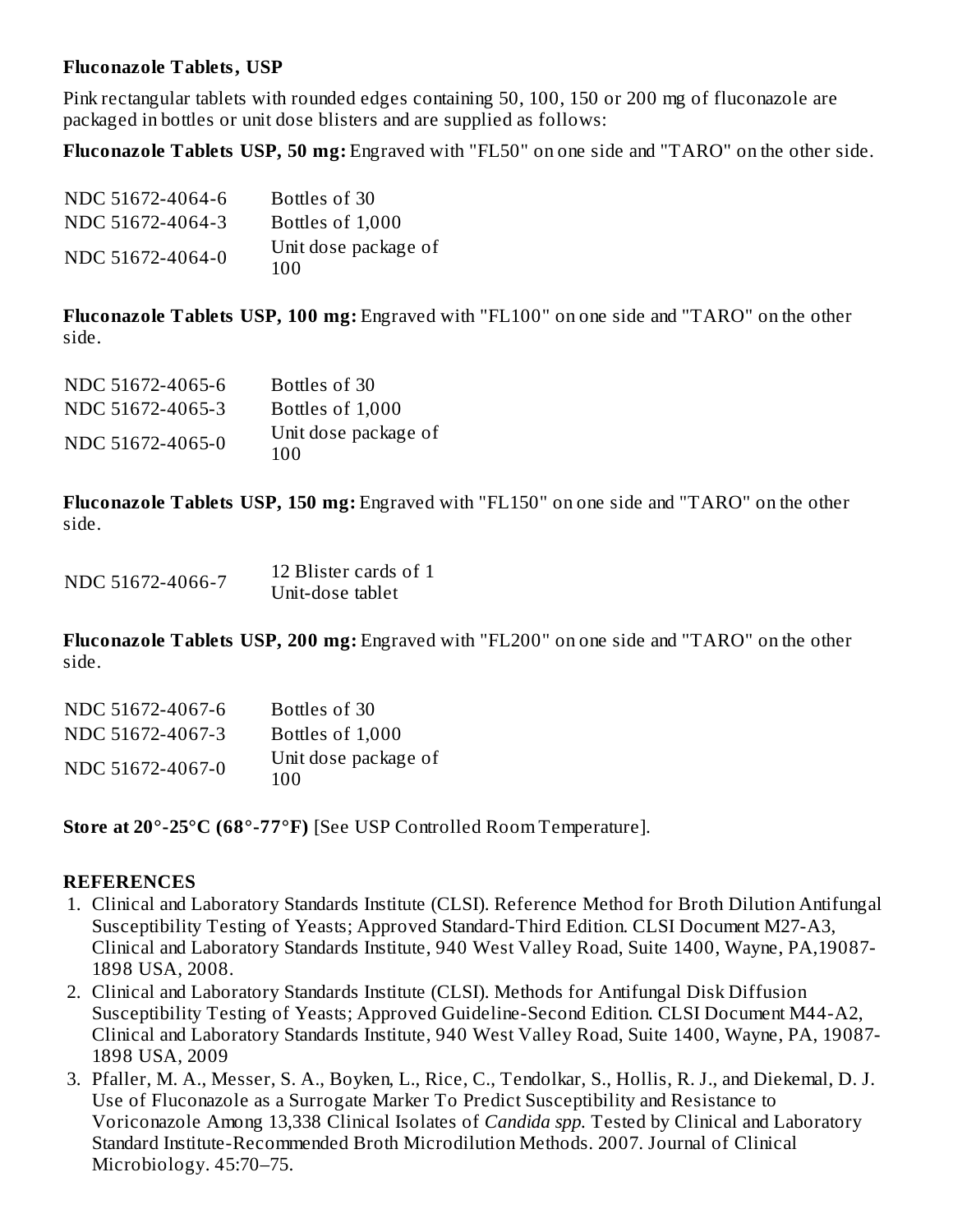Revised: May 2015 90232-0515-6

# **PATIENT INFORMATION**

# **Fluconazole Tablets, USP**

This leaflet contains important information about Fluconazole Tablets, USP. It is not meant to take the place of your doctor's instructions. Read this information carefully before you take Fluconazole Tablets, USP. Ask your doctor or pharmacist if you do not understand any of this information or if you want to know more about Fluconazole Tablets, USP.

# **What is Fluconazole Tablets, USP?**

Fluconazole Tablets, USP is a tablet you swallow to treat vaginal yeast infections caused by a yeast called *Candida*. Fluconazole Tablets, USP helps stop too much yeast from growing in the vagina so the yeast infection goes away.

Fluconazole Tablets, USP is different from other treatments for vaginal yeast infections because it is a tablet taken by mouth. Fluconazole Tablets, USP is also used for other conditions. However, this leaflet is only about using Fluconazole Tablets, USP for vaginal yeast infections. For information about using Fluconazole Tablets, USP for other reasons, ask your doctor or pharmacist. See the section of this leaflet for information about vaginal yeast infections.

# **What is a Vaginal Yeast Infection?**

It is normal for a certain amount of yeast to be found in the vagina. Sometimes too much yeast starts to grow in the vagina and this can cause a yeast infection. Vaginal yeast infections are common. About three out of every four adult women will have at least one vaginal yeast infection during their life.

Some medicines and medical conditions can increase your chance of getting a yeast infection. If you are pregnant, have diabetes, use birth control pills, or take antibiotics you may get yeast infections more often than other women. Personal hygiene and certain types of clothing may increase your chances of getting a yeast infection. Ask your doctor for tips on what you can do to help prevent vaginal yeast infections.

If you get a vaginal yeast infection, you may have any of the following symptoms:

- itching
- a burning feeling when you urinate
- redness
- soreness
- a thick white vaginal discharge that looks like cottage cheese

# **What To Tell Your Doctor before You Start Fluconazole Tablets, USP?**

Do not take fluconazole if you take certain medicines. They can cause serious problems. Therefore, tell your doctor about all the medicines you take including:

- diabetes medicines such as glyburide, tolbutamide, glipizide
- blood pressure medicines like hydrochlorothiazide, losartan, amlodipine, nifedipine or felodipine
- blood thinners such as warfarin
- cyclosporine, tacrolimus or sirolimus (used to prevent rejection of organ transplants)
- rifampin or rifabutin for tuberculosis
- astemizole for allergies
- phenytoin or carbamazepine to control seizures
- theophylline to control asthma
- cisapride for heartburn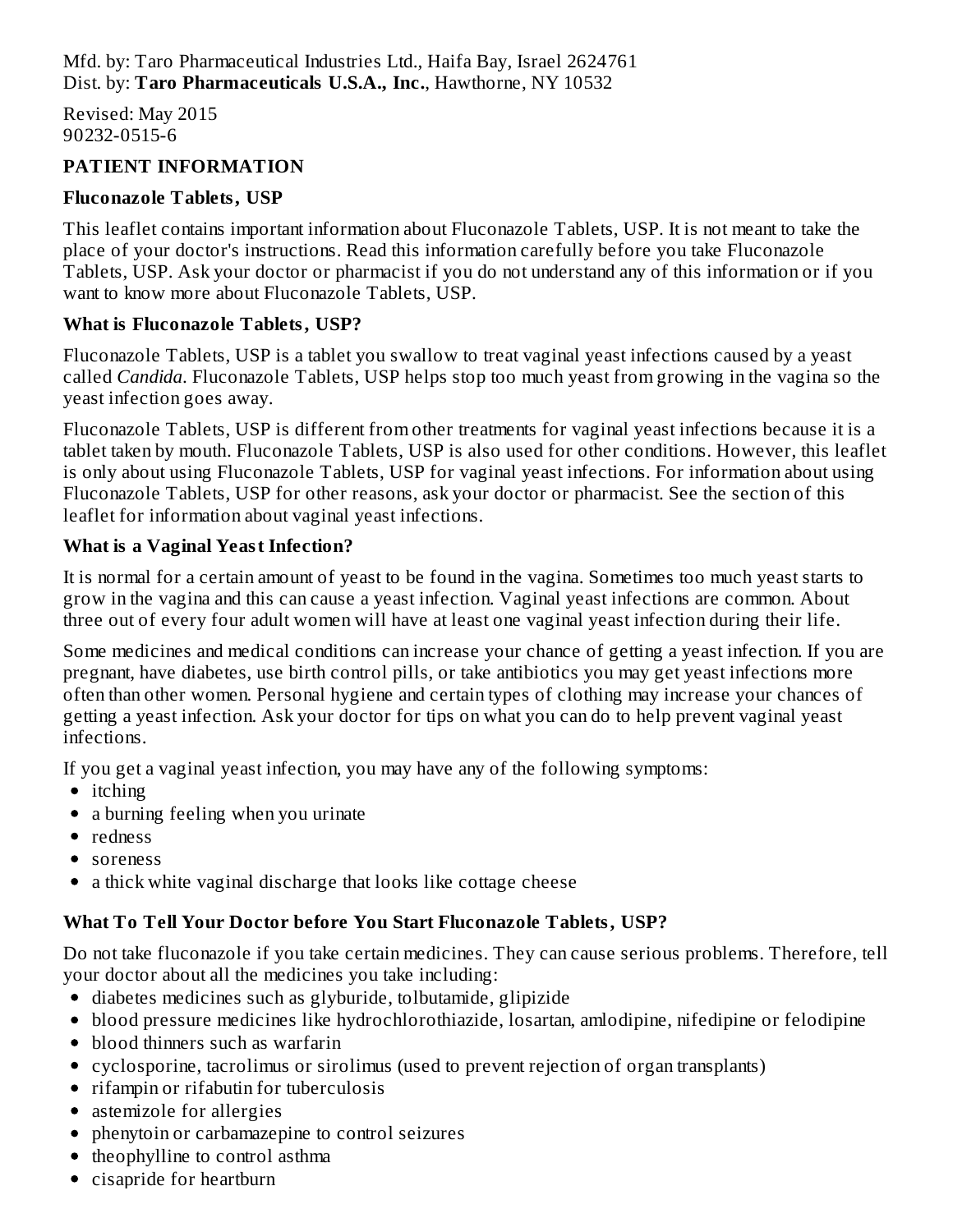- cisapride for heartburn quinidine (used to correct disturbances in heart rhythm)  $\bullet$
- amitriptyline or nortriptyline for depression  $\bullet$
- pimozide for psychiatric illness
- amphotericin B or voriconazole for fungal infections
- erythromycin for bacterial infections
- cyclophosphamide or vinca alkaloids such as vincristine or vinblastine for treatment of cancer
- fentanyl, afentanil or methadone for chronic pain
- halofantrine for malaria
- lipid lowering drugs such as atorvastatin, simvastatin, and fluvastatin
- non-steroidal anti-inflammatory drugs including celecoxib, ibuprofen, and naproxen
- prednisone, a steroid used to treat skin, gastrointestinal, hematological or respiratory disorders
- antiviral medications used to treat HIV like saquinavir or zidovudine
- tofacitinib for rheumatoid arthritis
- vitamin A nutritional supplement

Since there are many brand names for these medicines, check with your doctor or pharmacist if you have any questions.

- are taking any over-the-counter medicines you can buy without a prescription, including natural or herbal remedies.
- have any liver problems.
- have any other medical conditions.
- **are pregnant, plan to become pregnant, or think you might be pregnant. Your doctor will dis cuss whether Fluconazole Tablets, USP is right for you.**
- are breast-feeding. Fluconazole can pass through breast milk to the baby.
- are allergic to any other medicines including those used to treat yeast and other fungal infections.
- are allergic to any of the ingredients in Fluconazole Tablets, USP. The main ingredient of Fluconazole Tablets, USP is fluconazole. If you need to know the inactive ingredients, ask your doctor or pharmacist.

# **Who Should Not Take Fluconazole Tablets, USP?**

To avoid a possible serious reaction, do NOT take Fluconazole Tablets, USP if you are taking erythromycin, astemizole, pimozide, quinidine, and cisapride (Propulsid®3) since it can cause changes in heartbeat in some people if taken with Fluconazole Tablets, USP.

# **How Should I Take Fluconazole Tablets, USP?**

Take Fluconazole Tablets, USP by mouth with or without food. You can take Fluconazole Tablets, USP at any time of the day.

Fluconazole Tablets, USP keeps working for several days to treat the infection. Generally the symptoms start to go away after 24 hours. However, it may take several days for your symptoms to go away completely. If there is no change in your symptoms after a few days, call your doctor.

# **Just swallow 1 Fluconazole Tablet, USP to treat your vaginal yeast infection.**

# **What Should I Avoid While Taking Fluconazole Tablets, USP?**

Some medicines can affect how well Fluconazole works. Check with your doctor before starting any new medicines within seven days of taking Fluconazole Tablets, USP.

# **What Are The Possible Side Effects of Fluconazole Tablets, USP?**

Like all medicines, Fluconazole Tablets, USP may cause some side effects that are usually mild to moderate.

The most common side effects of Fluconazole Tablets, USP are: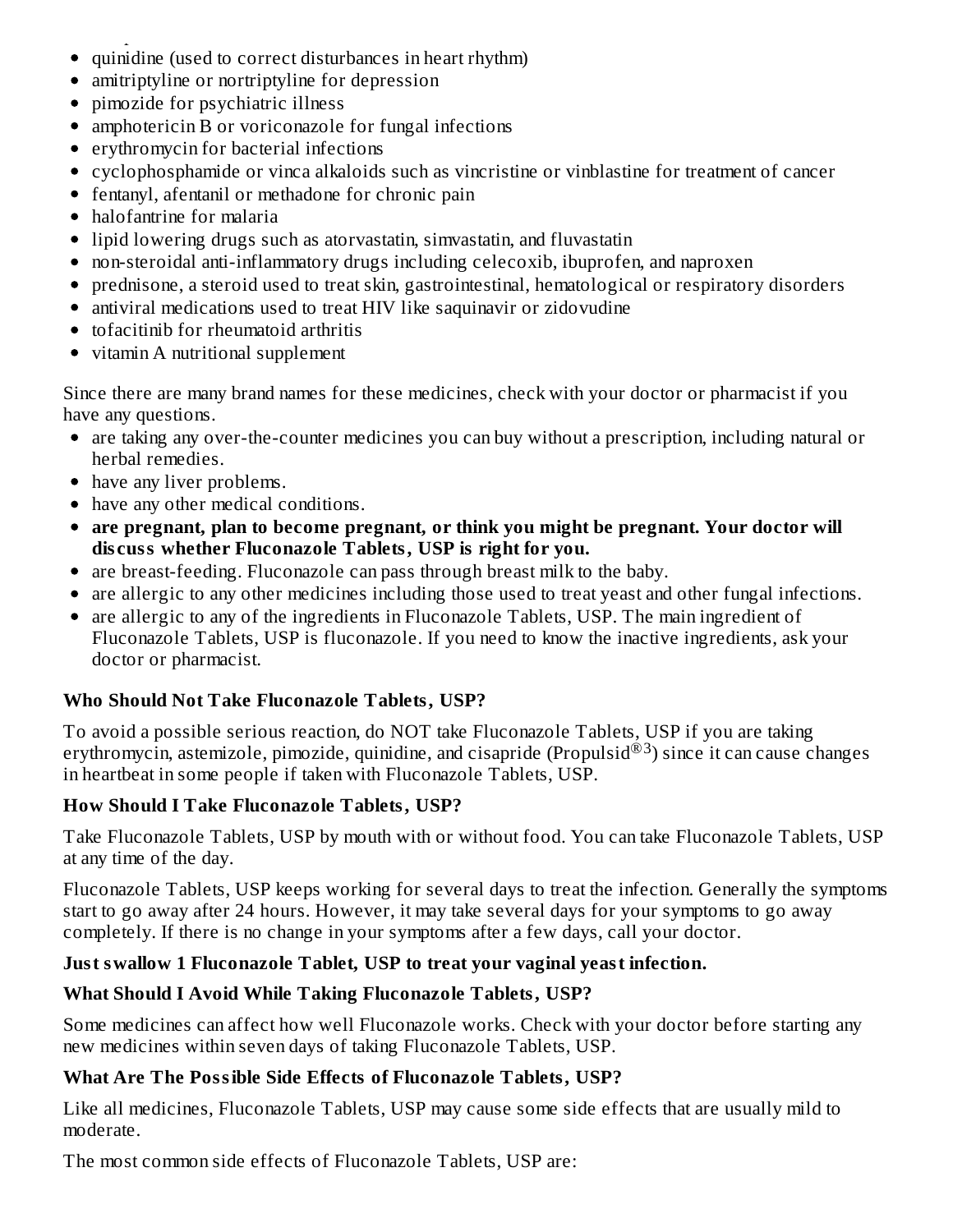- headache
- diarrhea
- nausea or upset stomach
- dizziness
- stomach pain
- changes in the way food tastes  $\bullet$

Allergic reactions to Fluconazole Tablets, USP are rare, but they can be very serious if not treated right away by a doctor. If you cannot reach your doctor, go to the nearest hospital emergency room. Signs of an allergic reaction can include shortness of breath; coughing; wheezing; fever; chills; throbbing of the heart or ears; swelling of the eyelids, face, mouth, neck, or any other part of the body; or skin rash, hives, blisters or skin peeling.

Fluconazole Tablets, USP has been linked to rare cases of serious liver damage, including deaths, mostly in patients with serious medical problems. Call your doctor if your skin or eyes become yellow, your urine turns a darker color, your stools (bowel movements) are light-colored, or if you vomit or feel like vomiting or if you have severe skin itching.

In patients with serious conditions such as AIDS or cancer, rare cases of severe rashes with skin peeling have been reported. Tell your doctor right away if you get a rash while taking Fluconazole Tablets, USP.

Fluconazole Tablets, USP may cause other less common side effects besides those listed here. If you develop any side effects that concern you, call your doctor. For a list of all side effects, ask your doctor or pharmacist.

# **What To Do For An Overdos e**

In case of an accidental overdose, call your doctor right away or go to the nearest emergency room.

# **How To Store Fluconazole Tablets, USP**

Keep Fluconazole Tablets, USP and all medicines out of reach of children.

# **General Advice About Pres cription Medicines**

Medicines are sometimes prescribed for conditions that are mentioned in patient information leaflets. Do not use Fluconazole Tablets, USP for a condition for which it was not prescribed. Do not give Fluconazole Tablets, USP to other people, even if they have the same symptoms you have. It may harm them.

This leaflet summarizes the most important information about Fluconazole Tablets, USP. If you would like more information, talk with your doctor. You can ask your pharmacist or doctor for information about Fluconazole Tablets, USP that is written for health professionals.

 $3\,$  The brands listed are registered trademarks of their respective owners and are not trademarks of Taro Pharmaceuticals U.S.A., Inc. or its affilaites.

Mfd. by: Taro Pharmaceutical Industries Ltd. Haifa Bay, Israel 26110 Dist. by: **Taro Pharmaceuticals U.S.A., Inc.** Hawthorne, NY 10532 Revised: October, 2013 90251-1013-3

# **PRINCIPAL DISPLAY PANEL - 50 mg Tablet Bottle Label**

**NDC 51672-4064-6**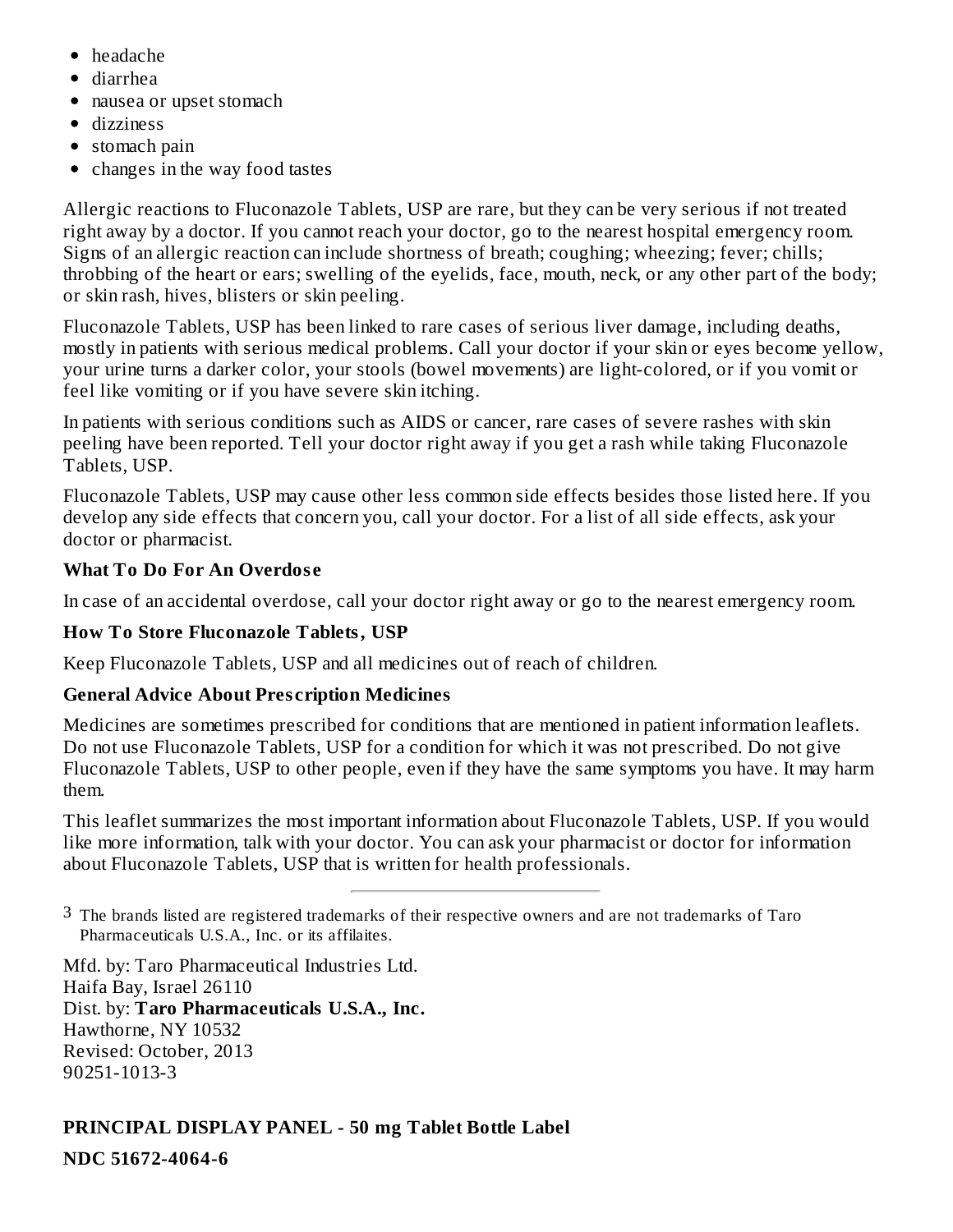| 30 Tablets                         |  |  |
|------------------------------------|--|--|
| Fluconazole<br><b>Tablets, USP</b> |  |  |
| 50 mg                              |  |  |
| <b>Rx</b> only                     |  |  |
| <b>TARO</b>                        |  |  |
|                                    |  |  |



# **PRINCIPAL DISPLAY PANEL - 100 mg Tablet Bottle Label**

**NDC 51672-4065-6**

**30 Tablets**

**Fluconazole Tablets, USP**

**100 mg**

**Rx only**

**TARO**



#### **PRINCIPAL DISPLAY PANEL - 150 mg Tablet Blister Pack Carton**

#### **NDC 51672-4066-7**

12 blister cards x 1 Unit-dose Tablet

**Fluconazole Tablets, USP**

**150 mg** The easy ORAL cure for most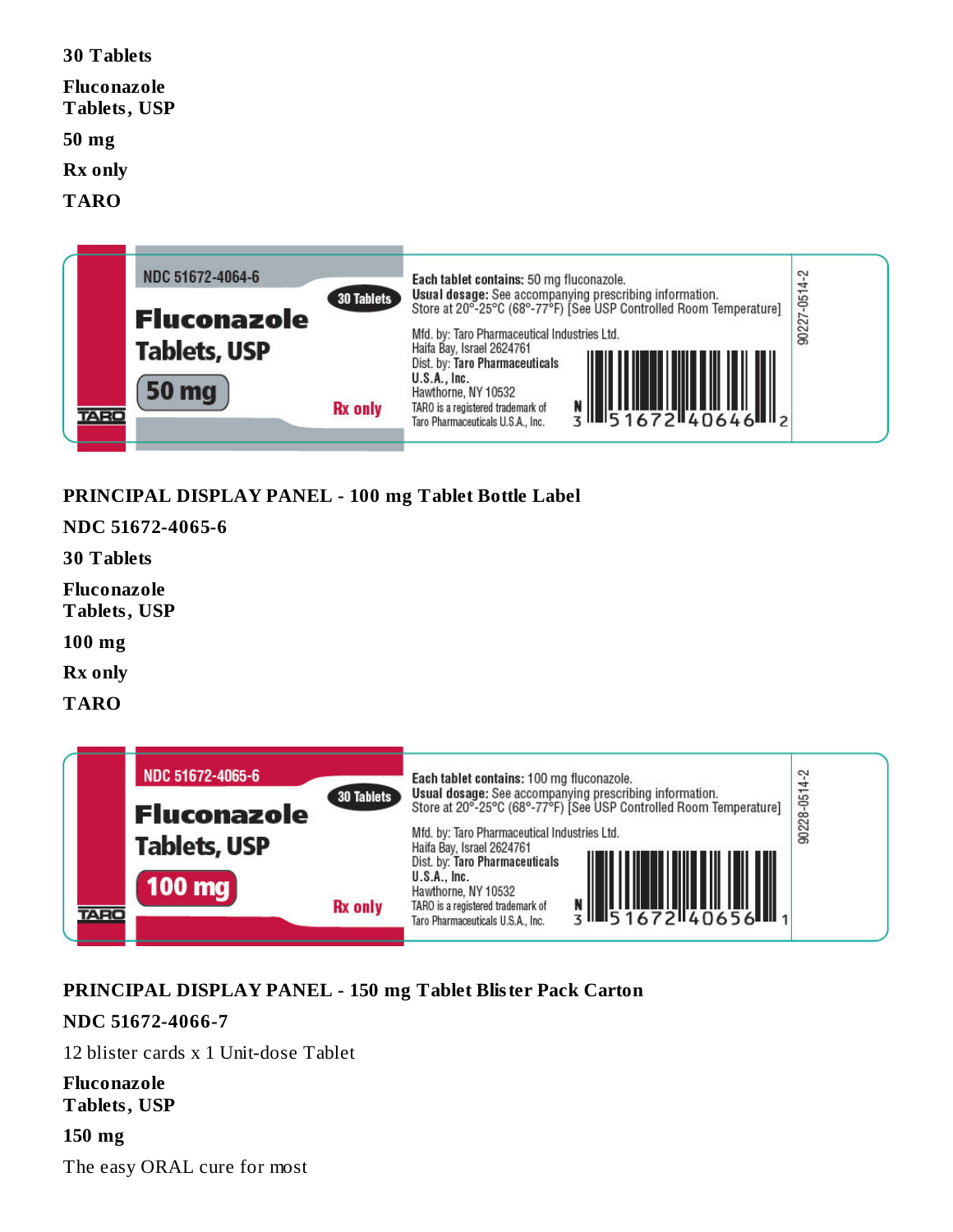vaginal yeast\* infections

This unit-dose package is not child-resistant.

*\*Due to Candida*

# **Rx only**

**TARO**



**PRINCIPAL DISPLAY PANEL - 200 mg Tablet Bottle Label**

**NDC 51672-4067-6**

**30 Tablets**

**Fluconazole**

**Tablets, USP**

**200 mg**

**Rx only**

**TARO**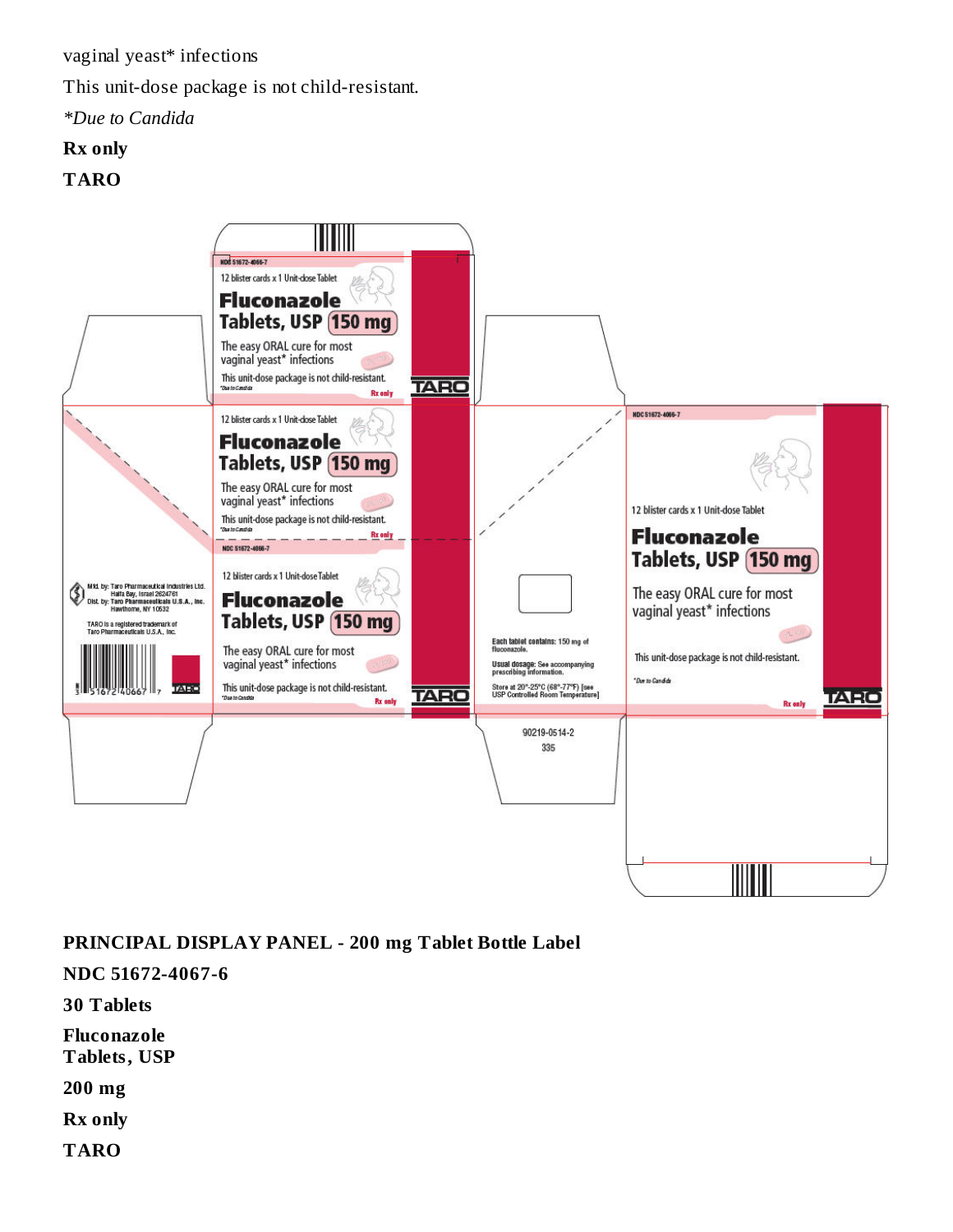|             | NDC 51672-4067-6<br>30 Tablets<br><b>Fluconazole</b><br><b>Tablets, USP</b> | Each tablet contains: 200 mg fluconazole.<br>Usual dosage: See accompanying prescribing information.<br>Store at 20°-25°C (68°-77°F) [See USP Controlled Room Temperature]<br>Mfd. by: Taro Pharmaceutical Industries Ltd.<br>Haifa Bay, Israel 2624761 | ິ<br>$29 - 05$<br>902 |
|-------------|-----------------------------------------------------------------------------|---------------------------------------------------------------------------------------------------------------------------------------------------------------------------------------------------------------------------------------------------------|-----------------------|
| <b>TARO</b> | 200 mg<br><b>Rx</b> only                                                    | Dist. by: Taro Pharmaceuticals<br>U.S.A., Inc.<br>Hawthorne, NY 10532<br>TARO is a registered trademark of<br>3 IIS 1672 40676 III 9<br>Taro Pharmaceuticals U.S.A., Inc.                                                                               |                       |

# **FLUCONAZOLE**

fluconazole tablet

| TIUCONAZOIE tabiet                                                                   |  |                                                                 |                                                                      |              |                                                |          |          |
|--------------------------------------------------------------------------------------|--|-----------------------------------------------------------------|----------------------------------------------------------------------|--------------|------------------------------------------------|----------|----------|
| <b>Product Information</b>                                                           |  |                                                                 |                                                                      |              |                                                |          |          |
| Product Type                                                                         |  | HUMAN PRESCRIPTION DRUG<br>NDC:51672-4064<br>Item Code (Source) |                                                                      |              |                                                |          |          |
| <b>Route of Administration</b>                                                       |  |                                                                 | ORAL                                                                 |              |                                                |          |          |
|                                                                                      |  |                                                                 |                                                                      |              |                                                |          |          |
|                                                                                      |  | <b>Active Ingredient/Active Moiety</b>                          |                                                                      |              |                                                |          |          |
|                                                                                      |  |                                                                 | <b>Ingredient Name</b>                                               |              | <b>Basis of Strength</b>                       |          | Strength |
|                                                                                      |  |                                                                 | Fluconazole (UNII: 8VZV102JFY) (Fluconazole - UNII:8VZV102JFY)       |              | Fluconazole                                    |          | 50 mg    |
|                                                                                      |  |                                                                 |                                                                      |              |                                                |          |          |
| <b>Inactive Ingredients</b>                                                          |  |                                                                 |                                                                      |              |                                                |          |          |
|                                                                                      |  |                                                                 | <b>Ingredient Name</b>                                               |              |                                                |          | Strength |
| silicon dioxide (UNII: ETJ7Z6XBU4)                                                   |  |                                                                 |                                                                      |              |                                                |          |          |
| d&c red no. 6 (UNII: 481744AI4O)                                                     |  |                                                                 |                                                                      |              |                                                |          |          |
| aluminum oxide (UNII: LMI26O6933)                                                    |  |                                                                 |                                                                      |              |                                                |          |          |
|                                                                                      |  |                                                                 | anhydrous dibasic calcium phosphate (UNII: L11K75P92J)               |              |                                                |          |          |
|                                                                                      |  | fd&c red no. 40 (UNII: WZB9127XOA)                              |                                                                      |              |                                                |          |          |
|                                                                                      |  | magnesium stearate (UNII: 70097M6I30)                           |                                                                      |              |                                                |          |          |
|                                                                                      |  | microcrystalline cellulose (UNII: OP1R32D61U)                   |                                                                      |              |                                                |          |          |
|                                                                                      |  | sodium lauryl sulfate (UNII: 368GB5141J)                        |                                                                      |              |                                                |          |          |
|                                                                                      |  |                                                                 | sodium starch glycolate type a potato (UNII: 5856J3G2A2)             |              |                                                |          |          |
|                                                                                      |  |                                                                 |                                                                      |              |                                                |          |          |
|                                                                                      |  |                                                                 |                                                                      |              |                                                |          |          |
| <b>Product Characteristics</b>                                                       |  |                                                                 |                                                                      |              |                                                |          |          |
| Color                                                                                |  | <b>PINK</b>                                                     |                                                                      | <b>Score</b> |                                                | no score |          |
| RECTANGLE (with rounded edges)<br><b>Shape</b><br>8 <sub>mm</sub><br><b>Size</b>     |  |                                                                 |                                                                      |              |                                                |          |          |
| FL50;TARO<br>Flavor<br><b>Imprint Code</b>                                           |  |                                                                 |                                                                      |              |                                                |          |          |
| <b>Contains</b>                                                                      |  |                                                                 |                                                                      |              |                                                |          |          |
|                                                                                      |  |                                                                 |                                                                      |              |                                                |          |          |
| <b>Packaging</b>                                                                     |  |                                                                 |                                                                      |              |                                                |          |          |
| <b>Item Code</b><br>#                                                                |  |                                                                 | <b>Package Description</b>                                           |              | <b>Marketing Start Date Marketing End Date</b> |          |          |
|                                                                                      |  |                                                                 | 1 NDC:51672-4064-6 30 in 1 BOTTLE; Type 0: Not a Combination Product |              | 07/29/2004                                     |          |          |
| 2 NDC:51672-4064-3 1000 in 1 BOTTLE; Type 0: Not a Combination Product<br>07/29/2004 |  |                                                                 |                                                                      |              |                                                |          |          |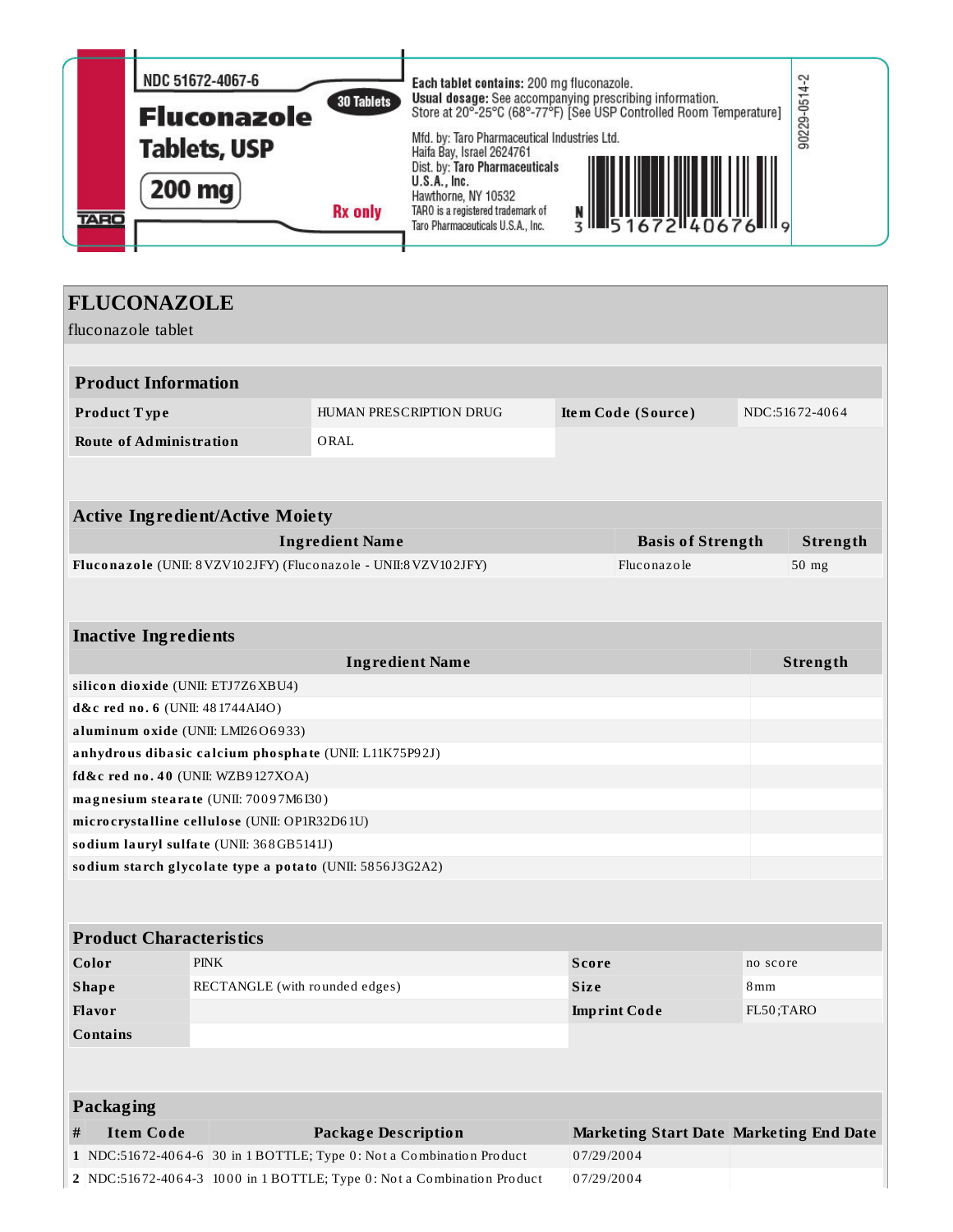| NDC:51672-4064-0 10 in 1 CARTON<br>07/29/2004<br>3                     |            |                                                                      |              |                                                |          |                           |
|------------------------------------------------------------------------|------------|----------------------------------------------------------------------|--------------|------------------------------------------------|----------|---------------------------|
| 3<br>10 in 1 BLISTER PACK; Type 0: Not a Combination Product           |            |                                                                      |              |                                                |          |                           |
|                                                                        |            |                                                                      |              |                                                |          |                           |
|                                                                        |            |                                                                      |              |                                                |          |                           |
| <b>Marketing Information</b>                                           |            |                                                                      |              |                                                |          |                           |
|                                                                        |            |                                                                      |              |                                                |          |                           |
| <b>Marketing Category</b>                                              |            | <b>Application Number or Monograph Citation</b>                      |              | <b>Marketing Start Date</b>                    |          | <b>Marketing End Date</b> |
| <b>ANDA</b>                                                            | ANDA076507 |                                                                      | 07/29/2004   |                                                |          |                           |
|                                                                        |            |                                                                      |              |                                                |          |                           |
|                                                                        |            |                                                                      |              |                                                |          |                           |
| <b>FLUCONAZOLE</b>                                                     |            |                                                                      |              |                                                |          |                           |
| fluconazole tablet                                                     |            |                                                                      |              |                                                |          |                           |
|                                                                        |            |                                                                      |              |                                                |          |                           |
| <b>Product Information</b>                                             |            |                                                                      |              |                                                |          |                           |
|                                                                        |            | HUMAN PRESCRIPTION DRUG                                              |              |                                                |          | NDC:51672-4065            |
| Product Type                                                           |            |                                                                      |              | Item Code (Source)                             |          |                           |
| <b>Route of Administration</b>                                         |            | ORAL                                                                 |              |                                                |          |                           |
|                                                                        |            |                                                                      |              |                                                |          |                           |
|                                                                        |            |                                                                      |              |                                                |          |                           |
| <b>Active Ingredient/Active Moiety</b>                                 |            |                                                                      |              |                                                |          |                           |
|                                                                        |            | <b>Ingredient Name</b>                                               |              | <b>Basis of Strength</b>                       |          | Strength                  |
|                                                                        |            | Fluconazole (UNII: 8VZV102JFY) (Fluconazole - UNII:8VZV102JFY)       |              | Fluconazole                                    |          | 100 mg                    |
|                                                                        |            |                                                                      |              |                                                |          |                           |
|                                                                        |            |                                                                      |              |                                                |          |                           |
| <b>Inactive Ingredients</b>                                            |            |                                                                      |              |                                                |          |                           |
| <b>Ingredient Name</b>                                                 |            |                                                                      |              |                                                |          | Strength                  |
| silicon dioxide (UNII: ETJ7Z6XBU4)                                     |            |                                                                      |              |                                                |          |                           |
| d&c red no. 6 (UNII: 481744AI4O)                                       |            |                                                                      |              |                                                |          |                           |
| aluminum oxide (UNII: LMI26O6933)                                      |            |                                                                      |              |                                                |          |                           |
| anhydrous dibasic calcium phosphate (UNII: L11K75P92J)                 |            |                                                                      |              |                                                |          |                           |
| fd&c red no. 40 (UNII: WZB9127XOA)                                     |            |                                                                      |              |                                                |          |                           |
| magnesium stearate (UNII: 70097M6I30)                                  |            |                                                                      |              |                                                |          |                           |
| microcrystalline cellulose (UNII: OP1R32D61U)                          |            |                                                                      |              |                                                |          |                           |
| sodium lauryl sulfate (UNII: 368GB5141J)                               |            |                                                                      |              |                                                |          |                           |
| sodium starch glycolate type a potato (UNII: 5856J3G2A2)               |            |                                                                      |              |                                                |          |                           |
|                                                                        |            |                                                                      |              |                                                |          |                           |
|                                                                        |            |                                                                      |              |                                                |          |                           |
| <b>Product Characteristics</b>                                         |            |                                                                      |              |                                                |          |                           |
| Color<br><b>PINK</b>                                                   |            |                                                                      | <b>Score</b> |                                                | no score |                           |
| <b>Shape</b><br>RECTANGLE (with rounded edges)<br>Size<br>11mm         |            |                                                                      |              |                                                |          |                           |
| Flavor<br>FL100;TARO<br><b>Imprint Code</b>                            |            |                                                                      |              |                                                |          |                           |
| <b>Contains</b>                                                        |            |                                                                      |              |                                                |          |                           |
|                                                                        |            |                                                                      |              |                                                |          |                           |
|                                                                        |            |                                                                      |              |                                                |          |                           |
| <b>Packaging</b>                                                       |            |                                                                      |              |                                                |          |                           |
| <b>Item Code</b><br>#                                                  |            | <b>Package Description</b>                                           |              | <b>Marketing Start Date Marketing End Date</b> |          |                           |
|                                                                        |            | 1 NDC:51672-4065-6 30 in 1 BOTTLE; Type 0: Not a Combination Product | 07/29/2004   |                                                |          |                           |
|                                                                        |            |                                                                      | 07/29/2004   |                                                |          |                           |
| 2 NDC:51672-4065-3 1000 in 1 BOTTLE; Type 0: Not a Combination Product |            |                                                                      |              |                                                |          |                           |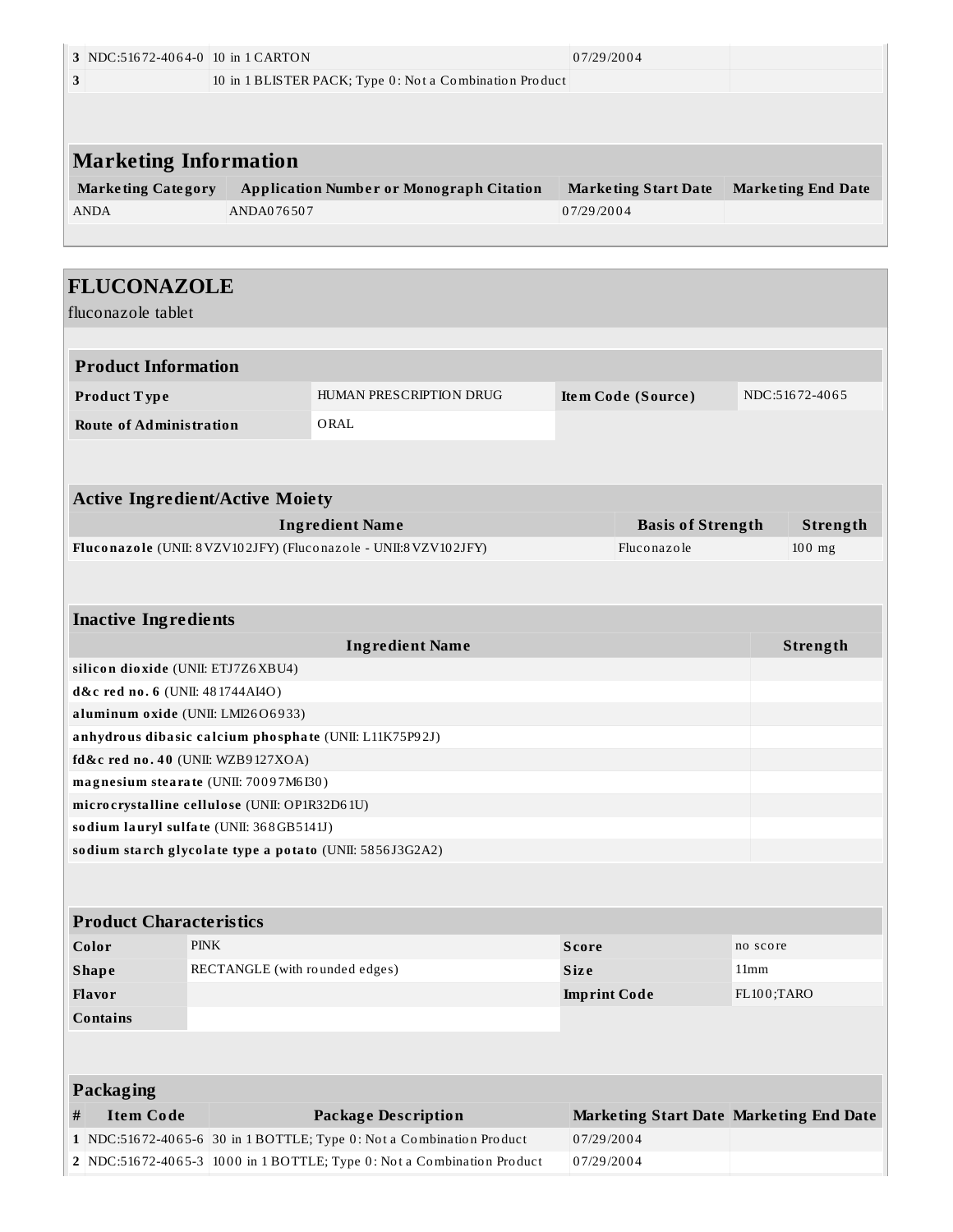|                                  | 3 NDC:51672-4065-0 10 in 1 CARTON             |                                                                  | 07/29/2004                              |                    |                           |  |  |
|----------------------------------|-----------------------------------------------|------------------------------------------------------------------|-----------------------------------------|--------------------|---------------------------|--|--|
| 3                                |                                               | 10 in 1 BLISTER PACK; Type 0: Not a Combination Product          |                                         |                    |                           |  |  |
|                                  |                                               |                                                                  |                                         |                    |                           |  |  |
|                                  |                                               |                                                                  |                                         |                    |                           |  |  |
|                                  |                                               |                                                                  |                                         |                    |                           |  |  |
|                                  | <b>Marketing Information</b>                  |                                                                  |                                         |                    |                           |  |  |
| <b>Marketing Category</b>        |                                               | <b>Application Number or Monograph Citation</b>                  | <b>Marketing Start Date</b>             |                    | <b>Marketing End Date</b> |  |  |
| ANDA                             | ANDA076507                                    |                                                                  | 07/29/2004                              |                    |                           |  |  |
|                                  |                                               |                                                                  |                                         |                    |                           |  |  |
|                                  |                                               |                                                                  |                                         |                    |                           |  |  |
| <b>FLUCONAZOLE</b>               |                                               |                                                                  |                                         |                    |                           |  |  |
| fluconazole tablet               |                                               |                                                                  |                                         |                    |                           |  |  |
|                                  |                                               |                                                                  |                                         |                    |                           |  |  |
| <b>Product Information</b>       |                                               |                                                                  |                                         |                    |                           |  |  |
|                                  |                                               |                                                                  |                                         |                    |                           |  |  |
| Product Type                     |                                               | HUMAN PRESCRIPTION DRUG                                          | Item Code (Source)                      |                    | NDC:51672-4066            |  |  |
| <b>Route of Administration</b>   |                                               | ORAL                                                             |                                         |                    |                           |  |  |
|                                  |                                               |                                                                  |                                         |                    |                           |  |  |
|                                  |                                               |                                                                  |                                         |                    |                           |  |  |
|                                  | <b>Active Ingredient/Active Moiety</b>        |                                                                  |                                         |                    |                           |  |  |
|                                  |                                               | <b>Ingredient Name</b>                                           | <b>Basis of Strength</b>                |                    | Strength                  |  |  |
|                                  |                                               | Fluconazole (UNII: 8 VZV102JFY) (Fluconazole - UNII:8 VZV102JFY) | Fluconazole                             |                    | 150 mg                    |  |  |
|                                  |                                               |                                                                  |                                         |                    |                           |  |  |
|                                  |                                               |                                                                  |                                         |                    |                           |  |  |
| <b>Inactive Ingredients</b>      |                                               |                                                                  |                                         |                    |                           |  |  |
|                                  |                                               |                                                                  |                                         |                    |                           |  |  |
|                                  |                                               | <b>Ingredient Name</b>                                           |                                         |                    | Strength                  |  |  |
| d&c red no. 6 (UNII: 481744AI4O) | silicon dioxide (UNII: ETJ7Z6XBU4)            |                                                                  |                                         |                    |                           |  |  |
|                                  | aluminum oxide (UNII: LMI26O6933)             |                                                                  |                                         |                    |                           |  |  |
|                                  |                                               | anhydrous dibasic calcium phosphate (UNII: L11K75P92J)           |                                         |                    |                           |  |  |
|                                  | fd&c red no. 40 (UNII: WZB9127XOA)            |                                                                  |                                         |                    |                           |  |  |
|                                  | magnesium stearate (UNII: 70097M6I30)         |                                                                  |                                         |                    |                           |  |  |
|                                  | microcrystalline cellulose (UNII: OP1R32D61U) |                                                                  |                                         |                    |                           |  |  |
|                                  | sodium lauryl sulfate (UNII: 368GB5141J)      |                                                                  |                                         |                    |                           |  |  |
|                                  |                                               | sodium starch glycolate type a potato (UNII: 5856J3G2A2)         |                                         |                    |                           |  |  |
|                                  |                                               |                                                                  |                                         |                    |                           |  |  |
|                                  |                                               |                                                                  |                                         |                    |                           |  |  |
| <b>Product Characteristics</b>   |                                               |                                                                  |                                         |                    |                           |  |  |
| Color                            |                                               |                                                                  | <b>Score</b>                            | no score           |                           |  |  |
|                                  |                                               |                                                                  |                                         |                    |                           |  |  |
|                                  | <b>PINK</b>                                   |                                                                  |                                         |                    |                           |  |  |
| <b>Shape</b>                     | RECTANGLE (with rounded edges)                |                                                                  | Size                                    | $12 \,\mathrm{mm}$ |                           |  |  |
| Flavor                           |                                               |                                                                  | <b>Imprint Code</b>                     | FL150;TARO         |                           |  |  |
| <b>Contains</b>                  |                                               |                                                                  |                                         |                    |                           |  |  |
|                                  |                                               |                                                                  |                                         |                    |                           |  |  |
|                                  |                                               |                                                                  |                                         |                    |                           |  |  |
| Packaging                        |                                               |                                                                  |                                         |                    |                           |  |  |
| <b>Item Code</b><br>#            |                                               | <b>Package Description</b>                                       | Marketing Start Date Marketing End Date |                    |                           |  |  |
|                                  | 1 NDC:51672-4066-7 12 in 1 CARTON             |                                                                  | 07/29/2004                              |                    |                           |  |  |
| $\mathbf{1}$                     |                                               | 1 in 1 BLISTER PACK; Type 0: Not a Combination Product           |                                         |                    |                           |  |  |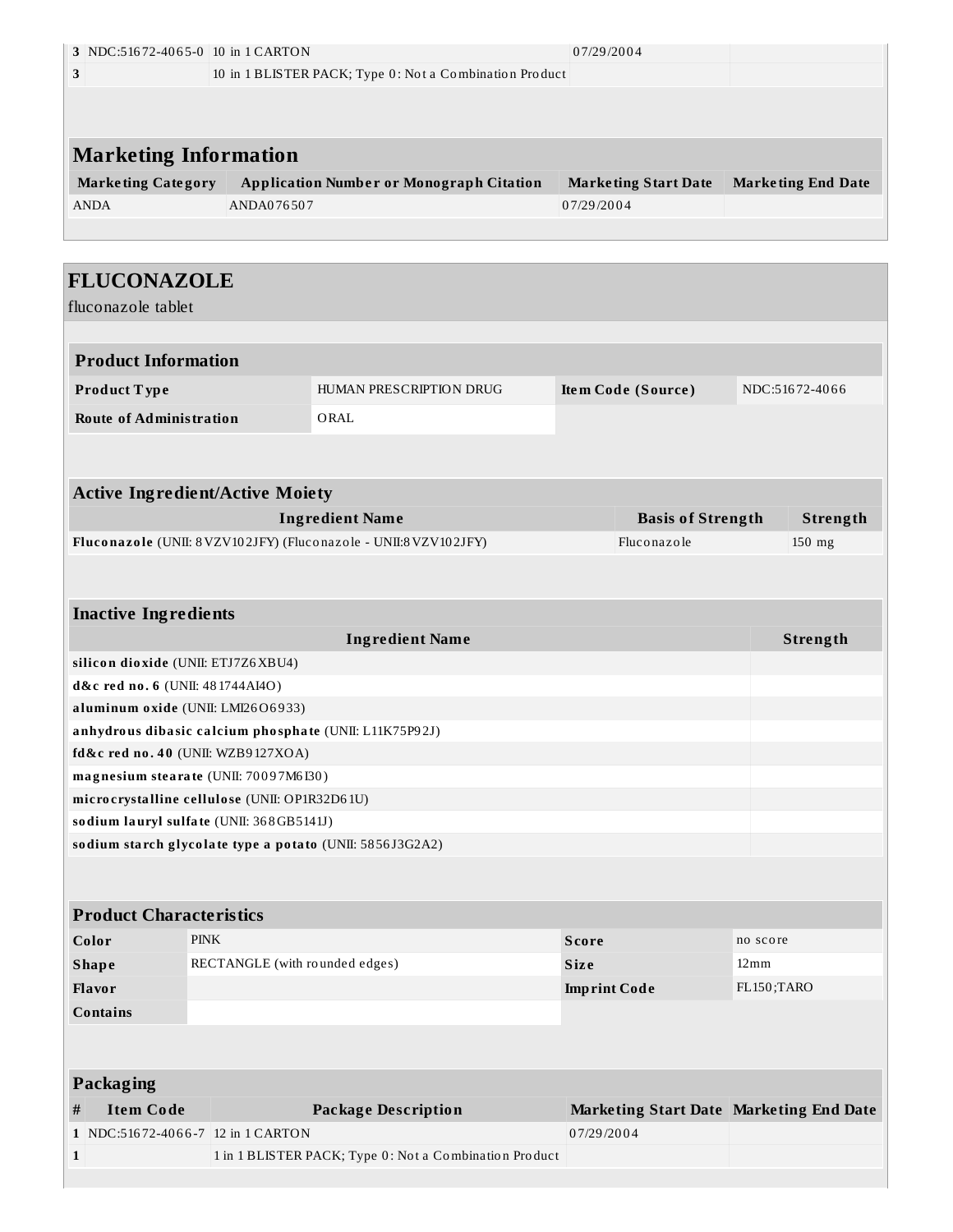| <b>Marketing Information</b>                           |                                |                                                                        |                     |                                         |          |                           |
|--------------------------------------------------------|--------------------------------|------------------------------------------------------------------------|---------------------|-----------------------------------------|----------|---------------------------|
| <b>Marketing Category</b>                              |                                | <b>Application Number or Monograph Citation</b>                        |                     | <b>Marketing Start Date</b>             |          | <b>Marketing End Date</b> |
| <b>ANDA</b>                                            | ANDA076507                     |                                                                        | 07/29/2004          |                                         |          |                           |
|                                                        |                                |                                                                        |                     |                                         |          |                           |
|                                                        |                                |                                                                        |                     |                                         |          |                           |
| <b>FLUCONAZOLE</b>                                     |                                |                                                                        |                     |                                         |          |                           |
| fluconazole tablet                                     |                                |                                                                        |                     |                                         |          |                           |
| <b>Product Information</b>                             |                                |                                                                        |                     |                                         |          |                           |
| Product Type                                           |                                | HUMAN PRESCRIPTION DRUG                                                |                     | Item Code (Source)                      |          | NDC:51672-4067            |
| <b>Route of Administration</b>                         |                                | ORAL                                                                   |                     |                                         |          |                           |
|                                                        |                                |                                                                        |                     |                                         |          |                           |
|                                                        |                                |                                                                        |                     |                                         |          |                           |
| <b>Active Ingredient/Active Moiety</b>                 |                                | <b>Ingredient Name</b>                                                 |                     | <b>Basis of Strength</b>                |          | Strength                  |
|                                                        |                                | Fluconazole (UNII: 8 VZV102JFY) (Fluconazole - UNII:8 VZV102JFY)       |                     | Fluconazole                             |          | 200 mg                    |
|                                                        |                                |                                                                        |                     |                                         |          |                           |
| <b>Inactive Ingredients</b>                            |                                |                                                                        |                     |                                         |          |                           |
|                                                        |                                | <b>Ingredient Name</b>                                                 |                     |                                         |          | Strength                  |
| silicon dioxide (UNII: ETJ7Z6XBU4)                     |                                |                                                                        |                     |                                         |          |                           |
| d&c red no. 6 (UNII: 481744AI4O)                       |                                |                                                                        |                     |                                         |          |                           |
| aluminum oxide (UNII: LMI26O6933)                      |                                |                                                                        |                     |                                         |          |                           |
| anhydrous dibasic calcium phosphate (UNII: L11K75P92J) |                                |                                                                        |                     |                                         |          |                           |
| fd&c red no. 40 (UNII: WZB9127XOA)                     |                                |                                                                        |                     |                                         |          |                           |
| magnesium stearate (UNII: 70097M6I30)                  |                                |                                                                        |                     |                                         |          |                           |
| microcrystalline cellulose (UNII: OP1R32D61U)          |                                |                                                                        |                     |                                         |          |                           |
| sodium lauryl sulfate (UNII: 368GB5141J)               |                                |                                                                        |                     |                                         |          |                           |
|                                                        |                                | sodium starch glycolate type a potato (UNII: 5856J3G2A2)               |                     |                                         |          |                           |
|                                                        |                                |                                                                        |                     |                                         |          |                           |
| <b>Product Characteristics</b>                         |                                |                                                                        |                     |                                         |          |                           |
| Color                                                  | <b>PINK</b>                    |                                                                        | <b>Score</b>        |                                         | no score |                           |
| <b>Shape</b>                                           | RECTANGLE (with rounded edges) |                                                                        | <b>Size</b><br>14mm |                                         |          |                           |
| Flavor<br><b>Imprint Code</b>                          |                                |                                                                        | FL200;TARO          |                                         |          |                           |
| <b>Contains</b>                                        |                                |                                                                        |                     |                                         |          |                           |
|                                                        |                                |                                                                        |                     |                                         |          |                           |
| <b>Packaging</b>                                       |                                |                                                                        |                     |                                         |          |                           |
| $\#$<br><b>Item Code</b>                               |                                | <b>Package Description</b>                                             |                     | Marketing Start Date Marketing End Date |          |                           |
|                                                        |                                | 1 NDC:51672-4067-6 30 in 1 BOTTLE; Type 0: Not a Combination Product   | 07/29/2004          |                                         |          |                           |
|                                                        |                                | 2 NDC:51672-4067-3 1000 in 1 BOTTLE; Type 0: Not a Combination Product | 07/29/2004          |                                         |          |                           |
| 3 NDC:51672-4067-0 10 in 1 CARTON                      |                                |                                                                        | 07/29/2004          |                                         |          |                           |
| 3                                                      |                                | 10 in 1 BLISTER PACK; Type 0: Not a Combination Product                |                     |                                         |          |                           |